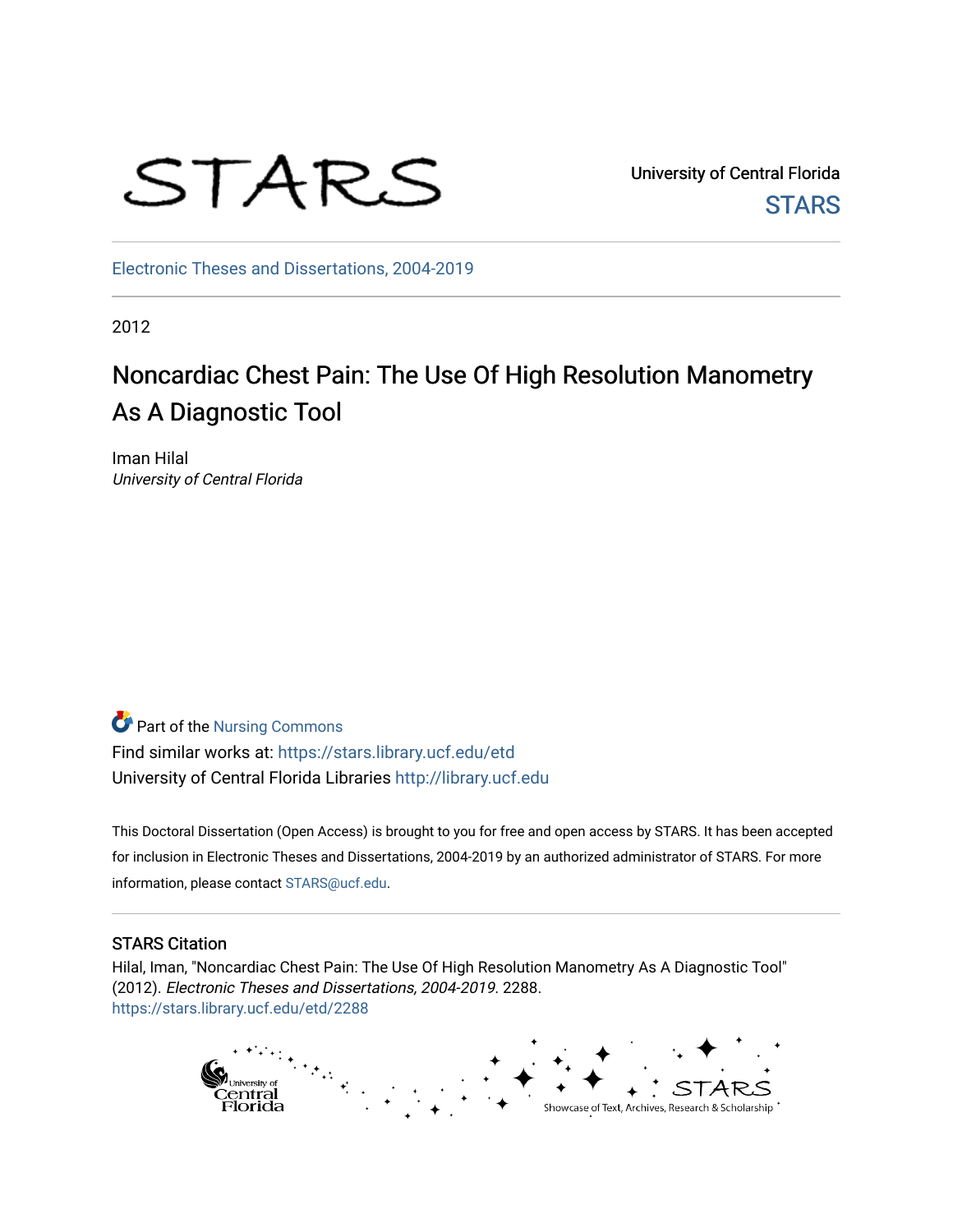### NONCARDIAC CHEST PAIN: THE USE OF HIGH RESOLUTION MANOMETRY AS A DIAGNOSTIC TOOL

by

IMAN HILAL B.S. Bethlehem University, 2002 M.S. University of Central Florida, 2007

A thesis submitted in partial fulfillment of the requirements for the degree of Doctor of Nursing Practice in the College of Nursing at the University of Central Florida Orlando, Florida

> Fall Term 2012

Major Professor: Dr. Christopher Blackwell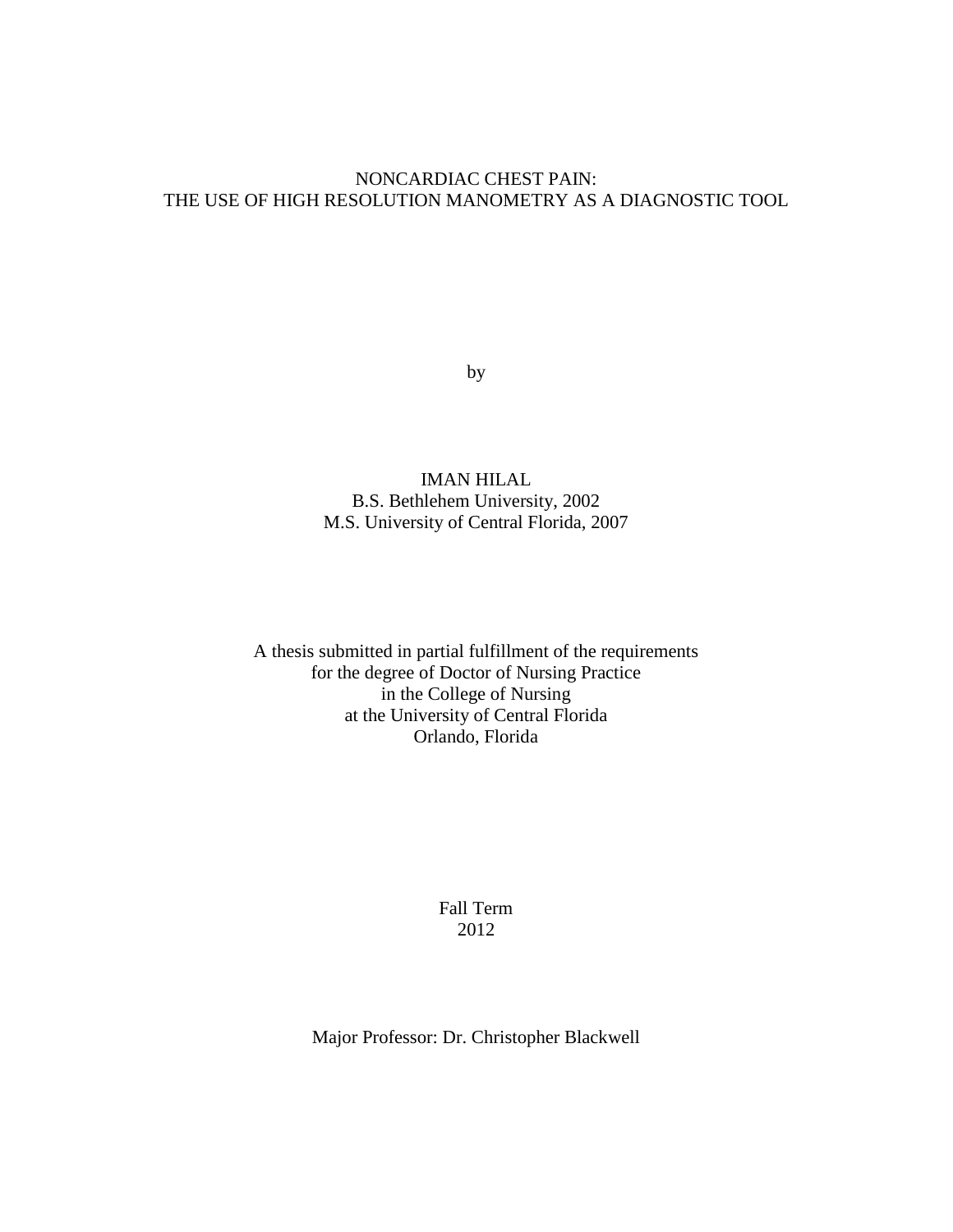© 2012 Iman Hilal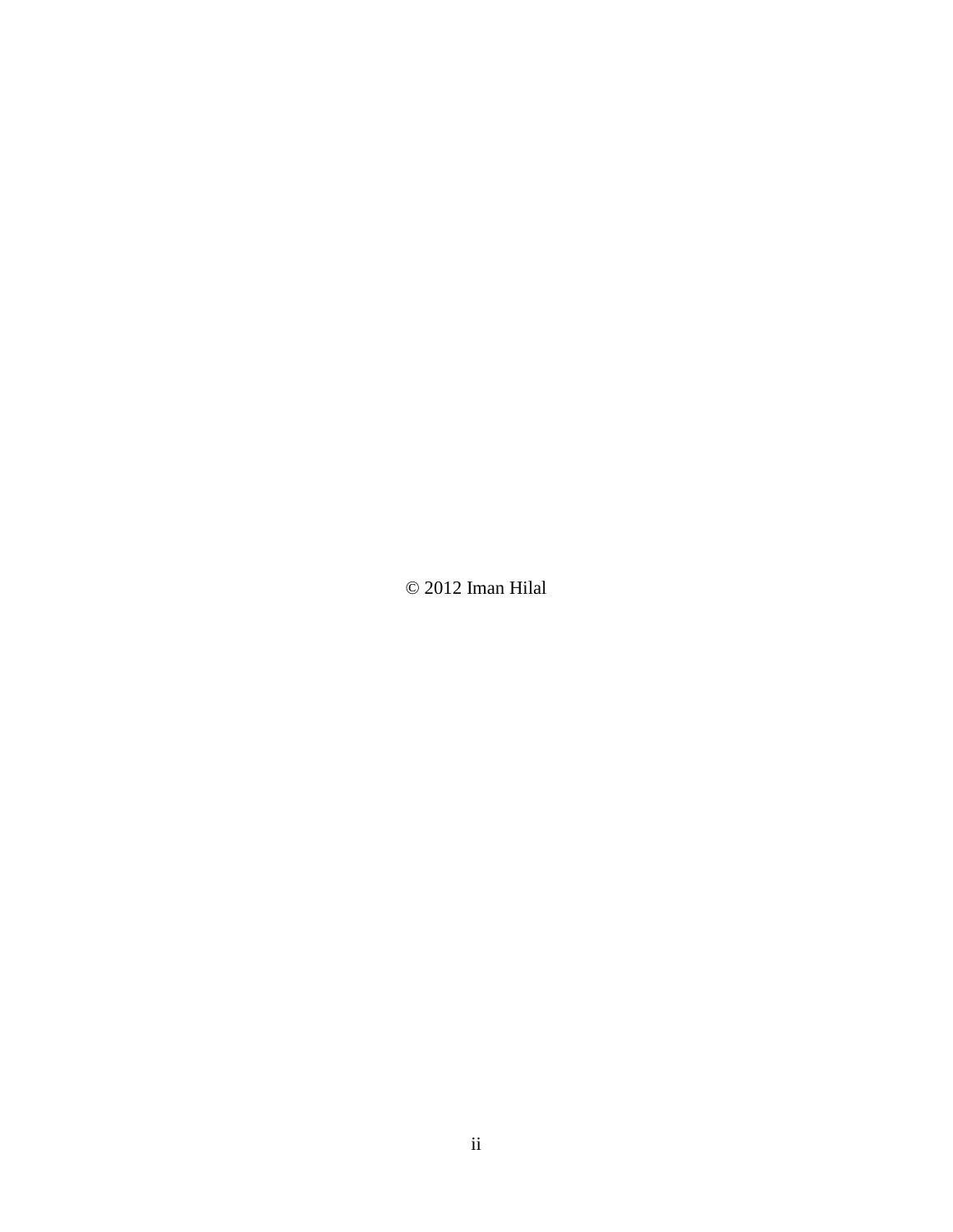### **ABSTRACT**

Chest pain is one of the most common symptoms responsible for emergency department and primary care office visits in the United States. Chest pain can be noncardiac and may be attributed to multiple causes. Esophageal disorders including reflux, motility and functional conditions, affect a large proportion of patients with NCCP and lead to significant morbidity. The use of HRM has changed the diagnostic approach to esophageal motility disorders. It is the most specific and sensitive test for diagnosing motor disorders and a promising procedure in detecting dysmotility disorders in patients with NCCP. Despite the increased sensitivity of HRM, the main indications for esophageal manometry exclude NCCP.

This study assessed the percentage of undiagnosed esophageal motility disorders in patients with NCCP referred for high resolution manometry. Differences in HRM findings in patients with NCCP versus patients meeting AGA recommendations for the clinical use of esophageal manometry were also compared. A retrospective descriptive design was utilized. Two hundred-nineteen patient charts were reviewed. One hundred sixty-eight (77%) patients underwent HRM and met AGA recommendations for esophageal manometry; 51 (23%) patients underwent the procedure after receiving a NCCP diagnosis.

Findings showed that 116 (69%) patients in the AGA group had abnormal findings while 52 (31%) did not. In the NCCP group 34 (67%) had abnormal findings compared to 17 (33%) who did not. To compare normal and abnormal HRM findings in patients with NCCP versus those meeting AGA criteria, Chi-Square analysis was performed between the groups. The results were not statistically significant  $(p = 0.10)$ .

iii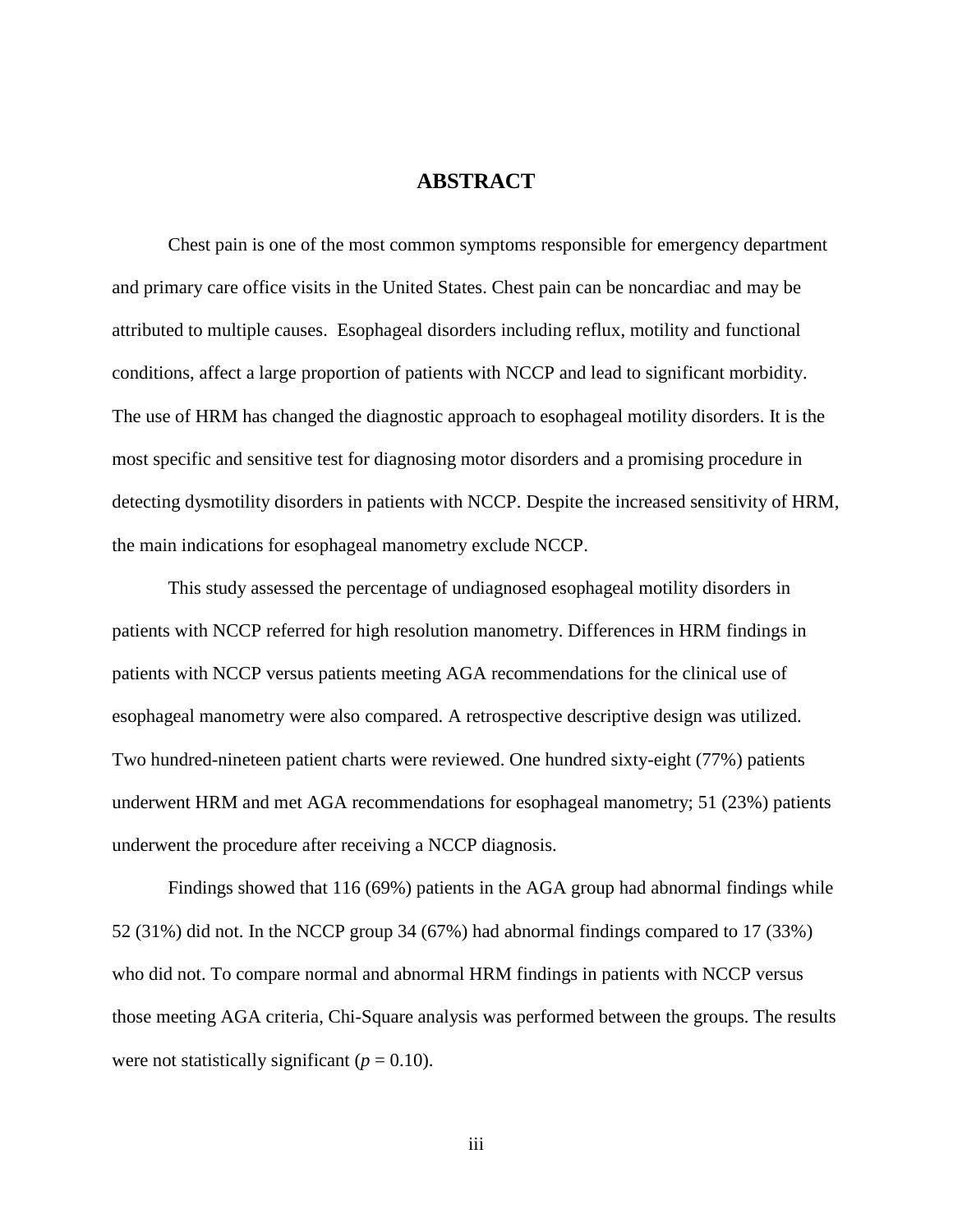There were no significant differences in the results of HRM in both groups indicating the findings on HRM are the same despite the indication for the procedure. The findings support the use of HRM as a diagnostic tool in patients with chest pain after cardiac workup and endoscopic evaluation. This indicates a possible need to update the AGA indications for esophageal manometry and increase the awareness among healthcare providers regarding the use of HRM in patients with chest pain. Implication for future research is also discussed.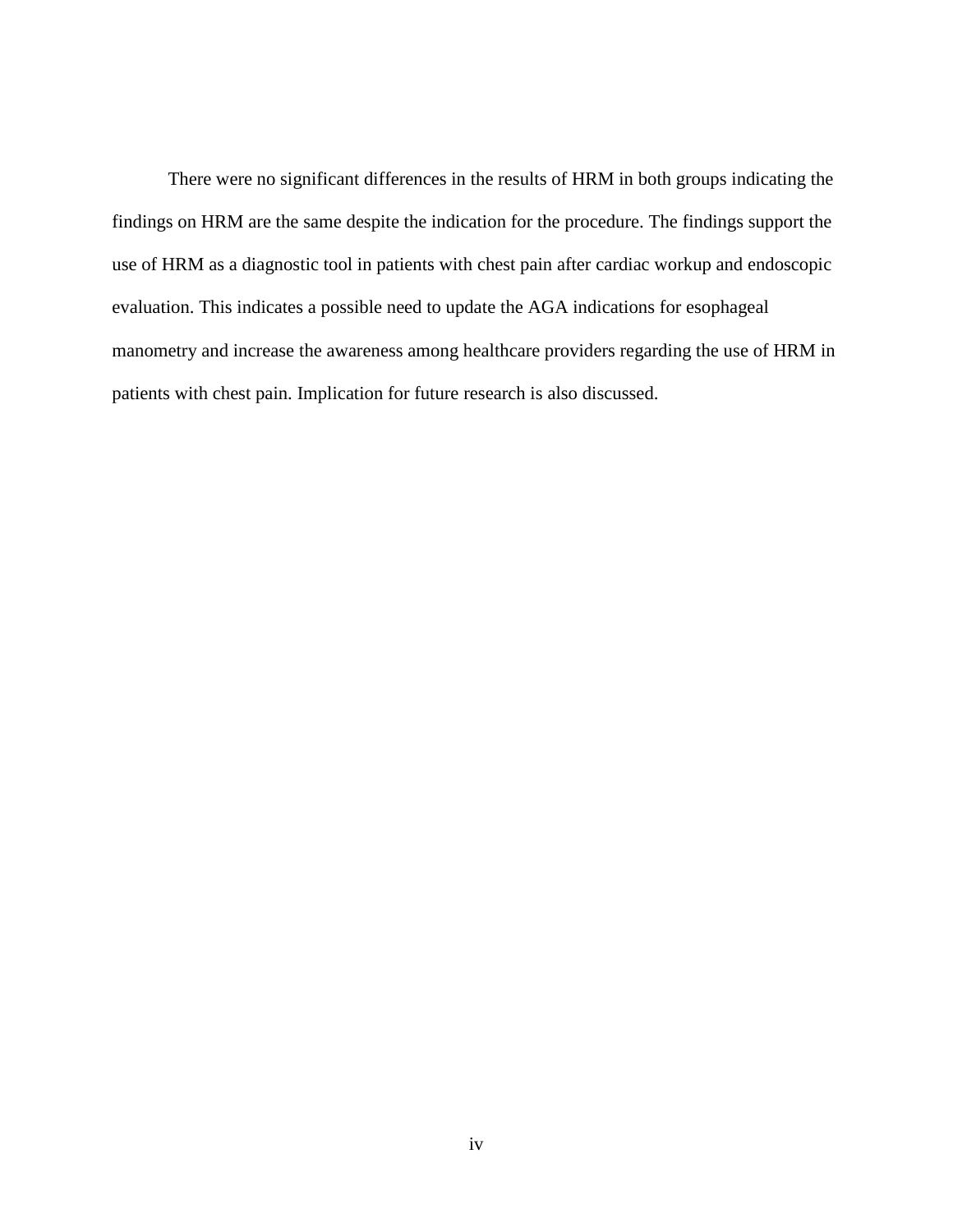This doctorate thesis is dedicated it to all my family for their love, endless support and encouragement. It is also dedicated to the memory of my beloved father, Tawifiq Hilal, an outstanding teacher and motivator. I would never have gotten so far without his encouragement and belief that I can succeed in everything I do.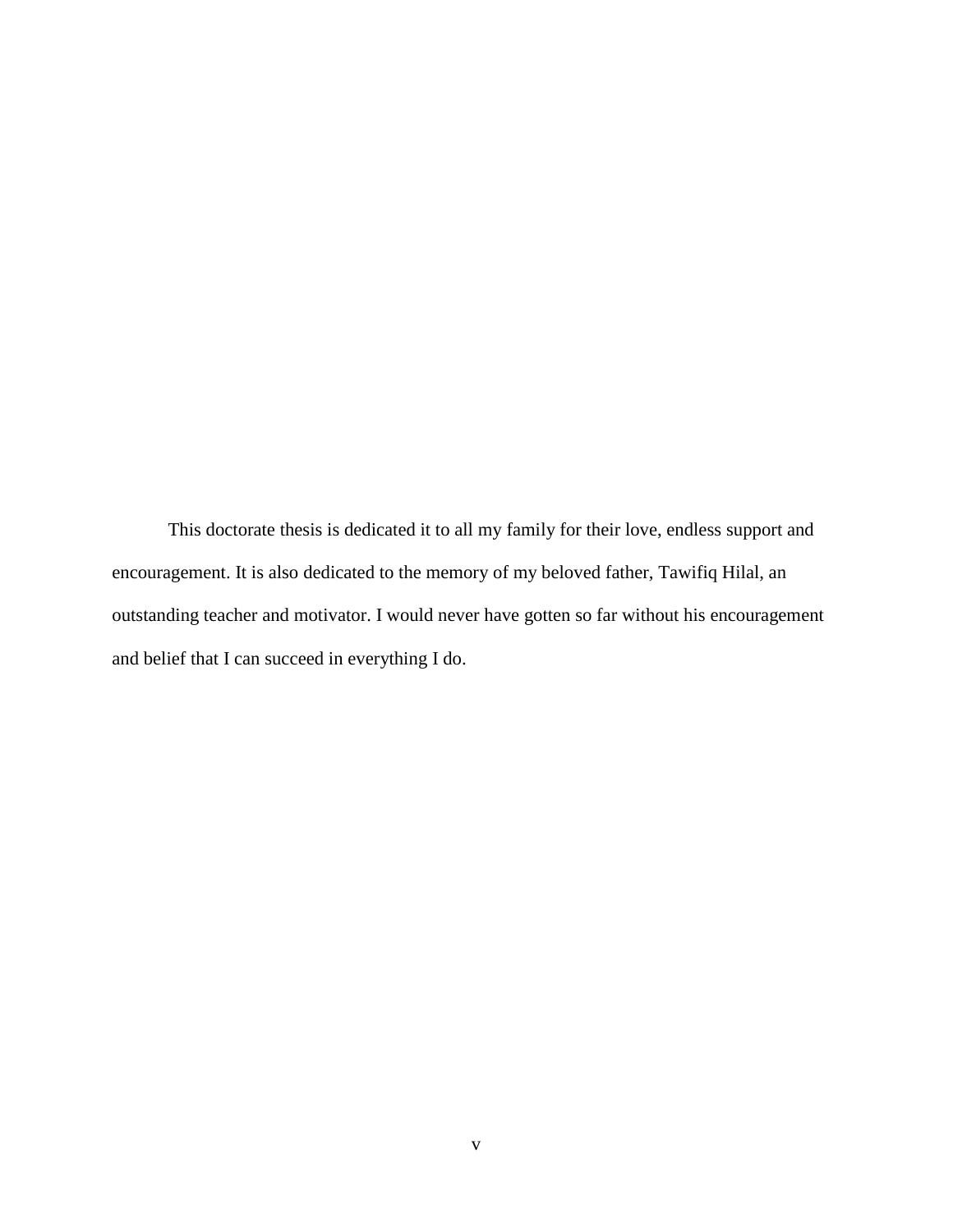### **ACKNOWLEDGMENTS**

I would like to sincerely thank all my doctoral committee members for their input, support, time, valuable discussion, friendship, accessibility, and most importantly, their expertise in helping me complete my doctorate thesis at University of Central Florida.

I would like to gratefully thank Dr. Blackwell, my committee chair, for his guidance and paramount mentorship during this experience and making the completion of this study a reality. I would like also to thank Dr. Decker for all his positive feedback and support during this process. I would like to thank Dr. Quagliata for serving as a committee member and taking time out of his busy schedule to support this study. His input as a Gastroenterologist has added valuable recommendations for this study.

I would like also to thank all Nursing Faculty members, especially those who worked closely with me during the past three years. In particular, I would like to thank Dr. Chase who encouraged me and believed in my study and its importance to improve healthcare in the future.

Moreover, I would like to thank my sister, Fairouz Makhlouf, for all the assistance she provided in the statistical analysis of this study. In addition, I would like to thank my brother, Husam Hilal, for all the hours he spent with me formatting this document.

Finally, and most importantly I would like to thank my family especially my brother Dia Hilal and his family who stood beside me during the years of schooling and supported me and believed in me. I would also like to acknowledge my mom, Martha Hilal, for being my biggest supporter and encourager throughout the completion of my study.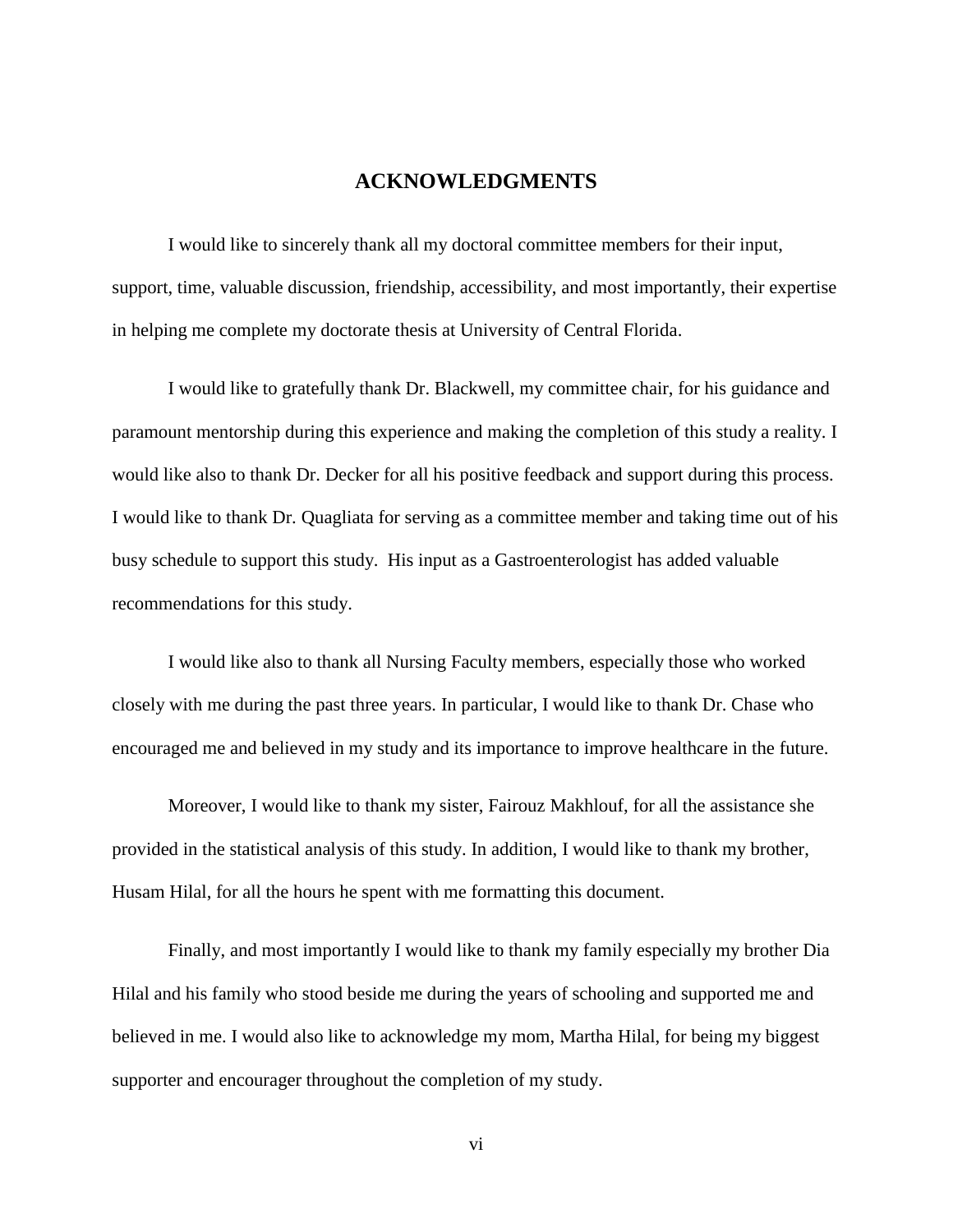## **TABLE OF CONTENTS**

| The State of Science Regarding the Use of Esophageal Manometry in Patients with Non |    |
|-------------------------------------------------------------------------------------|----|
| CHAPTER THREE: METHODOLOGY                                                          | 21 |
|                                                                                     |    |
|                                                                                     |    |
|                                                                                     |    |
|                                                                                     |    |
|                                                                                     |    |
|                                                                                     |    |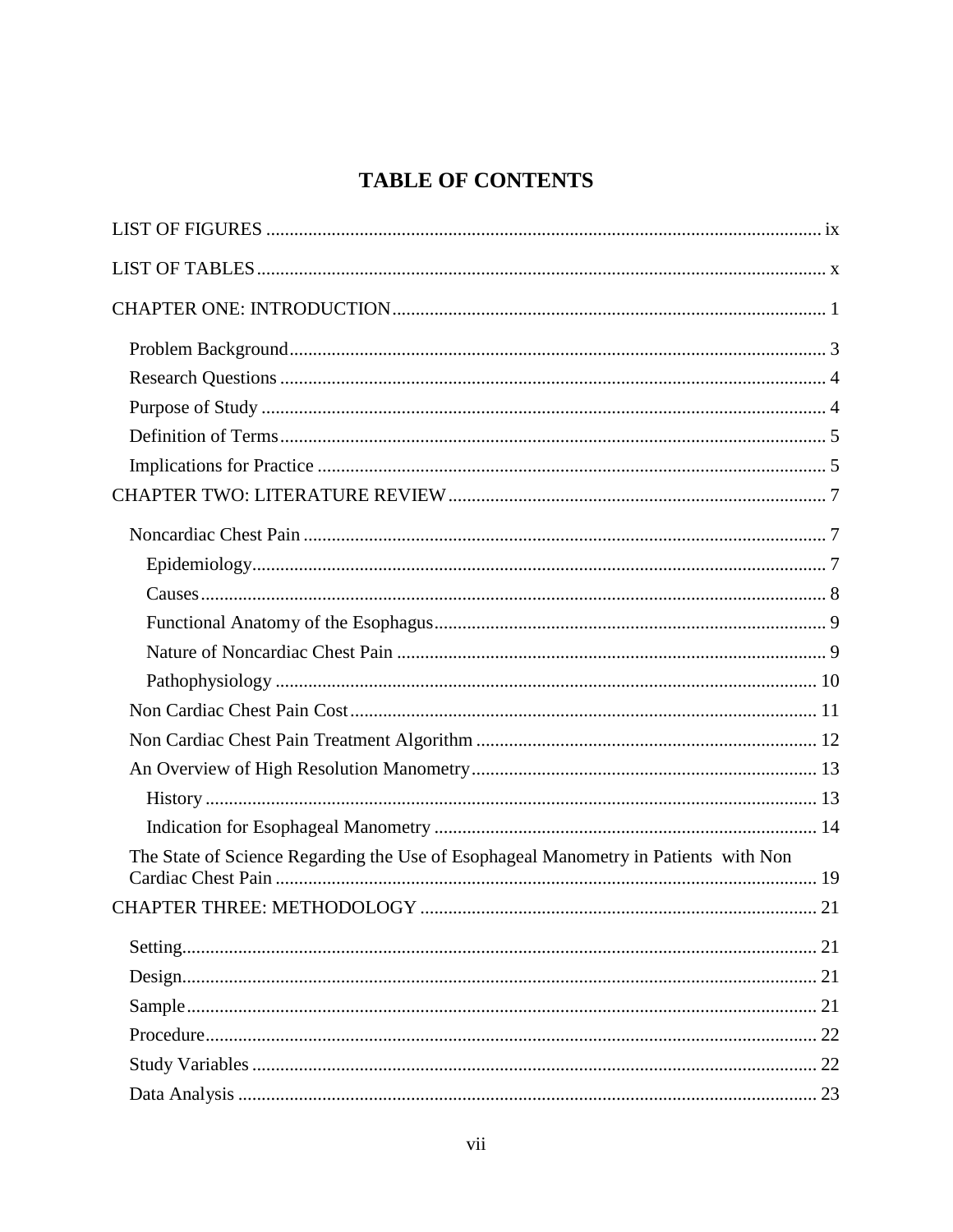| APPENDIX A: BENEFITS OF HIGH RESOLUTION MANOMETRY COMPARED TO |
|---------------------------------------------------------------|
|                                                               |
|                                                               |
|                                                               |
|                                                               |
|                                                               |
|                                                               |
|                                                               |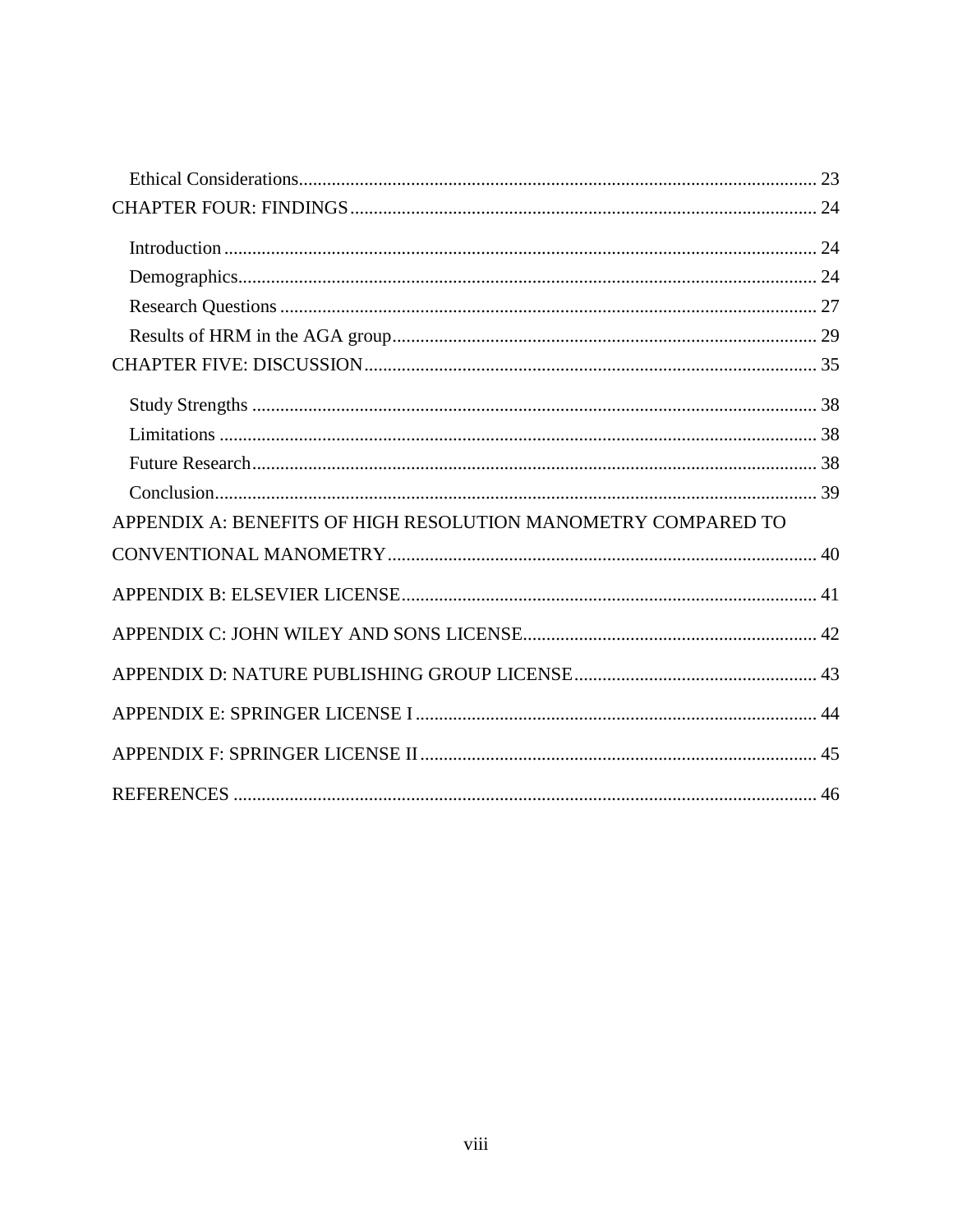## **LIST OF FIGURES**

<span id="page-9-0"></span>

| Figure 6: The Percentage of Normal and Abnormal HRM Findings in NCCP Group 28 |  |
|-------------------------------------------------------------------------------|--|
|                                                                               |  |
| Figure 8: The Percentage of Normal and Abnormal HRM Findings in AGA Group 29  |  |
|                                                                               |  |
|                                                                               |  |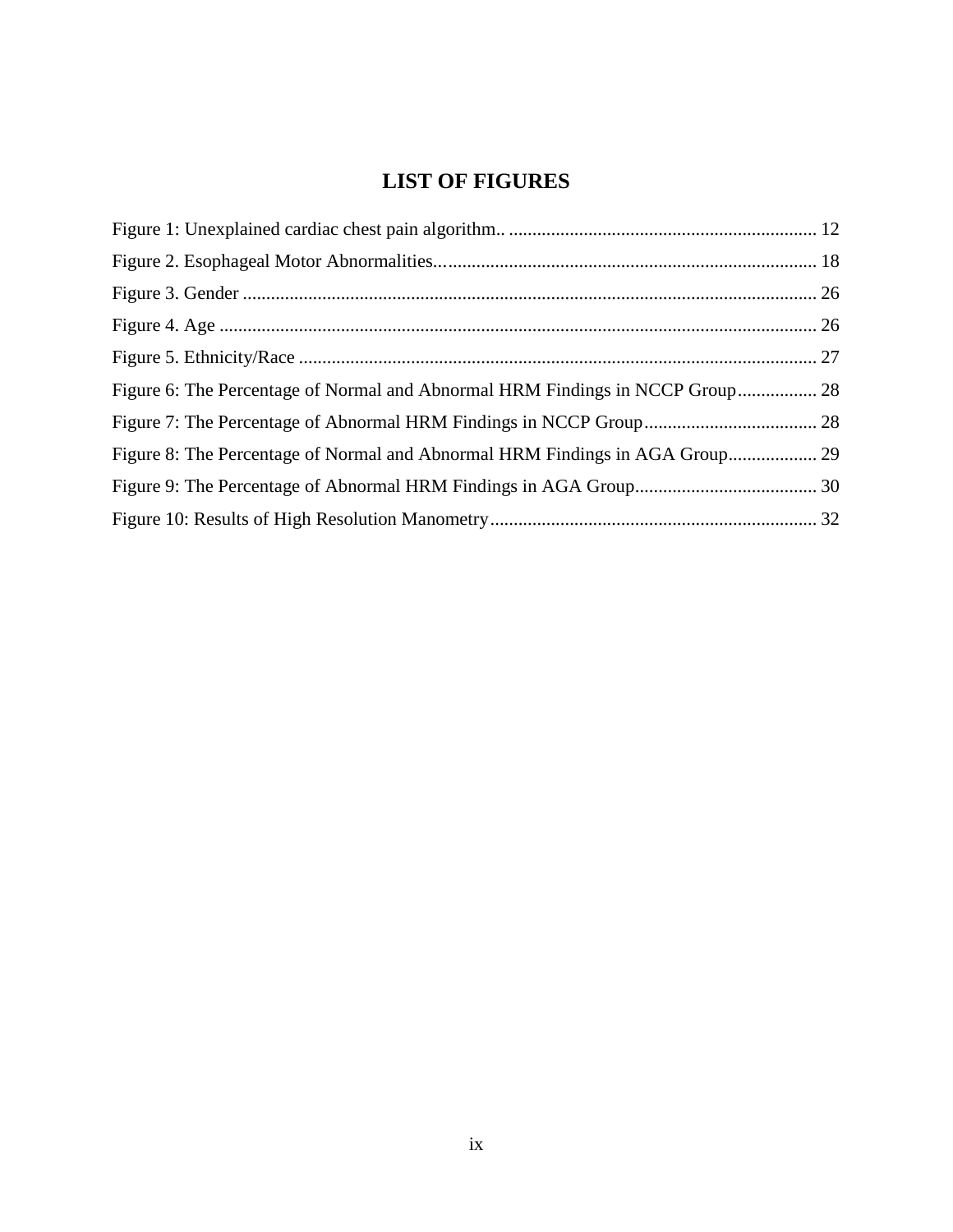## **LIST OF TABLES**

<span id="page-10-0"></span>

| Table 1: Number and Percent of Visits to Different Ambulatory Settings by Patients with |  |
|-----------------------------------------------------------------------------------------|--|
|                                                                                         |  |
|                                                                                         |  |
| Table 3: Summary of the Recommendations for the Clinical Use of Esophageal Manometry 16 |  |
|                                                                                         |  |
|                                                                                         |  |
|                                                                                         |  |
|                                                                                         |  |
|                                                                                         |  |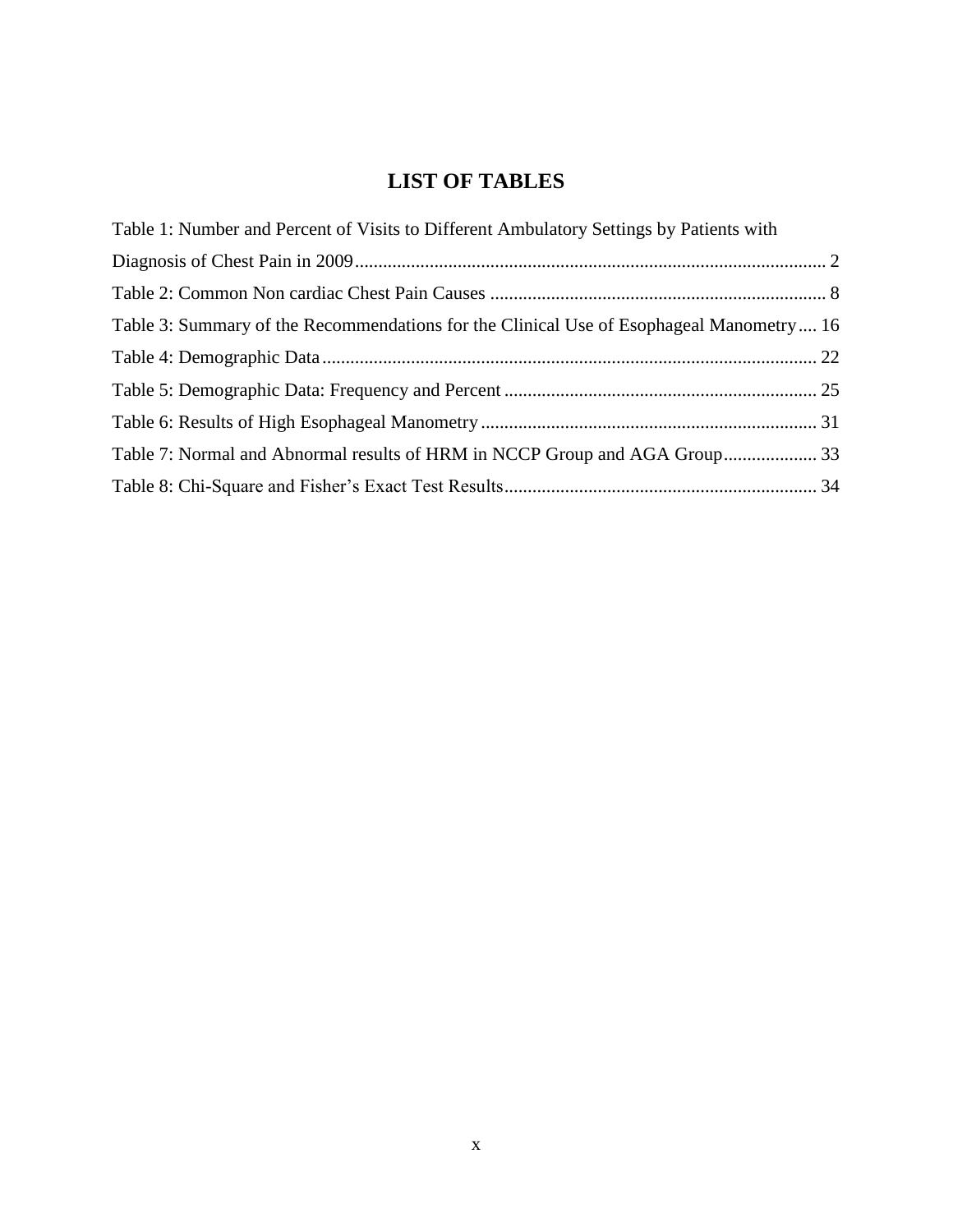### **CHAPTER ONE: INTRODUCTION**

<span id="page-11-0"></span>Noncardiac chest pain (NCCP) is common in the general population (Fass  $\&$  Achem, 2011). Almost 64% of patients presenting with chest pain are ultimately found to have NCCP as a cause of their symptoms (Eslick, Coulshed, & Talley, 2005). The most recent data obtained from the Centers for Disease Control and Prevention (CDC) suggests that over 11 million patients with unspecified chest pain were seen in all ambulatory settings in 2009 (V. Beresovsky, personal communication, October 26, 2011). This includes patients seen in hospital emergency departments, hospital outpatient departments, physician offices, and clinics. These data are presented in Table 1.

Noncardiac chest pain can also be a chronic condition and often has a benign course and does not increase a patient's mortality rate (Fass & Dickman, 2006; Richter, 1992). On the other hand, NCCP results in high healthcare utilization and significant work absenteeism; it can negatively impact patients' quality of life (Fass & Achem, 2011). Patients with the condition can have a history of multiple hospital admissions and frequently receive unsatisfactory diagnoses despite multiple cardiac diagnostic workups and endoscopic evaluations (Leise et al., 2010). NCCP patients are sometimes discharged from the hospital when signs and symptoms abate but without a defined treatment plan or diagnosis (Eslick et al., 2005). After discharge, continuing care can also be problematic as many of these patients continue to receive care by cardiologists or primary care physicians without an appropriate diagnosis or determined cause for their chest pain (Leise et al., 2010).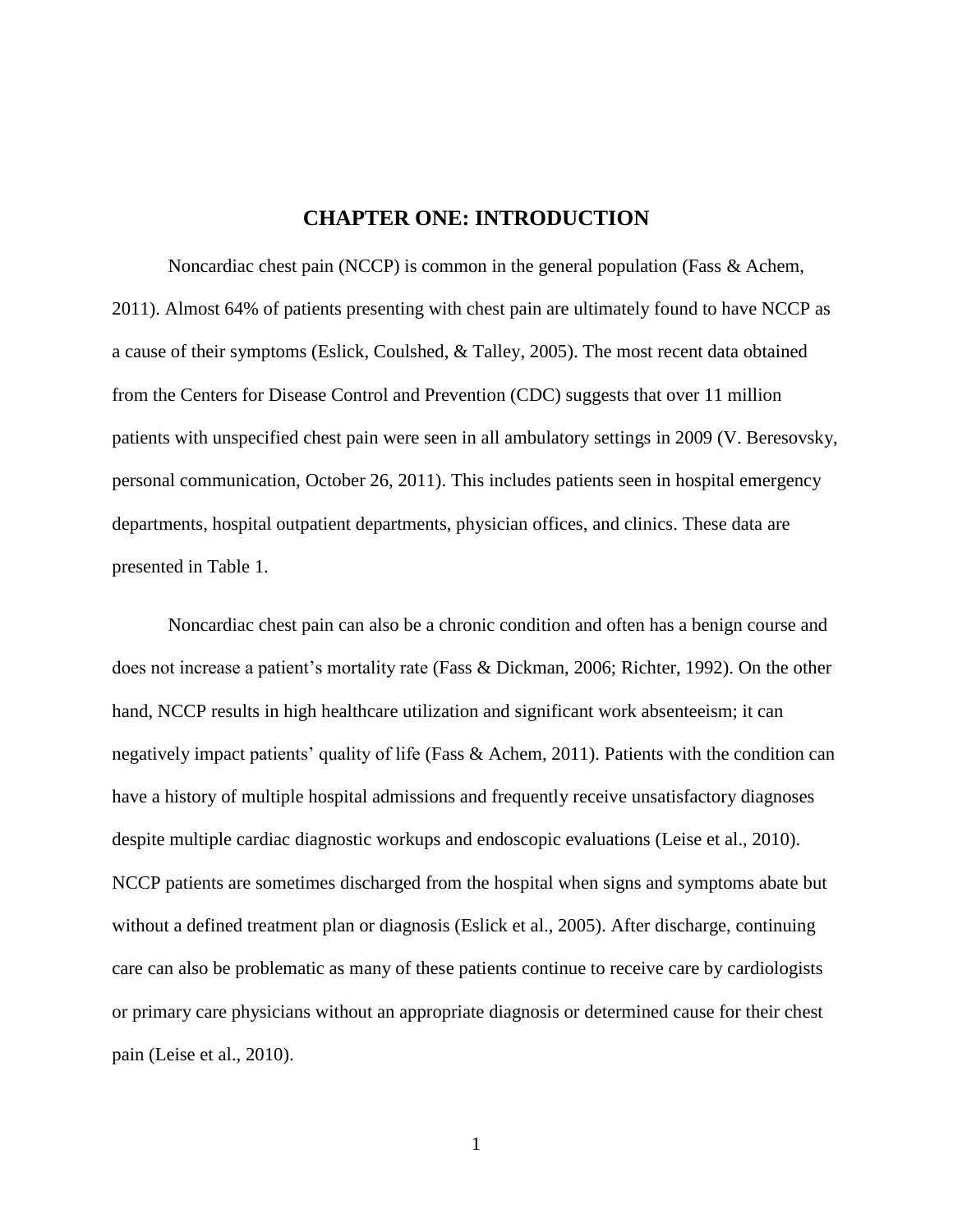Noncardiac chest pain may be attributed to multiple gastrointestinal, musculoskeletal,

pulmonary and psychological causes (Leise et al., 2010). Esophageal disorders including reflux,

motility, and functional conditions affect a large proportion of patients with NCCP and lead to

significant morbidity (Lazarescu, 2008).

| <b>Ambulatory Setting</b>              | Visit $(N)$ | Visit (SE) | Visit $(\%)$ | SE(%)    |
|----------------------------------------|-------------|------------|--------------|----------|
| Other chest pain '786.59'              |             |            |              |          |
| All ambulatory settings                | 2,486,196   | 373,642    | 0.2          | 0.03     |
| Physician offices                      | 1,444,121   | 358,285    | 0.14         | 0.03     |
| <b>Hospital Outpatient Departments</b> | $\ast$      | $\cdots$   | $\ast$       | $\cdots$ |
| <b>Hospital Emergency Departments</b>  | 949,585     | 108,071    | 0.7          | 0.07     |
| Chest pain, unspecified '786.50'       |             |            |              |          |
| All ambulatory settings                | 11,177,221  | 1,129,979  | 0.88         | 0.08     |
| Physician offices                      | 6,813,018   | 1,059,080  | 0.66         | 0.1      |
| <b>Hospital Outpatient Departments</b> | 297,992     | 62,167     | 0.31         | 0.06     |
| <b>Hospital Emergency Departments</b>  | 4,066,211   | 307,018    | 2.99         | 0.17     |
| Chest pain '786.5'                     |             |            |              |          |
| All ambulatory settings                | 15,513,257  | 1,373,090  | 1.22         | 0.1      |
| Physician offices                      | 8,979,784   | 1,278,831  | 0.87         | 0.11     |
| <b>Hospital Outpatient Departments</b> | 480,523     | 97,283     | 0.50         | 0.09     |
| <b>Hospital Emergency Departments</b>  | 6,052,950   | 404,324    | 4.45         | 0.2      |

<span id="page-12-0"></span>Table 1: Number and Percent of Visits to Different Ambulatory Settings by Patients with Diagnosis of Chest Pain in 2009

*Note*. Adapted from "Number and Percent of Visits to Different Ambulatory Settings by Patients with Diagnosis of Unspecified Chest Pain," by National Center for Health Statistics /CDC, 2009.

(n) Number of visits

(SE) Standard error of number of visits

(%) Percent of annual visit volume

SE (%) Standard error of percent

\*- Estimate does not meet NCHS standards of reliability.

… Inapplicable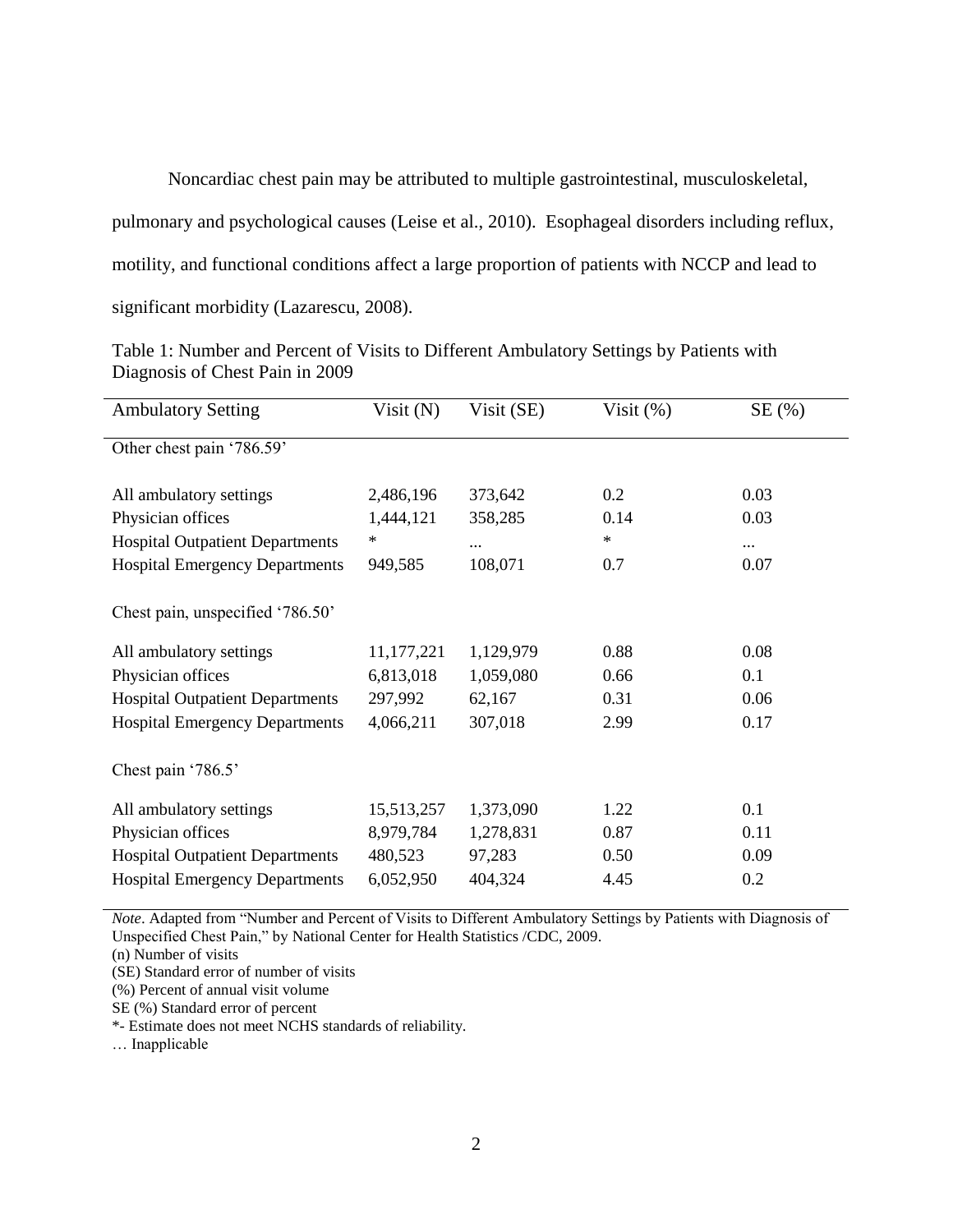### Problem Background

<span id="page-13-0"></span>The National Hospital Ambulatory Medical Care Survey (1999–2008) reported chest pain as the second most common reason for emergency department visits behind abdominal pain. There were 5 million visits for chest pain between 1999 and 2000; and 5.5 million visits between 2007 and 2008 (Centers for Diseases Control and Prevention, 2010). The annual cost of evaluation of NCCP is estimated to be between \$315 million and \$1.8 billion (Leise et al., 2010).

Symptoms of chest pain are a major source of concern for both patients and healthcare providers because they can indicate an acute life-threatening event regardless of a history of cardiac disease (Sheps, Creed, & Clouse, 2004). Patients' history and characteristics do not always distinguish between different causes of chest pain. And as a result, many patients seek further medical attention when complaining of chest pain despite previous negative cardiac workups and/or hospitalizations (Fass & Achem, 2011).

Esophageal disorders can also be the etiology of chest pain (Lemme, Moraes-Filho, Domingues, Firman, & Pantoja, 2000). Gastroesophageal reflux disease (GERD) is the main underlying mechanism of NCCP, accounting for up to 60 % of cases (Leise et al., 2010). NCCP can also be caused by esophageal motor dysfunction; and the frequency may be underestimated. Motor disorders are observed in almost 50% of patients with NCCP who ultimately undergo conventional manometry evaluation (Gambitta et al., 1999).

The use of high resolution manometry (HRM) has changed the diagnostic approach to esophageal motility disorders. It is the most specific and sensitive test for diagnosing motor disorders and could be a promising diagnostic procedure in detecting dysmotility disorders in patients with NCCP. The technique uses multiple high-fidelity sensors that capture manometric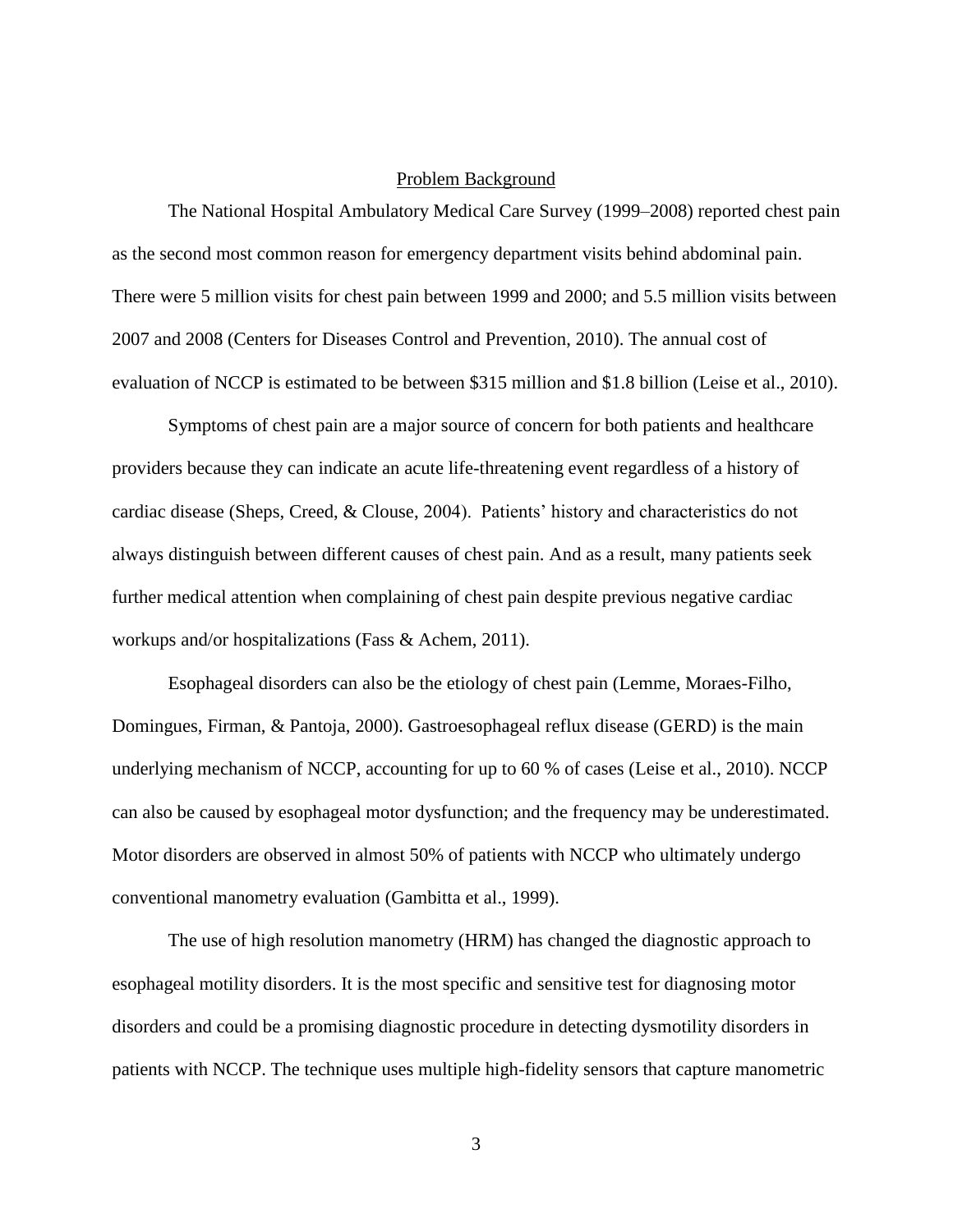data as a spatial continuum without the substantial gaps between pressure sensors typically seen with conventional manometry (Bansal & Kahrilas, 2010). Appendix A highlights the benefits of high resolution manometry compared to conventional manometry.

Despite the increased sensitivity of HRM compared to conventional manometry, the main indications for esophageal manometry remain unchanged. The most frequent indications for esophageal manometry according to the American Gastroenterology Association (AGA) are dysphagia, preoperative assessment of patients who are being considered for anti-reflux surgery, and placement of intraluminal devices (e.g., pH probes) when position is dependent on the relationship to functional landmarks, such as the lower esophageal sphincter (LES) (Pandolfino & Kahrilas, 2005a). At present and since 2004, there is no specific recommendation from the AGA for the use of esophageal manometry in patients with NCCP.

### Research Questions

<span id="page-14-0"></span>This study's aim is to address two questions:

- 1. For patients with NCCP who are referred for HRM, what percentage is found to have previously undiagnosed esophageal motility disorders?
- 2. Are there significant differences in HRM findings in patients with NCCP versus patients who meet current AGA criteria for the use of esophageal manometry?

#### Purpose of Study

<span id="page-14-1"></span>The purpose of this study is to (a) analyze manometric findings obtained with HRM in patients with chest pain in whom cardiac causes were excluded and endoscopic evaluation was unremarkable, (b) assess the importance of method and protocol in establishing a diagnosis of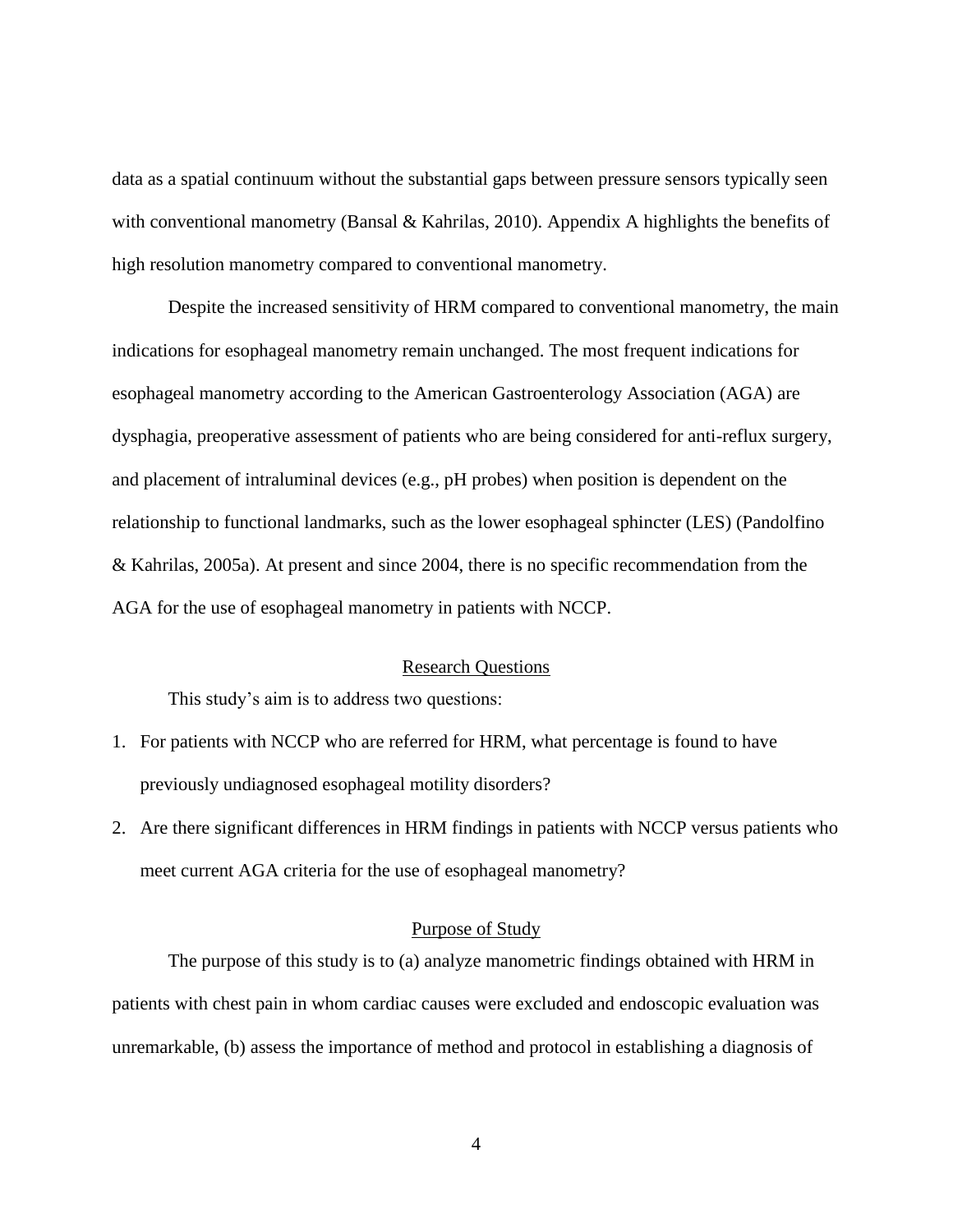esophageal dysmotility, and (c) establish a more defined role for esophageal manometry in the NCCP diagnostic protocol.

### Definition of Terms

### <span id="page-15-0"></span>**Non-Cardiac Chest Pain (NCCP)**

Noncardiac Chest pain is defined as recurrent chest pain that is indistinguishable from ischemic heart pain after a reasonable workup has excluded a cardiac cause (Fass & Achem, 2011).

#### **High Resolution Esophageal Manometry**

"High resolution manometry is a new technology used to measure intraluminal pressure activity within the gastrointestinal tract using a series of closely spaced pressure sensors within the esophagus. It uses a series of 36 1-cm-spaced pressure sensors that provides detailed pressure information that reveals the segmental nature of esophageal peristalsis" (Parkman, McCallum, & Rao, 2011, p. 22).

### **Esophageal Motor Dysfunction**

Esophageal motor dysfunction is defined as the impairment of one or more of the mechanisms necessary for normal esophageal function (Greenberger, Blumberg & Burakoff, 2009).

#### Implications for Practice

<span id="page-15-1"></span>Noncardiac chest pain is a common challenge for healthcare providers with respect to diagnostic strategy as well as therapeutic intervention for years (Minocha & Joseph, 1995). The implications of this study on practice include: (a) proper diagnosis of patients with NCCP, (b) increased patient satisfaction and quality of life through appropriate diagnosis and treatment, (c)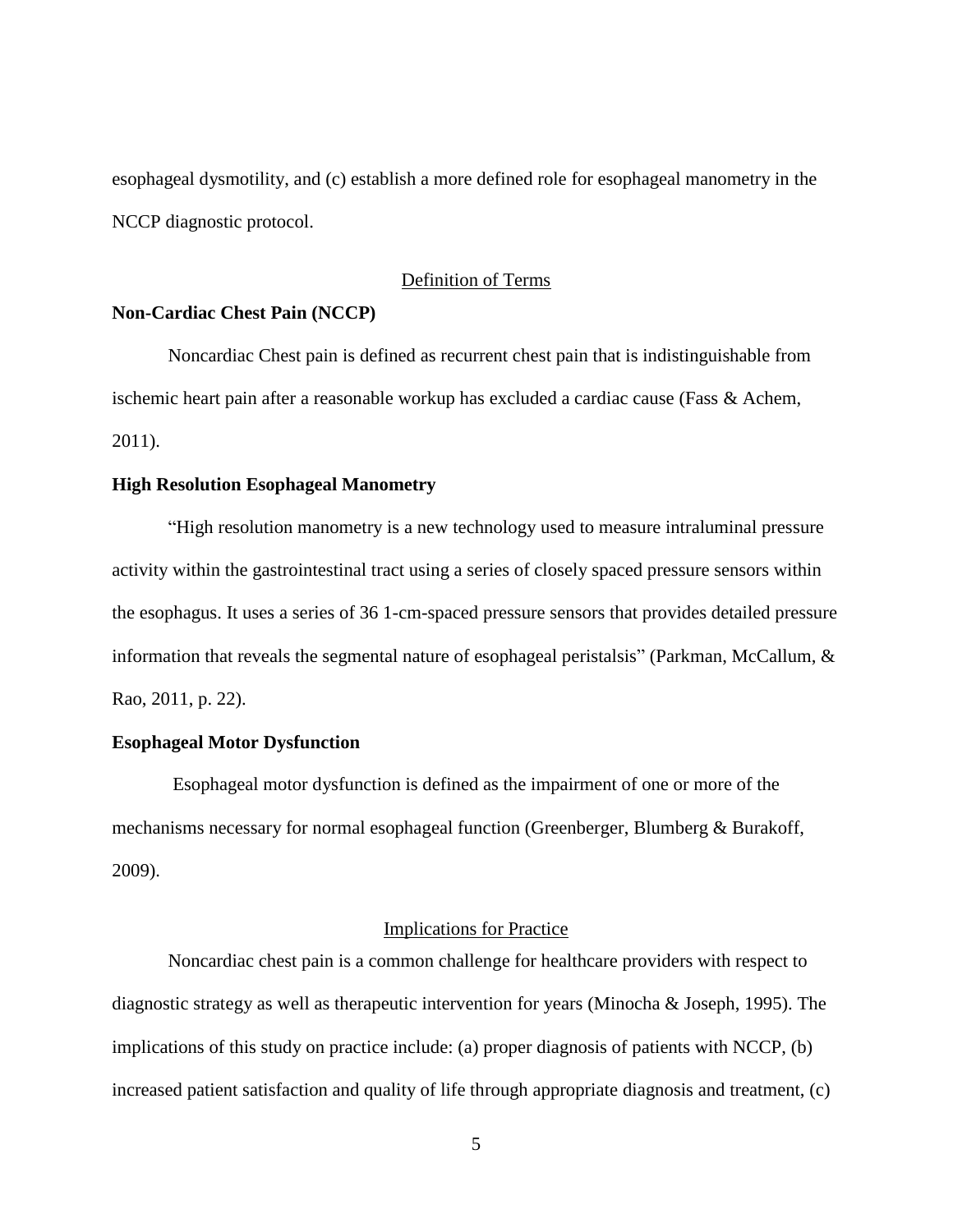decrease patients' anxiety which results from frequent diagnostic uncertainty, (d) increase awareness among primary healthcare providers and cardiologists regarding the importance of HRM in the evaluation of NCCP.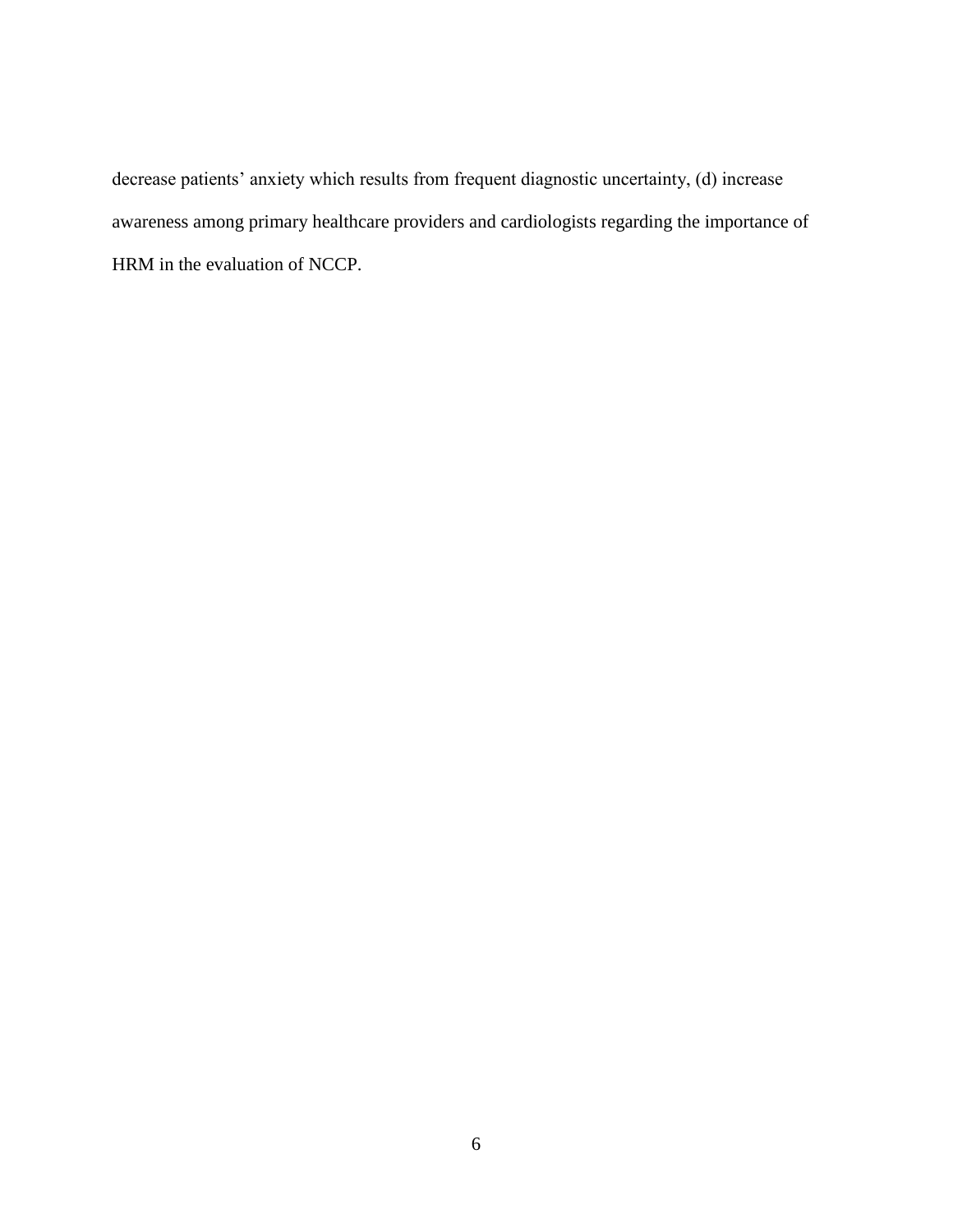### **CHAPTER TWO: LITERATURE REVIEW**

Noncardiac Chest Pain

<span id="page-17-1"></span><span id="page-17-0"></span>The definition of NCCP is complex. In a broad context, NCCP is chest pain that is not related to angina or ischemic heart disease (Fox & Forgas, 2006). NCCP is further defined as recurrent episodes of substernal chest pain or discomfort that remains unexplained after nonesophageal causes such as cardiac, musculoskeletal, pleuritic, or pulmonary pathologies have been excluded (Kachintorn, 2005). NCCP is not a recent pathophysiological phenomenon; it was first recognized in 1860. It was called soldier's heart as it described British soldiers who presented with new onset chest pain during war (Minocha & Joseph, 1995).

### Epidemiology

<span id="page-17-2"></span>There are limited national and international epidemiological data on NCCP (Fass &Achem, 2011). Internationally, one in four persons has an episode of chest pain annually (Eslick et al., 2005). There is no difference in the prevalence of NCCP between males and females (Kachintorn, 2005). However, females with NCCP tend to seek care more often than men (Fass & Navarro-Rodriguez, 2008). Epidemiological studies have reported a decreased prevalence of NCCP with increasing age. Females under the age of 25 and those between 45 and 55 years of age were found to have the highest prevalence rates (Fass & Dickerman, 2006; Eslick & Fass, 2003).

Data also suggest patients with NCCP are often already actively under the care of a physician, specialist, or other healthcare practitioner. Eslick and Tally (2004) found that 80% of patients who presented to the emergency department with acute chest pain had seen a healthcare provider within 12 months. The most common healthcare providers seen by patients in their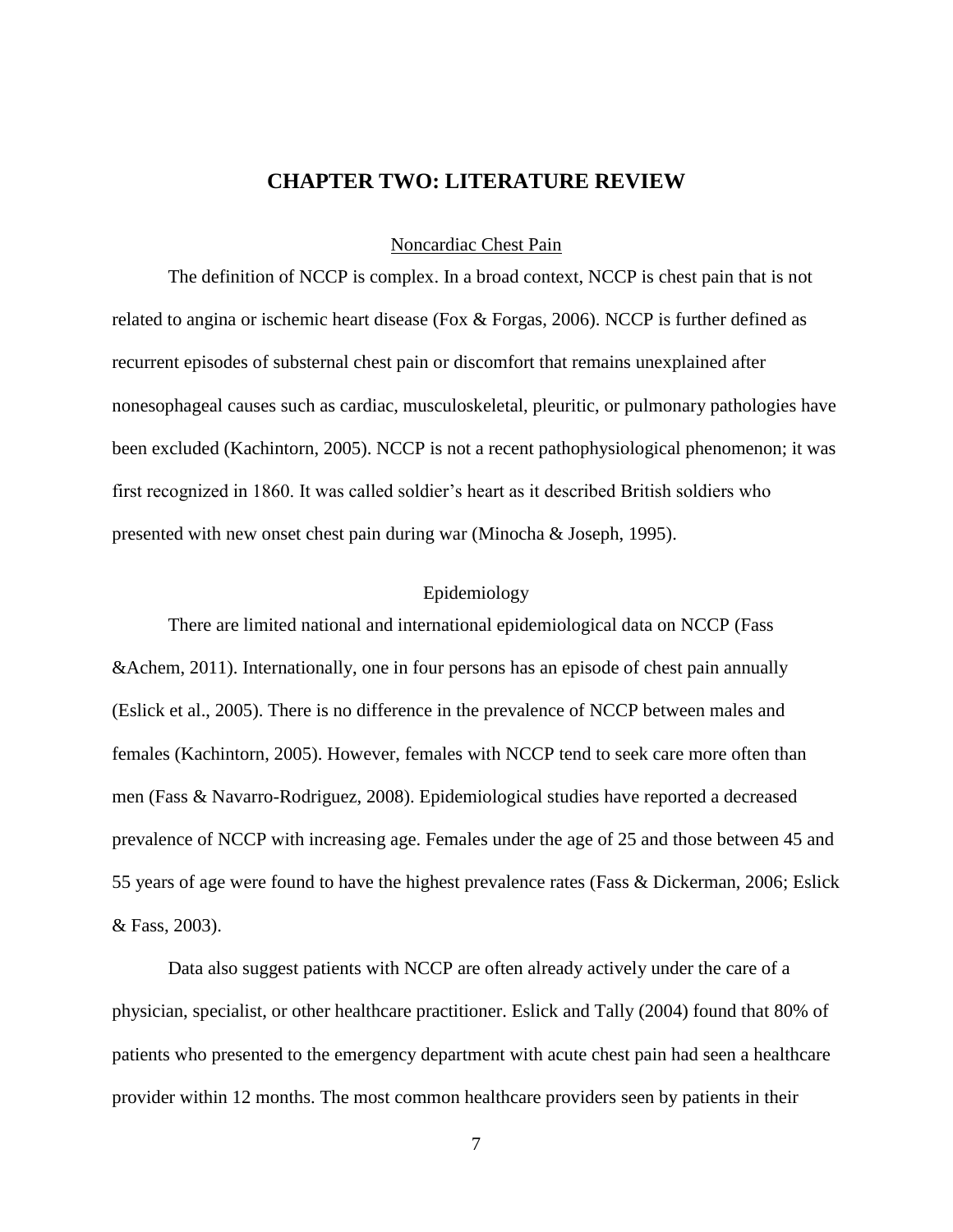sample were general practitioners (85%), cardiologists (74%), gastroenterologists (30%), pulmonologists (14%), alternative therapists (8%), and psychologists (10%).

In summary, NCCP is a common medical problem in the community that affects both sexes equally. However, females are more likely to present to the emergency department for evaluation of chest pain.

### Causes

<span id="page-18-0"></span>There are many common causes for NCCP that are not limited to the esophagus. Pulmonary-, musculoskeletal-, infectious-, cardiovascular-, drug-, psychological-, and gastroenterology-related disorders may present as atypical chest pain. Specific examples of these conditions are listed in Table 2. The scope of this exposition will be limited to patients with NCCP who presented to a gastroenterology office to rule out gastroenterology –related disorders after cardiac workup was unremarkable.

| Musculoskeletal                                                                                                         | Gastrointestinal                                                                                                                                                                                                     | Pulmonary                                                                                                                                                                                       | Miscellaneous                                                                                                                                                                            |
|-------------------------------------------------------------------------------------------------------------------------|----------------------------------------------------------------------------------------------------------------------------------------------------------------------------------------------------------------------|-------------------------------------------------------------------------------------------------------------------------------------------------------------------------------------------------|------------------------------------------------------------------------------------------------------------------------------------------------------------------------------------------|
| • Costochondritis<br>• Fibromyalgia<br>• Precordial catch<br>syndrome<br>• Slipping rib syndrome<br>• Tietze's syndrome | $\bullet$ Gastric<br>• Biliary tree<br>$\bullet$ Gallbladder<br>• Pancreatic<br>• Intra-abdominal<br>masses<br>• Esophageal causes:<br>$\circ$ GERD<br>o Visceral<br>Hypersensitivity<br>o Esophageal<br>dysmotility | $\bullet$ Pneumonia<br>• Pulmonary embolism<br>$\bullet$ Lung cancer<br>$\bullet$ Sarcoidosis<br>$\bullet$ Pneumothorax<br>• Pneumomediastinum<br>• Pleural effusions<br>• Intrathoracic masses | • Aortic disorders<br>• Pericarditis and<br>myocarditis<br>• Pulmonary<br>hypertension<br>• Herpes zoster<br>• Drug-induced pain<br>• Sickle cell crises<br>• Psychological<br>disorders |

<span id="page-18-1"></span>

| Table 2: Common Non cardiac Chest Pain Causes |  |  |  |
|-----------------------------------------------|--|--|--|
|-----------------------------------------------|--|--|--|

*Note*. Adapted from "Noncardiac Chest Pain: Epidemiology, Natural Course and Pathogenesis," by R. Fass and S. Achem, 2011, *Journal of Neurogastroenterology and Motility*, 17, p. 112.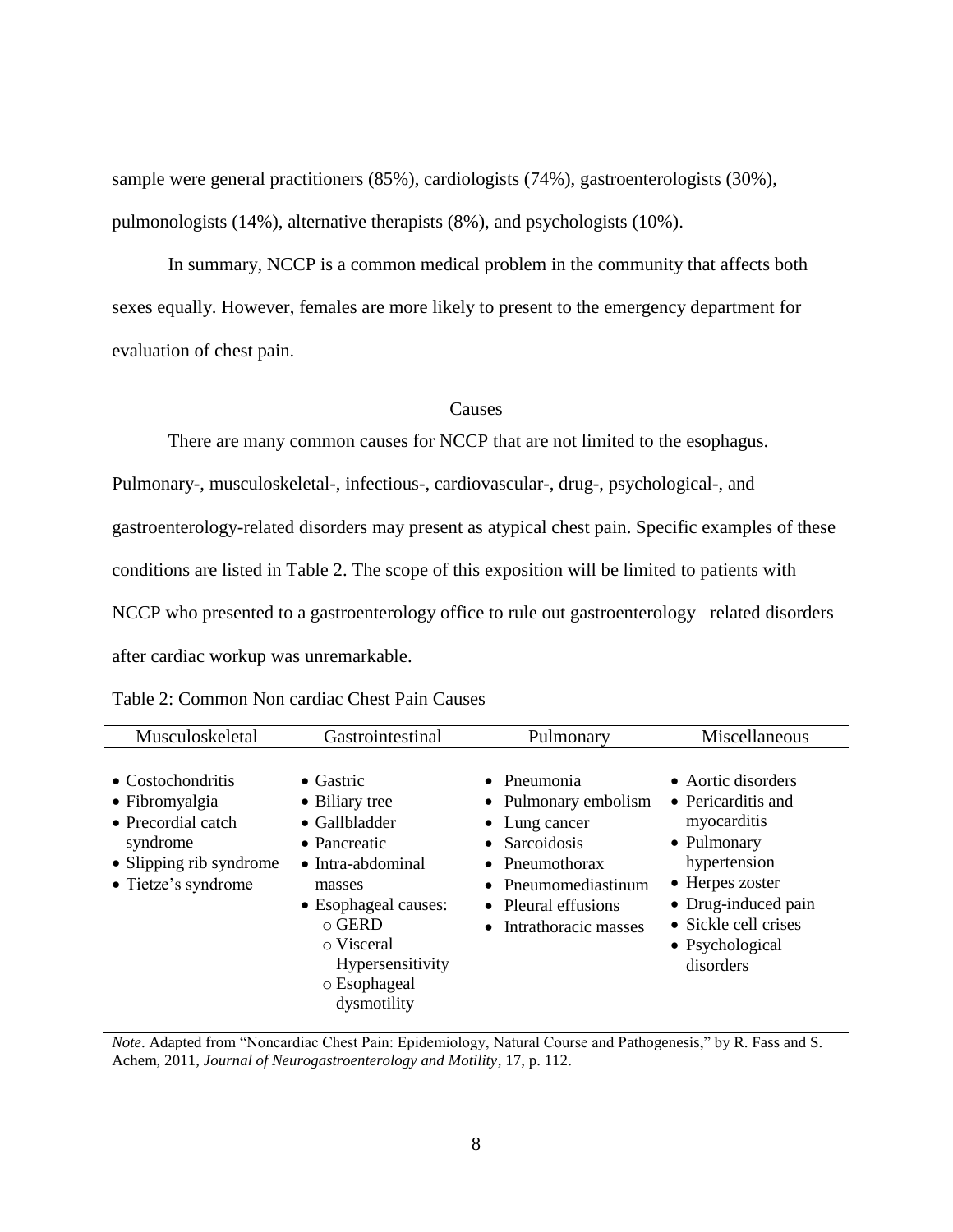### Functional Anatomy of the Esophagus

<span id="page-19-0"></span>The esophagus and its sphincter act in coordination to perform the tasks of transporting swallowed substances to the stomach and prevent the reflux of gastric contents while allowing venting of gaseous gastric contents. Behind this coordination is a complex neuronal system within the esophageal wall and the central nervous system (Bredenoord  $&$  Smout, 2008).

The esophagus is a 20-22 cm tube. It is composed of three functional regions: the upper esophageal sphincter (UES), the esophageal body, and the LES. The UES is composed of striated muscle. It is usually closed at rest and opens when a peristaltic pharyngeal contraction approaches to allow bolus passage across the sphincter. The esophageal body is a muscular tube that connects the UES and the LES. It consists of an inner circular muscle layer and outer longitudinal muscle layer. There is a mesenteric plexus between the circular and longitudinal muscle which regulates muscle actions. The enteric nervous system receives input from the central nervous system. The LES consists of a circular smooth muscle thickening at the esophageal gastric (GE) junction. The sphincter relaxes as the bolus enters the upper esophagus and stays relaxed until the peristaltic contraction arrives at the GE junction (Bredenoord & Smout, 2008).

#### Nature of Noncardiac Chest Pain

<span id="page-19-1"></span>The close anatomical relationship between the esophagus and the heart contributes to the similarity in symptoms and the difficulty in distinguishing the origin of chest pain. The esophagus is located posterior to and is separated from the left atrium by the pericardium. Both the heart and the esophagus share the same common path of pain fibers from the sympathetic trunk (Heatley, Rose & Weston, 2005).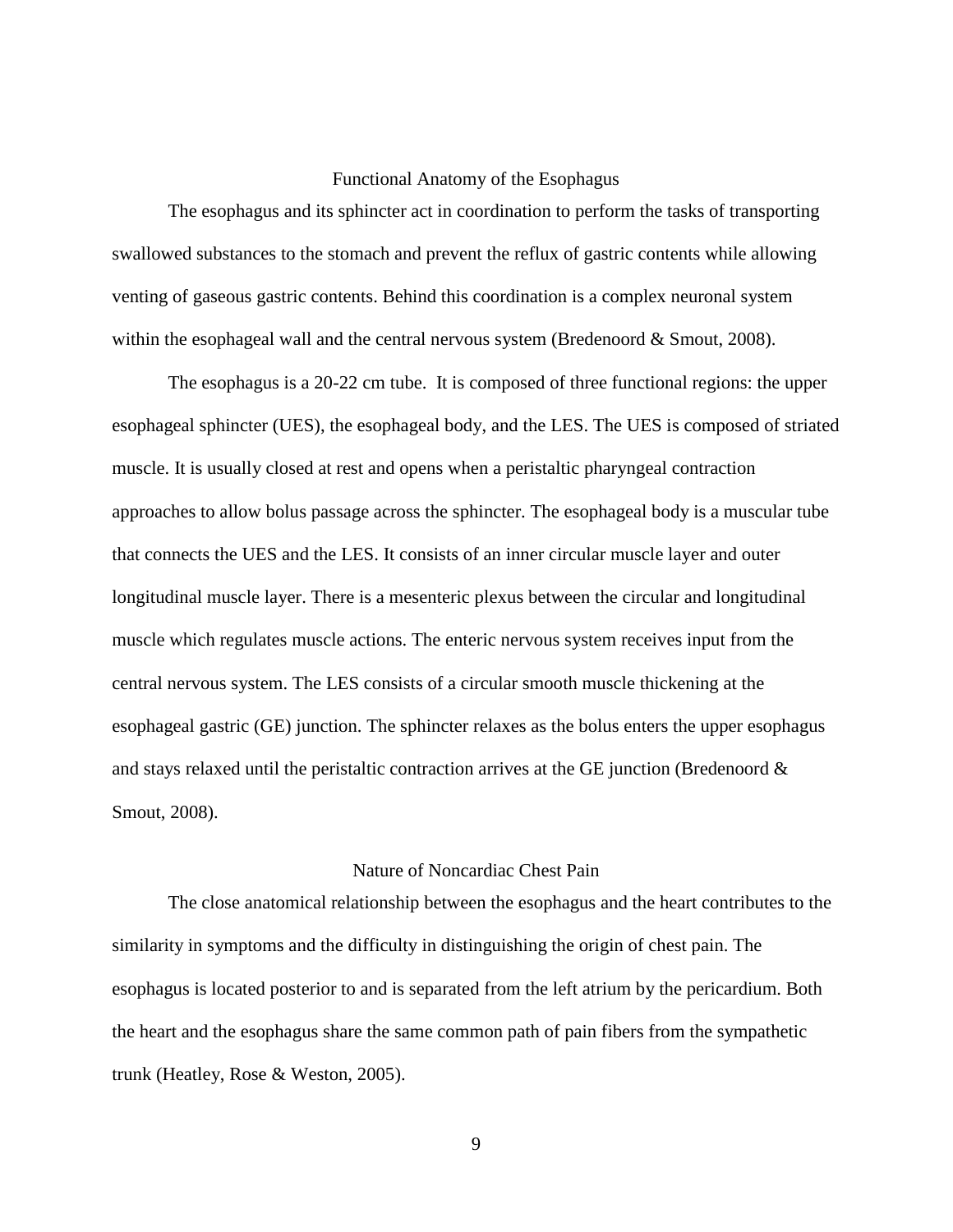Esophageal pain has many patterns. Patients usually describe it as burning, gripping, stabbing, and pressing. In the anterior chest, the pain is usually in the throat or epigastrium and sometimes radiates to the neck, back or upper arms. These symptoms may also apply to cardiac pain (Bennett, 2001). Still, it is widely understood that the characteristic pain of GERD is burning, epigastric, and related to recent food intake, lying down or bending (Bennett, 2001). Pain as a result of esophageal spasms is retrosternal, deep and often labeled as burning, squeezing or aching, usually radiating to the arms, jaw, and back (Heatley, Rose & Weston, 2004).

Many risk factors are associated with the development of coronary diseases, such as smoking, obesity, and diabetes mellitus. Complicating the clinical picture, these risk factors also increase the likelihood of esophageal disorders. Medical treatments designed for angina (e.g., nitroglycerin) often helps to relieve symptoms originating from the esophagus (Heatley, Rose  $\&$ Weston, 2004).

### Pathophysiology

<span id="page-20-0"></span>The potential for an esophageal etiology for recurring NCCP was originally hypothesized by William Osler in 1892 (Castell, Talley, & Travis, 2010). The specific mechanisms for esophageal-induced NCCP are poorly understood (Fang & Bjorkman, 2001). However, a few possible mechanisms have been identified and include: irritant stimuli to the esophageal mucosa, mechanical effects on the muscular wall, and visceral hypersensitivity (Castell et al., 2010).

**Mucosal stimulation**. Chest pain arises from esophageal mucosal irritation by acid exposure. This causes discomfort in most patients. It usually resolves when acid perfusion ceases (Bennett, 2001).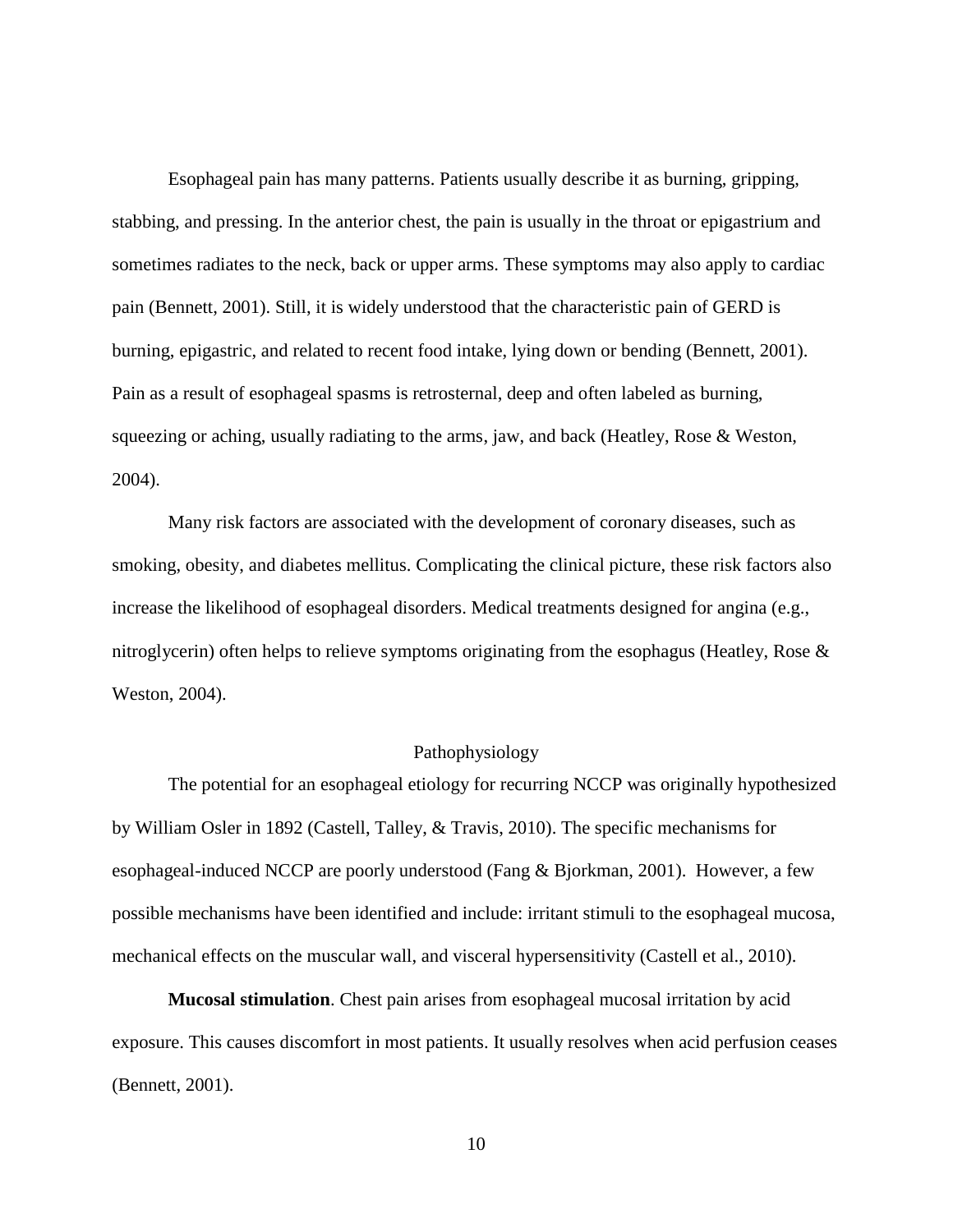**Mechanical changes.** Alterations in esophageal motility can be a cause of chest pain. This includes achalasia (absent distal peristalsis or abnormal relaxation of the LES), diffuse esophageal spasm (DES) (simultaneous contractions or intermittent peristalsis), nutcracker esophagus (increased contraction amplitude of over 180 mm Hg with normal peristalsis), hypotensive LES, and ineffective esophageal motility (contractions of low amplitude or failed and non-transmitted) (Bennett, 2001).

**Visceral hypersensitivity.** Chest pain caused by alterations in visceral receptor sensitivity; the prevalence is higher in patients with anxiety, depression, somatization, and neuroticism (Bennett, 2001).

### Non Cardiac Chest Pain Cost

<span id="page-21-0"></span>While the economic burden of NCCP has been proposed to be very high, studies evaluating the cost and its impact on the healthcare system are scarce (Fass & Achem, 2011). In one study, the healthcare costs for NCCP were estimated to be more than \$315 million annually (Richter, Barish, & Castell, 1986). And a more recent estimate put the cost at \$1.8 billion annually (Fang & Bjorkman, 2001). The high costs of NCCP are related to the need for frequent clinic and emergency room visits, hospitalizations, and costly medications often prescribed to NCCP patients. The cost excludes indirect expenses such as lost days of work, productivity and the impact of symptoms on patients' quality of life (Richter et al., 1986).

The cost of NCCP evaluations can be considerable. Thirty percent of coronary angiograms performed in patients with chest pain are normal or have insignificant degrees of obstruction. An estimated 1-1.5 million angiograms are performed annually. The long-term mortality of NCCP patients is low with reported rates of  $< 1\%$  at 10 years. Still, morbidity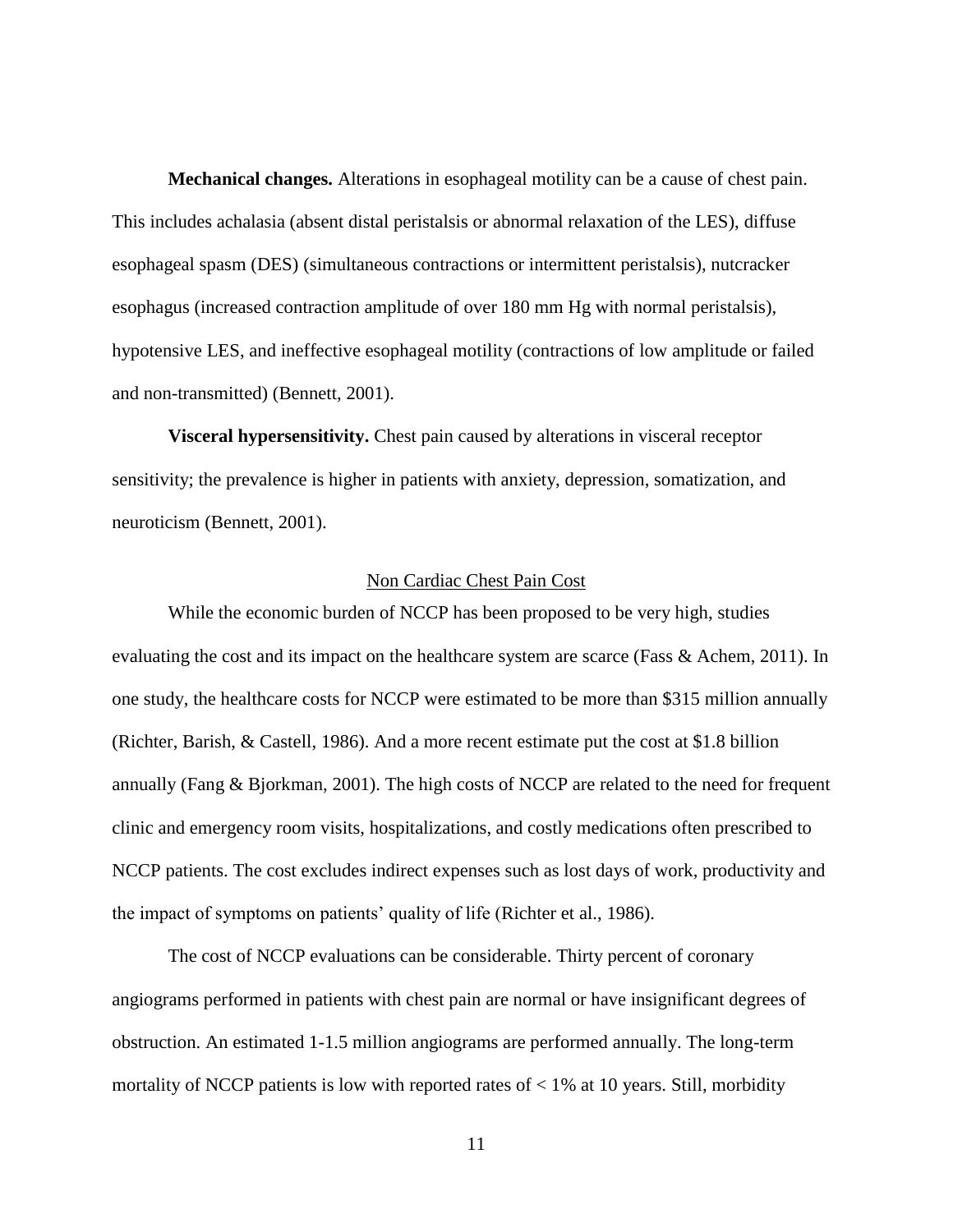remains high, accounting for the significant healthcare costs in treating these patients (Fang & Bjorkman, 2001).

#### Non Cardiac Chest Pain Treatment Algorithm

<span id="page-22-0"></span>An algorithm outlining an approach in patients with NCCP was published by Fang and Bjorkman (2001) and is presented in Figure 1. While it has not been adopted by the AGA for treating patients with NCCP, it includes the use of esophageal manometry as part of the NCCP workup.



<span id="page-22-1"></span>Figure 1: Unexplained cardiac chest pain algorithm. From "A Critical Approach to Noncardiac Chest Pain: Pathophysiology, Diagnosis, and Treatment," by J. Fang, and D. Bjorkman, 2001, The American Journal of Gastroenterology, 96, p. 965. Copyright 2001 by Macmillan Publishers Ltd. Reprinted with permission.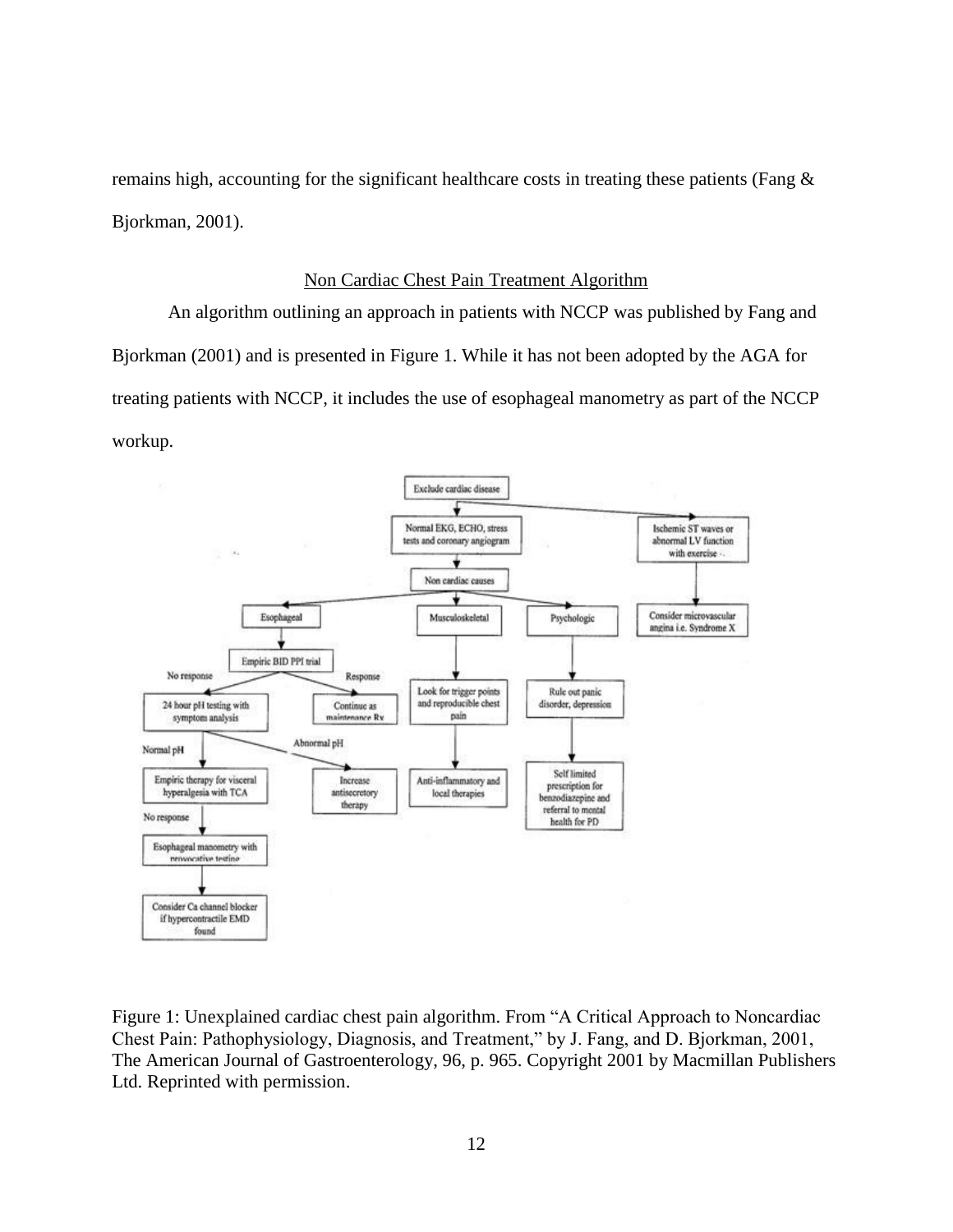### An Overview of High Resolution Manometry

<span id="page-23-0"></span>High resolution manometry is the latest development in the recording of esophageal pressure (Bredenoord & Smout, 2008). Conceptually, HRM refers to the use of multiple highfidelity sensors to capture manometric data as a spatial continuum without the substantial gaps between sensors typical of conventional manometry (Bansal & Kahrilas, 2010). HRM provides more data in comparison to conventional manometry (Park, 2010). It represents a refinement in conventional methodology that provides greater detail by simplifying data interpretation (Hirano & Pandolfino, 2007). It is designed to overcome the limitations of conventional manometric systems (Park, 2010). Esophageal manometry has grown from a restricted technique in specialized centers to a widespread clinical tool; and the number of studies assessing its efficacy are increasing (Bredenoord & Smout, 2007).

#### **History**

<span id="page-23-1"></span>The first manometric study was performed by Meltzer and Kronecker in 1883; and the first pressure measurement of the esophagus was introduced in the late 1950s (DiMarino, Allen, Lynn, & Zamani, 1998). Since then, there has been a stepwise improvement in the technique. Earlier manometric evaluations were conducted using a pull through technique, where a catheter with a few perfused side holes was used to identify pressure patterns in the esophagus. This technique helped in recognizing a zone of high pressure at the GE junction. In addition, peristalsis of the esophagus could be observed and the amplitude, duration, and velocity of the propulsive contractions could be quantitated. This technique has difficulties mainly on LES relaxation measurement at the GE junction as a result of a single point sensor. During swallowing, the longitudinal muscles of the esophagus contract, resulting in an upward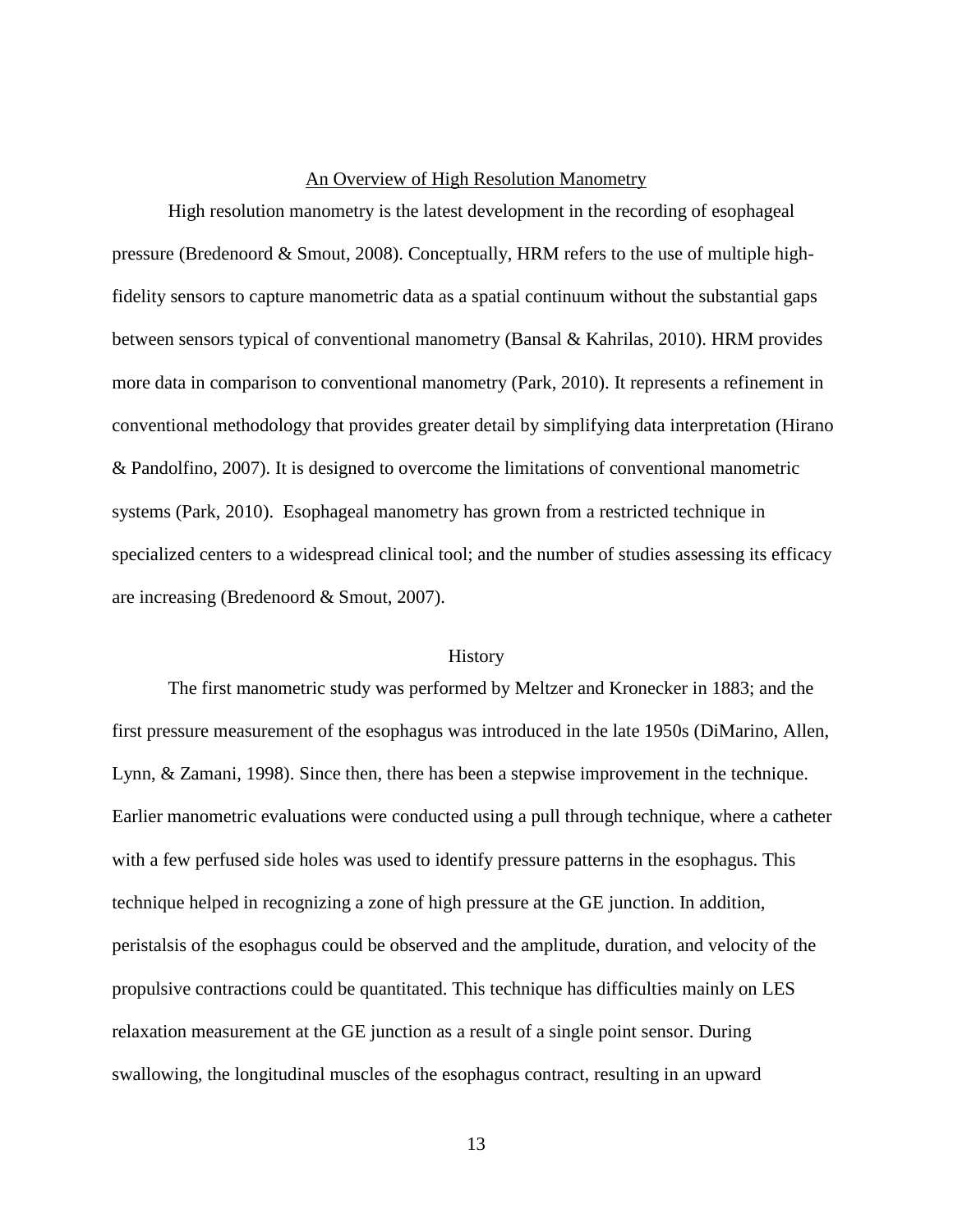movement of the LES. This movement causes an issue in recording LES pressures since the sphincter moves away from the point sensor, resulting in a recorded pressure decrease. In 1976, this problem was solved with the addition of a sleeve sensor by Dent. The sleeve is a 6 cm perfused membrane positioned along the distal end of the catheter which records the highest pressure exerted along the membrane. Subsequently, the movement of an unrelaxed LES will not influence pressure registration (Bredenoord & Smout, 2007).

A decade ago, a new advanced HRM, micro-manometry was introduced. The catheter used in this HRM contains smaller lumina that are perfused at very low perfusion rates. This improved catheter enables pressure monitoring with more sensors without overflowing the esophagus with water. Micro-manometry allows the catheter to remain in one position while studying peristalsis at 1-cm intervals in the entire esophagus (Bredenoord & Smout, 2007).

### Indication for Esophageal Manometry

<span id="page-24-0"></span>Esophageal manometry is considered the gold standard for esophageal motor function assessment after mechanical obstruction and mucosal disease have been excluded by endoscopy and/or barium swallow (Roman, Pandolfino, & Mion, 2009). HRM is clinically useful in the evaluation of patients with nonstructural dysphagia, unexplained and/or NCCP, symptoms suggestive of GERD, and prior to anti-reflux surgery (Katz, Menin, & Gideon, 2008). It is also used to evaluate patients with generalized gastrointestinal tract disease such as scleroderma or chronic idiopathic intestinal pseudo-obstruction (Lembo, Tally, & Travis, 2009)

According to the AGA, the utility of esophageal manometry in clinical practice resides in three areas: (1) to accurately define esophageal motor function, (2) to define abnormal motor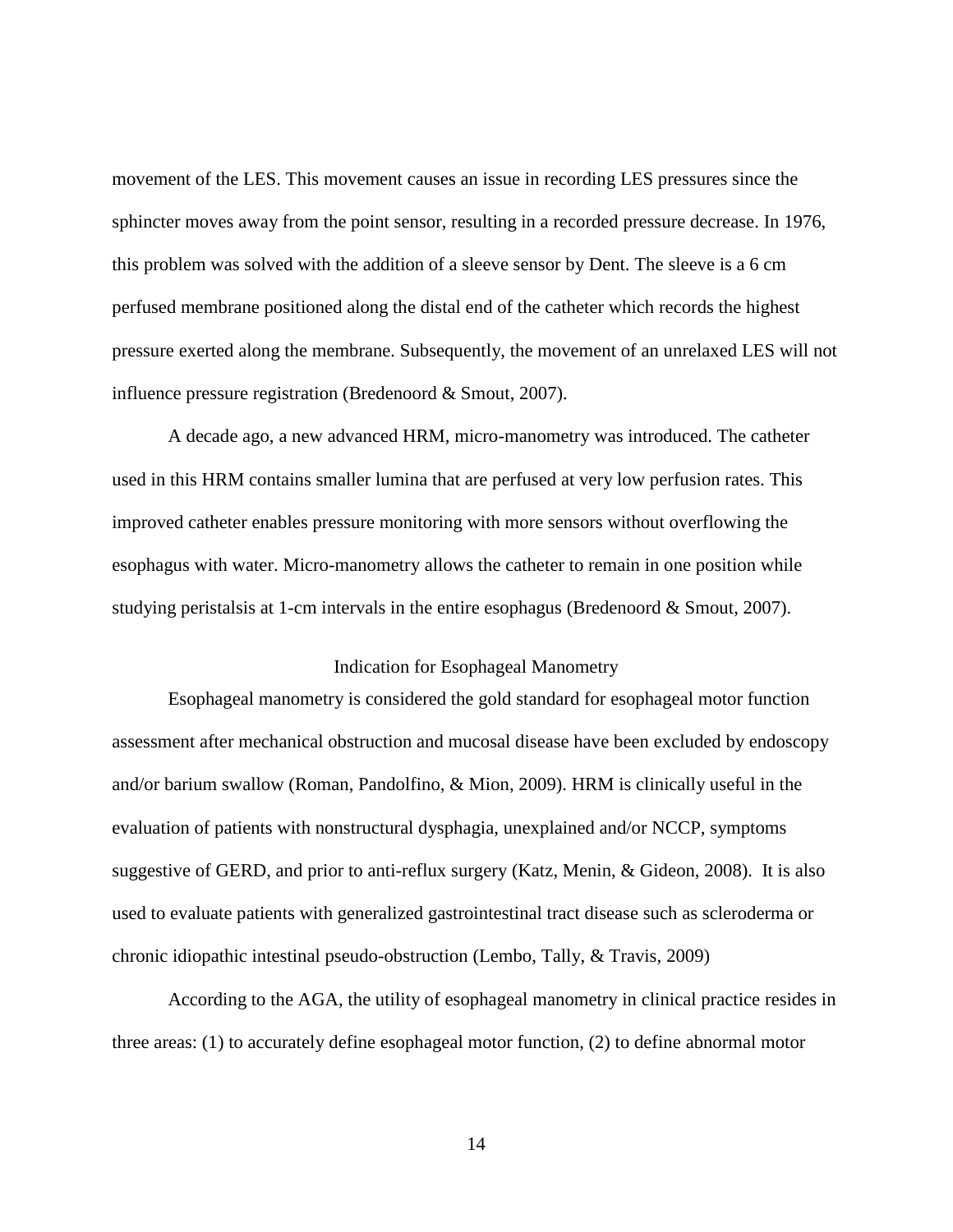function, and (3) to delineate a treatment plan based on motor abnormalities (Pandolfino, & Kahrilas, 2005b).

Esophageal manometry clinical practice guidelines were developed by the AGA to assist gastroenterologists and other clinicians in the appropriate use of esophageal manometry in patient care. The guidelines were approved by the Clinical Practice Committee on October 2, 2004, and by the AGA Governing Board on November 7, 2004 (Pandolfino, & Kahrilas, 2005a). These guidelines are an update from previous recommendations published in 1994 and represent the results of meticulous research into areas of controversy from the previous policy statement. These recommendations take into account new technologies and techniques that may improve and complement manometric diagnosis and are listed in Table 3 (Pandolfino, & Kahrilas, 2005a).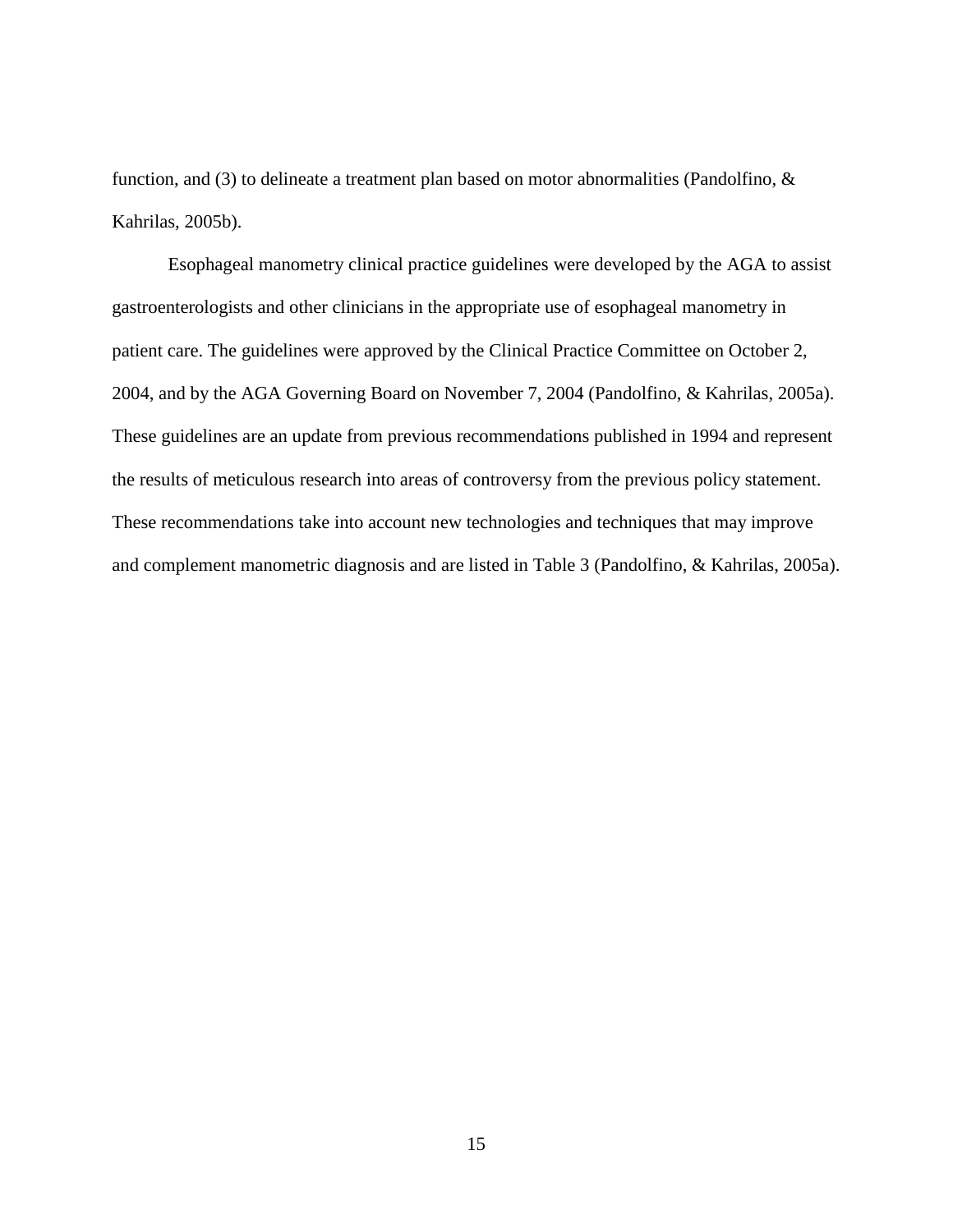| Indication         | Recommendations                                                                                                                                                                                                                                   |
|--------------------|---------------------------------------------------------------------------------------------------------------------------------------------------------------------------------------------------------------------------------------------------|
| Indicated          | 1. Manometry is indicated to establish the diagnosis of dysphagia in<br>patients in which a mechanical obstruction cannot be found and the<br>diagnosis of achalasia is suspected.                                                                |
|                    | 2. Manometric techniques are indicated for placement of intraluminal<br>devices (e.g., pH probes) when its positioning is dependent on the<br>relationship to functional landmarks, such as the LES.                                              |
|                    | 3. Manometry is indicated for the preoperative assessment of patients who<br>are undergoing anti-reflux surgery.                                                                                                                                  |
| Possibly indicated | 1. Manometry is possibly indicated for the preoperative assessment of<br>peristaltic function in patients undergoing anti-reflux surgery.<br>2. Manometry is possibly indicated to assess symptoms of dysphagia in                                |
|                    | patients who have undergone either anti-reflux surgery or treatment for<br>achalasia.                                                                                                                                                             |
| Not indicated      | 1. Manometry is not indicated for making or confirming a suspected<br>diagnosis of GERD.                                                                                                                                                          |
|                    | 2. Manometry should not be routinely used as the initial test for chest pain<br>or other esophageal symptoms because of the low specificity of the<br>findings and the low likelihood of detecting a clinically significant<br>motility disorder. |

<span id="page-26-0"></span>Table 3: Summary of the Recommendations for the Clinical Use of Esophageal Manometry

*Note*. From "American Gastroenterological Association medical position statement: Clinical use of esophageal manometry," by J. Pandolfino and P. Kahrilas, 2005, *Gastroenterology*, 128, p. 207. Copyright 2005 by Elsevier. Adapted with permission.

The AGA recommendations for the clinical use of esophageal manometry do not include assessment of patients with NCCP. This issue has been considered as the most controversial application of esophageal manometry (Pandolfino, & Kahrilas, 2005b). Low specificity of the esophageal manometry findings and the low likelihood of detecting a clinically significant motility disorder have limited the clinical use of esophageal manometry in patients with NCCP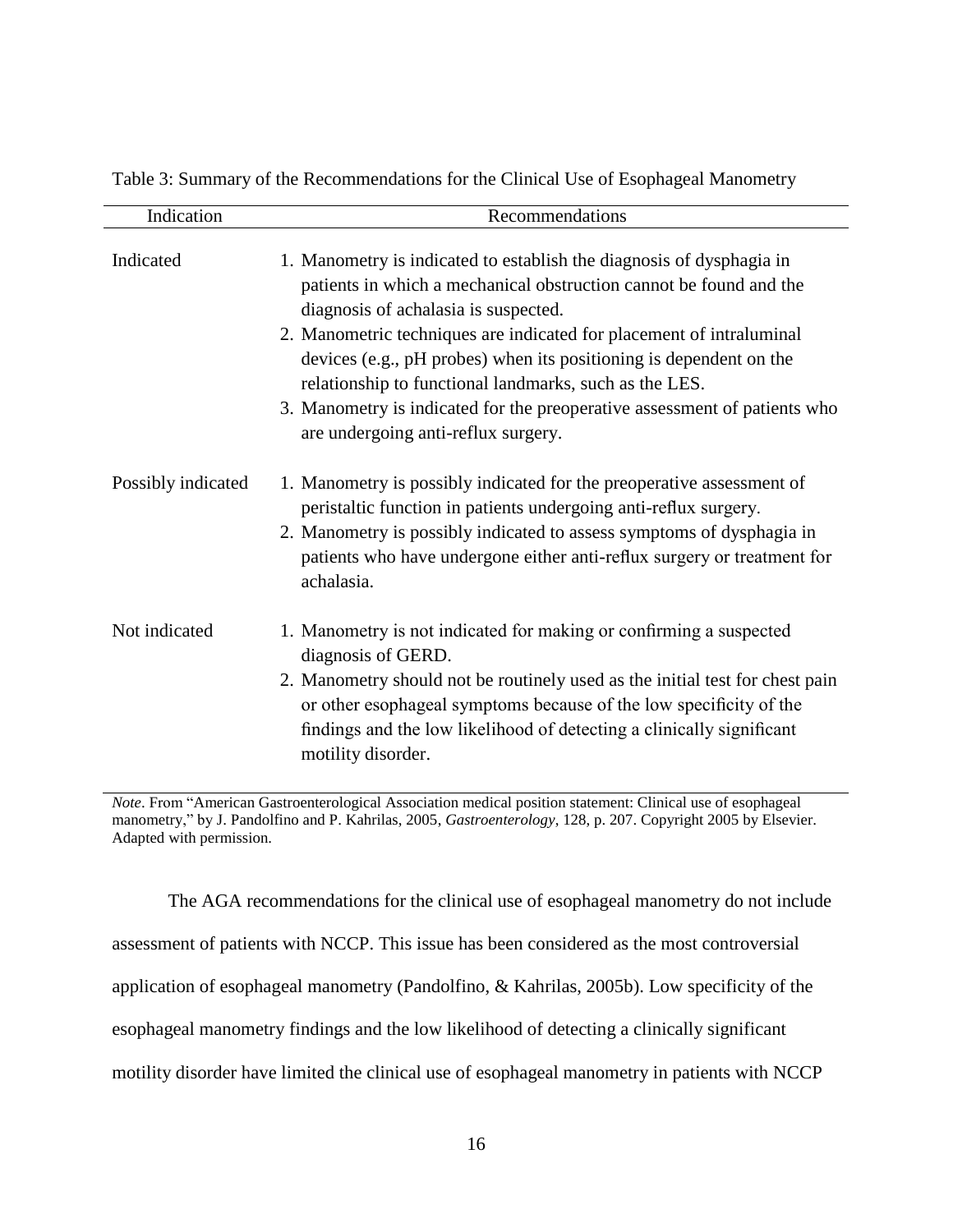(Pandolfino, & Kahrilas, 2005b). And while it remains absent from the guidelines, HRM has been used successfully to detect motility diseases in patients with NCCP. For example, Mehendiratta, DiMarino, and Cohen (2009) in their study showed a high clinical utility of esophageal manometry in patients with dysphagia and/or NCCP. Figure 2 lists examples of abnormal findings that can be evaluated by esophageal manometry.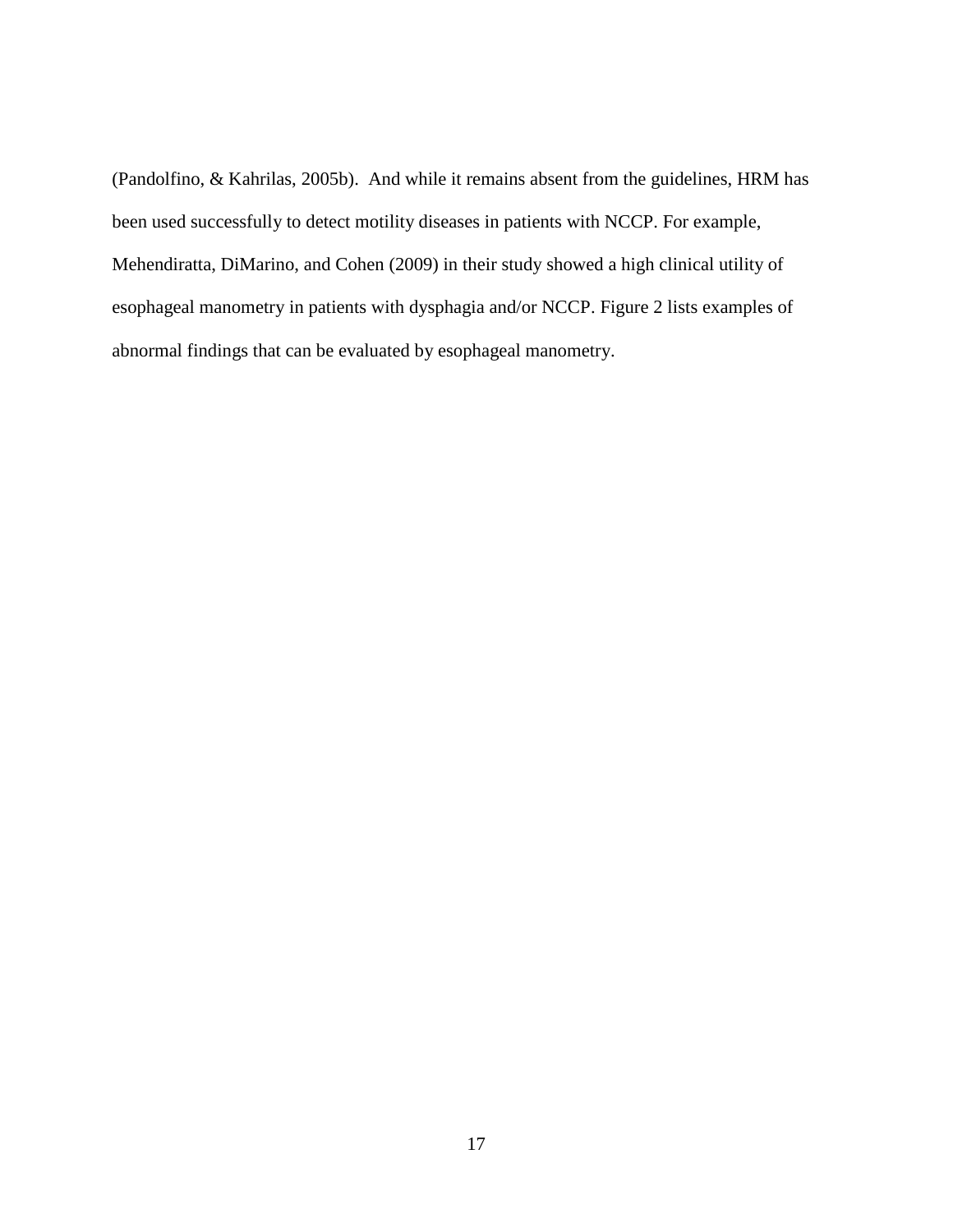## Classification of Esophageal Motor Abnormalities

### Inadequate LES relaxation

• Achalasia: Failure of relaxation of LES with absent peristalsis in the body

### Uncoordinated contraction

• Diffuse esophageal spasms (DES): Presence of simultaneous contractions > 20% and < 100%

### Hypercontraction

- Hypertensive lower esophageal sphincter (LES) LES basal pressure >45 mmHg and normal esophageal peristalsis.
- Nutcracker esophagus (Hyperkinetic motility disorder): Presence of high amplitude contractions (mean amplitude  $> 180$  mmHg) in the distal esophagus but with normal peristalic progression.

### Segmental spasm (SEGS)

• Presence of simultaneous contractions limited to two adjacent recording channels with peristalsis above and under them.

## Hypocontraction

- Hypotensive LES: LES basal pressure < 10 mmHg with normal esophageal peristalsis
- Ineffective esophageal motility: Evidence of hypocontraction in the distal esophagus with at least 30 % of wet swallows exhibiting any combination of the following abnormalities: distal esophageal peristaltic wave amplitude < 30 mmHg, simultaneous contractions with amplitude  $\lt 30$  mmHg, failed peristalsis in which the peristaltic wave does not traverse the entire length of the distal esophagus.
- Scleroderma esophagus: Reduced LES pressure < 10 mmHg and reduce or absent peristalsis in the distal two-thirds of the esophahus body.

### Non-specific esophageal motor disorder (NEMD)

• Any pattern of manometric abnormsalities not falling in the above categories

<span id="page-28-0"></span>Figure 2. Esophageal Motor Abnormalities. From "Manometric Findings of Esophageal Motor Disorders in 240 Brazilian Patients with Non-cardiac Chest Pain," by E. M. Lemme, J. P. Moraes-Filho, G. Domingues, C. G. Firman, and J. A. Pantoja , 2000, *Diseases of the Esophagus*, 13, p. 118. Copyright 2000 by John Wiley and Sons. Adapted with permission. From "Clinical Utility of Selective Esophageal Manometry in a Tertiary Care Settings," by V. Mehendiratta, A. DiMarino, and S. Cohen, 2009, *Digestive Diseases and Sciences*, 54, p. 1482. Copyright 2009 by Springer Science and Business Media. Adapted with permission.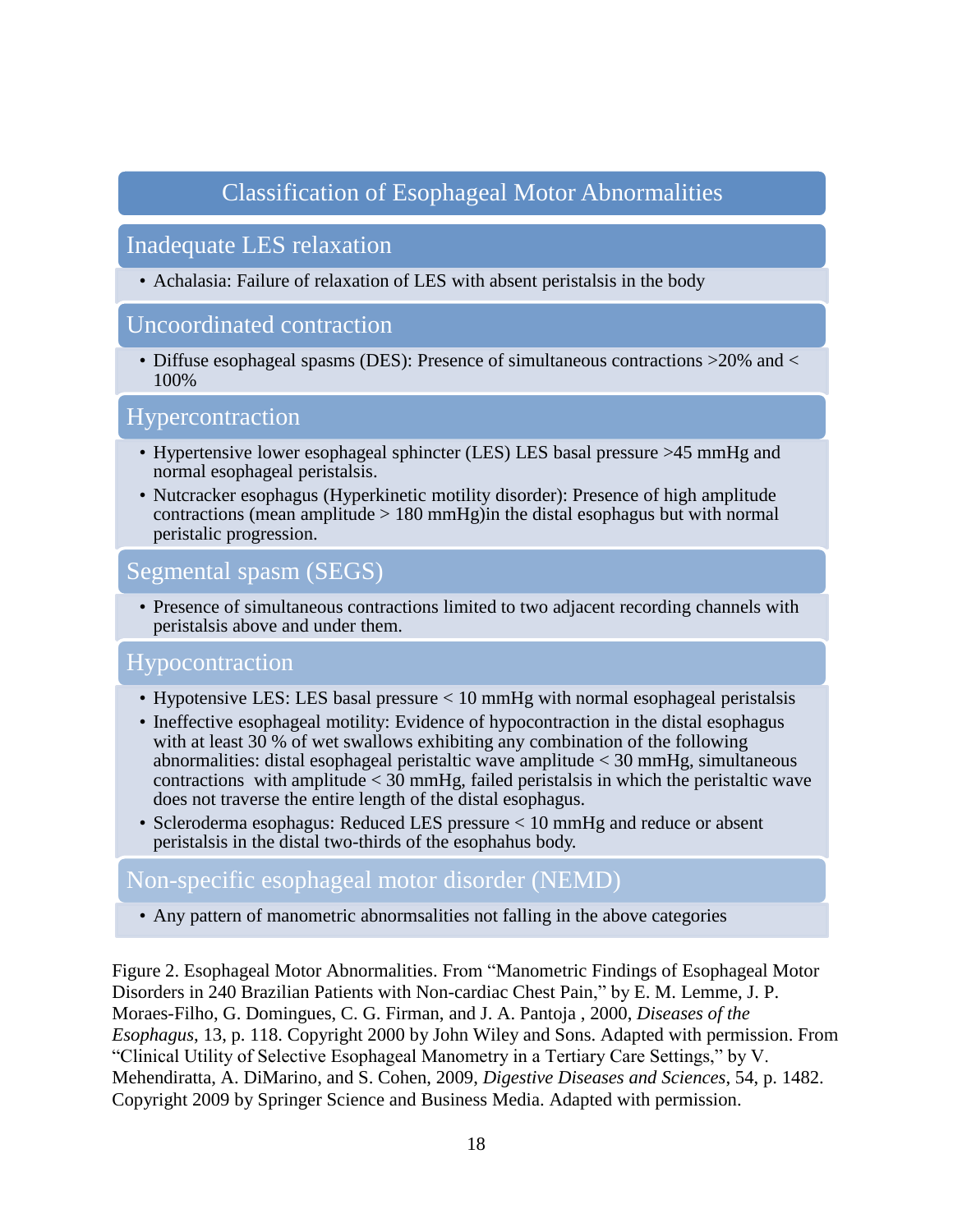## The State of Science Regarding the Use of Esophageal Manometry in Patients with Non Cardiac Chest Pain

<span id="page-29-0"></span>Approximately 30% of patients undergoing cardiac workup have normal findings (Arora & Katzka, 2011). One-third of patients with NCCP and non-GERD-related chest pain have various esophageal motility abnormalities (Fass, 2008).

Esophageal manometry combined with acid perfusion has been found to be a safe and reliable technique for the diagnosis of patients with NCCP since 1991. Pathologists discovered abnormal findings in these NCCPs, including high-amplitude peristalsis and DES. Of the 275 patients, 90 patients had a positive response on combined esophageal manometry and acid perfusion studies. The investigators recommended using esophageal manometry with acid perfusion studies as a primary method for distinguishing esophageal pain from cardiac pain (Crozier, Glick, Gibb, Ellis, & Veerman, 1991).

Similar findings were also found by Lemme et al. (2000). Esophageal manometry showed abnormalities in 151 (63%) patients. The most frequent abnormal findings were non-specific esophageal motor disorders ( $n = 60$ ), and hypotensive LES ( $n = 54$ ). Fifteen patients had nutcracker esophagus, 4 DES, 11 segmental spasm, 6 achalasia, and 1 hypertensive LES. The final conclusion of the study confirmed the usefulness of esophageal manometry in the assessment of patients with NCCP. These authors also recommended patients with NCCP to be referred for manometric evaluation.

Two most recent studies showed the role of esophageal manometry in patients with NCCP. Dekel et al. (2003) assessed esophageal manometry in patients with NCCP and dysphagia and discovered many had hypotensive LES in the NCCP group of the study, ineffective peristalsis in the dysphagia study group, and achalasia in patients with combined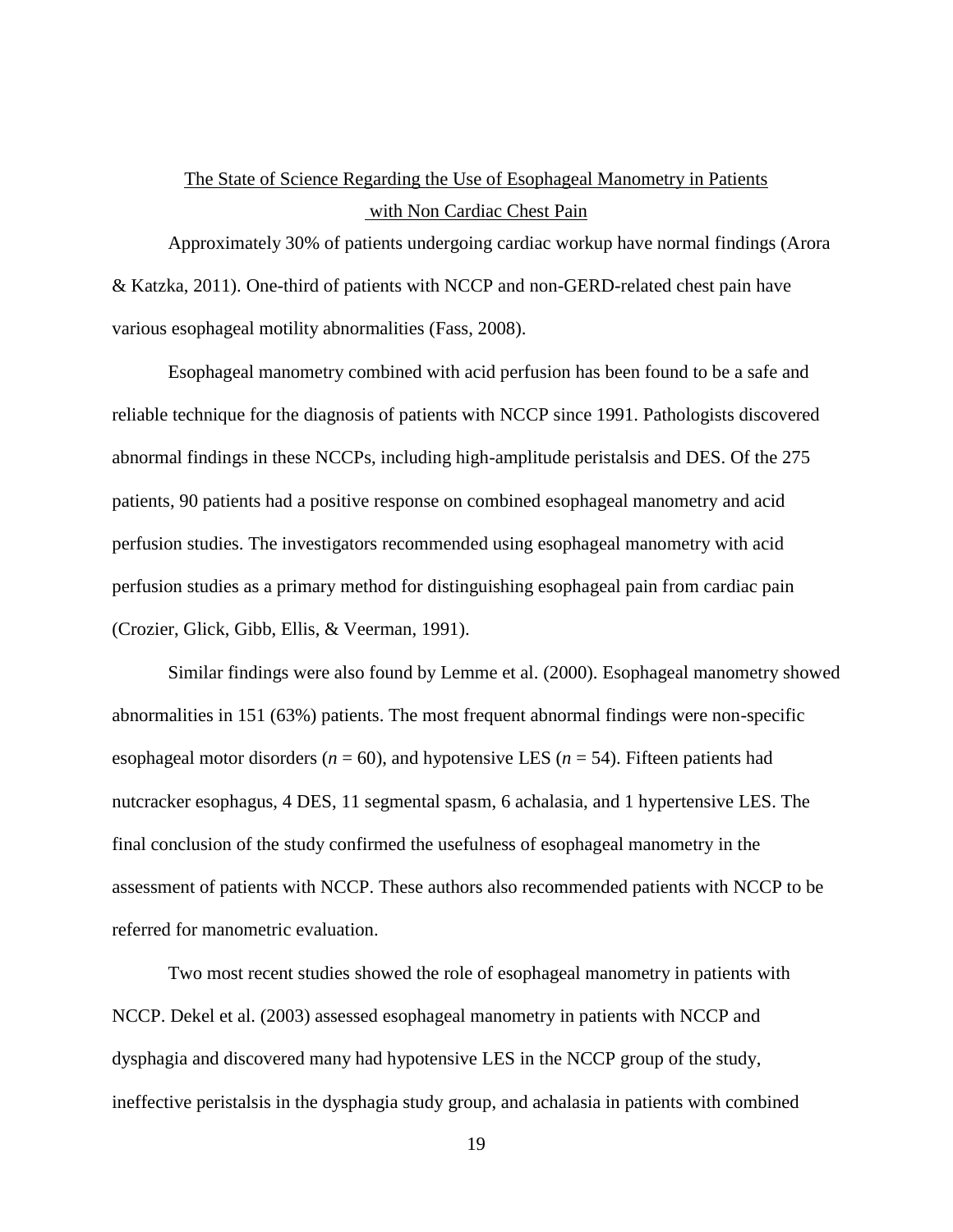symptoms of NCCP and dysphagia. Lacima, Grande, Pera, Francino, and Ros (2003) found that ambulatory manometry had a small but perhaps important impact on the diagnosis of patient with NCCP compared to standard esophageal testing.

In summary, not many studies have been dedicated to the evaluation of patients with NCCP and esophageal motor dysfunction. However, while the studies mentioned above were all supportive for the use of esophageal manometry in patients with NCCP, they assessed the role of conventional manometry rather than HRM.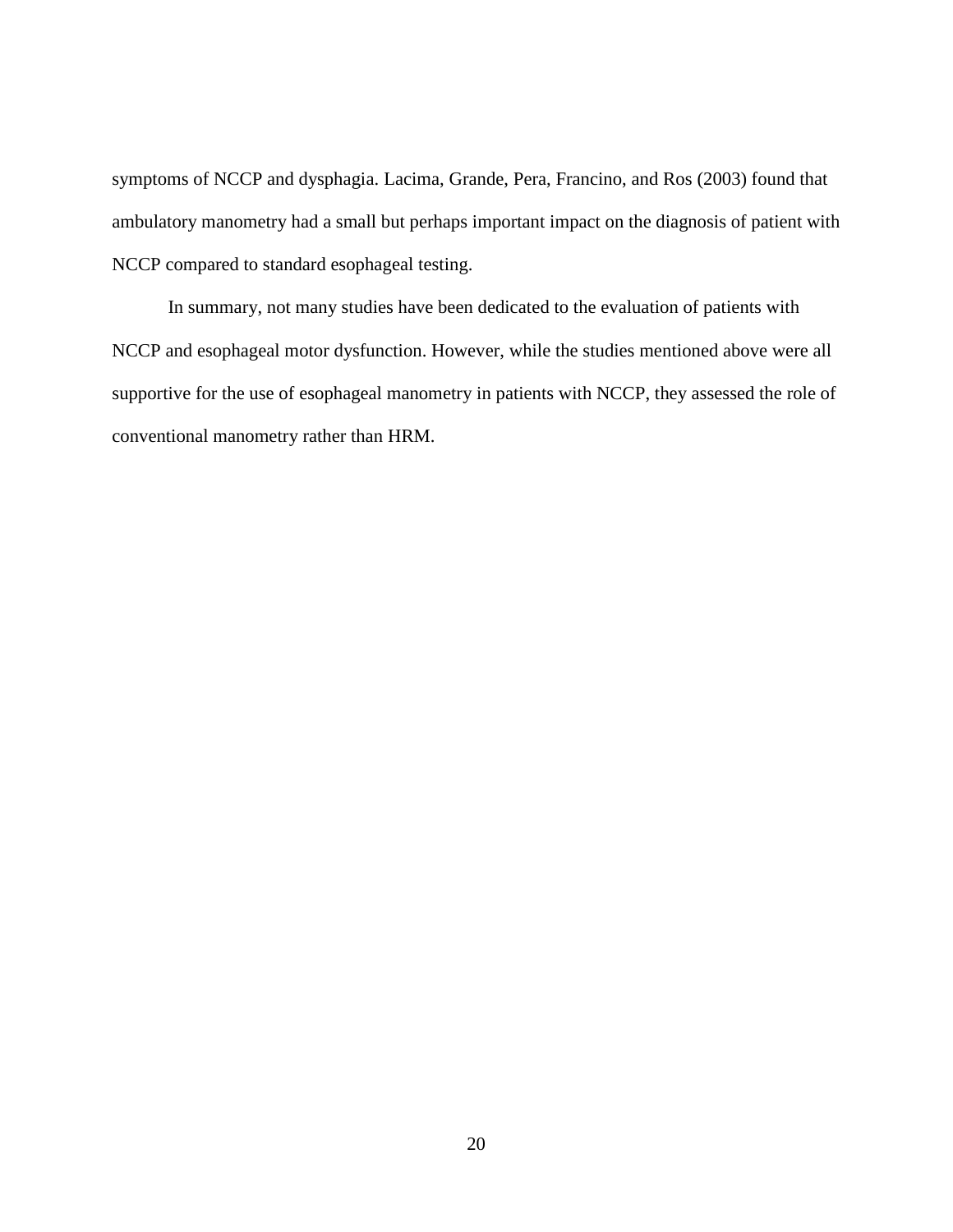### **CHAPTER THREE: METHODOLOGY**

<span id="page-31-0"></span>The focus of this study is to determine if HRM should play a more significant role in the evaluation of patients with NCCP. The aim of this study is to (a) analyze manometric findings obtained with HRM in patients with chest pain in whom cardiac causes were excluded and endoscopic evaluation was unremarkable, (b) assess the importance of method and protocol in establishing a diagnosis of esophageal dysmotility, and (c) establish a more defined role for esophageal manometry in the NCCP diagnostic protocol.

### Setting

<span id="page-31-1"></span>The setting of this study was a gastroenterology office located in Maitland, Florida. It is a private office including four board-certified gastroenterologists and one board-certified adult nurse practitioner (ANP-BC). Esophageal manometry is one of multiple procedures performed at this office and is usually done 5 days per week. The patients for esophageal manometry are usually referred by gastroenterologists and surgeons. The most frequent indications for referrals are dysphagia, intractable GERD, and preoperative assessment prior to anti-reflux surgery. These patients are diverse in their race, gender, ethnicity, and socioeconomic status. They represent a mix of health insurance coverage including private insurance, Orange County, Medicaid, Medicare, self-pay, and others.

### Design

<span id="page-31-2"></span>This is a descriptive, cross sectional study that uses a two by two design.

### Sample

<span id="page-31-3"></span>The sample included 219 patients who underwent HRM from January 2009 to January 2012 and met the study's inclusion criteria. The sample was grouped into: (a) NCCP group (*n* =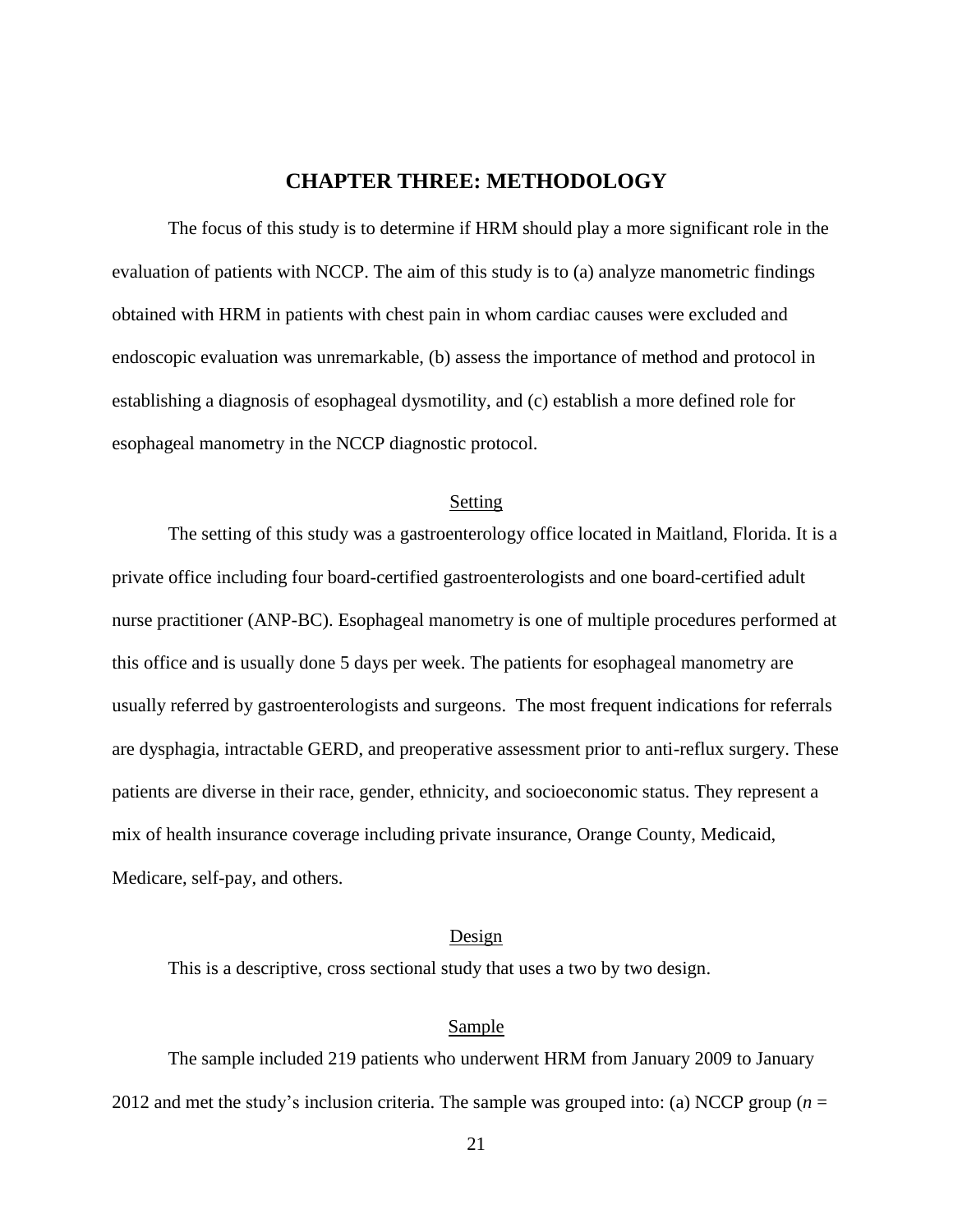52) which included patients with chest pain and had negative cardiac workups; and (b) AGA group ( $n = 168$ ) which included patients who met the AGA criteria for esophageal manometry. Both groups had negative endoscopic evaluation of any esophageal stricture. The inclusion criteria included: (a) All patients must have had a negative endoscopic and/or barium swallow evaluation for anatomical abnormalities, (b) All patients must have had an extensive cardiac workup for chest pain which was non-diagnostic, and (c) patients must be 18 years of age or above. Any patient who did not meet the above criteria was excluded. Data were collected through retrospective chart review; therefore there was no contact with patients.

### Procedure

<span id="page-32-0"></span>Health records that met inclusion criteria were electronically accessed and reviewed. Data were input into Excel spreadsheet and then transferred into the statistical analysis system (SAS) version 9.2.

#### Study Variables

<span id="page-32-1"></span>The demographic variables included age, gender, ethnicity/race and health insurance.

Table 4 specifies data collected for each variable.

<span id="page-32-2"></span>

| Gender              | Age                | Ethnicity/Race        | Insurance                   |
|---------------------|--------------------|-----------------------|-----------------------------|
|                     |                    |                       |                             |
| Male<br>$\bullet$   | 18-29<br>$\bullet$ | White<br>$\bullet$    | $\bullet$ Yes               |
| Female<br>$\bullet$ | 30-39<br>$\bullet$ | African<br>$\bullet$  | N <sub>o</sub><br>$\bullet$ |
|                     | 40-49<br>$\bullet$ | American              |                             |
|                     | 50-59<br>$\bullet$ | Hispanic<br>$\bullet$ |                             |
|                     | 60-69<br>$\bullet$ | Asian<br>$\bullet$    |                             |
|                     | 70-79<br>$\bullet$ |                       |                             |
|                     | 80-89<br>$\bullet$ |                       |                             |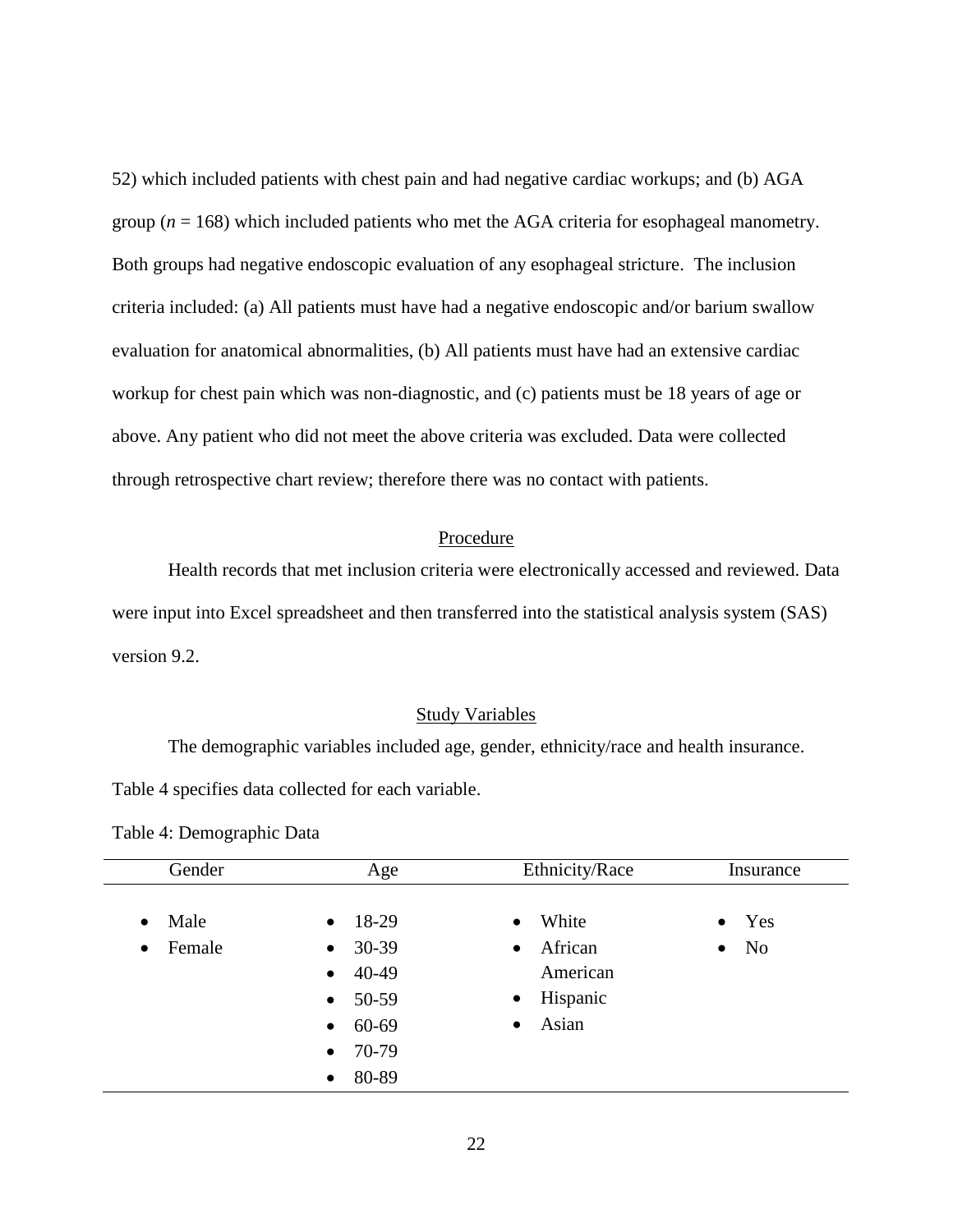The dependent variable is the results/diagnosis found during the HRM procedure. The independent variable is the use of HRM. Abnormal results included the diagnosis of any of the following: Achalasia, nutcracker esophagus, hypotensive or hypertensive LES, DES, and nonspecific findings.

### Data Analysis

<span id="page-33-0"></span>Descriptive statistics; including mean, standard deviation, range, frequency and percentage, were calculated to describe the study sample (gender, age and ethnicity/race) and summarize the results of the HRM procedures (achalasia, nutcracker esophagus, hypotensive LES, hypertensive LES, DES, nonspecific findings, normal results in the three categories of NCCP, mixed symptoms and indication of esophageal manometry group). Chi square was used to address the research questions. SAS version 9.2 was used to analyze the data.

### Ethical Considerations

<span id="page-33-1"></span>This study did not require direct interaction with patients. Patients' names were not recorded from collected data. Instead, coded numbers were used to identify records within the database. Therefore the potential for identification of patients' names was eliminated. Consent was not needed from patients. All medical records were kept on a computer housed in a locked office. The study was approved by the Institutional Review Board of the University of Central Florida.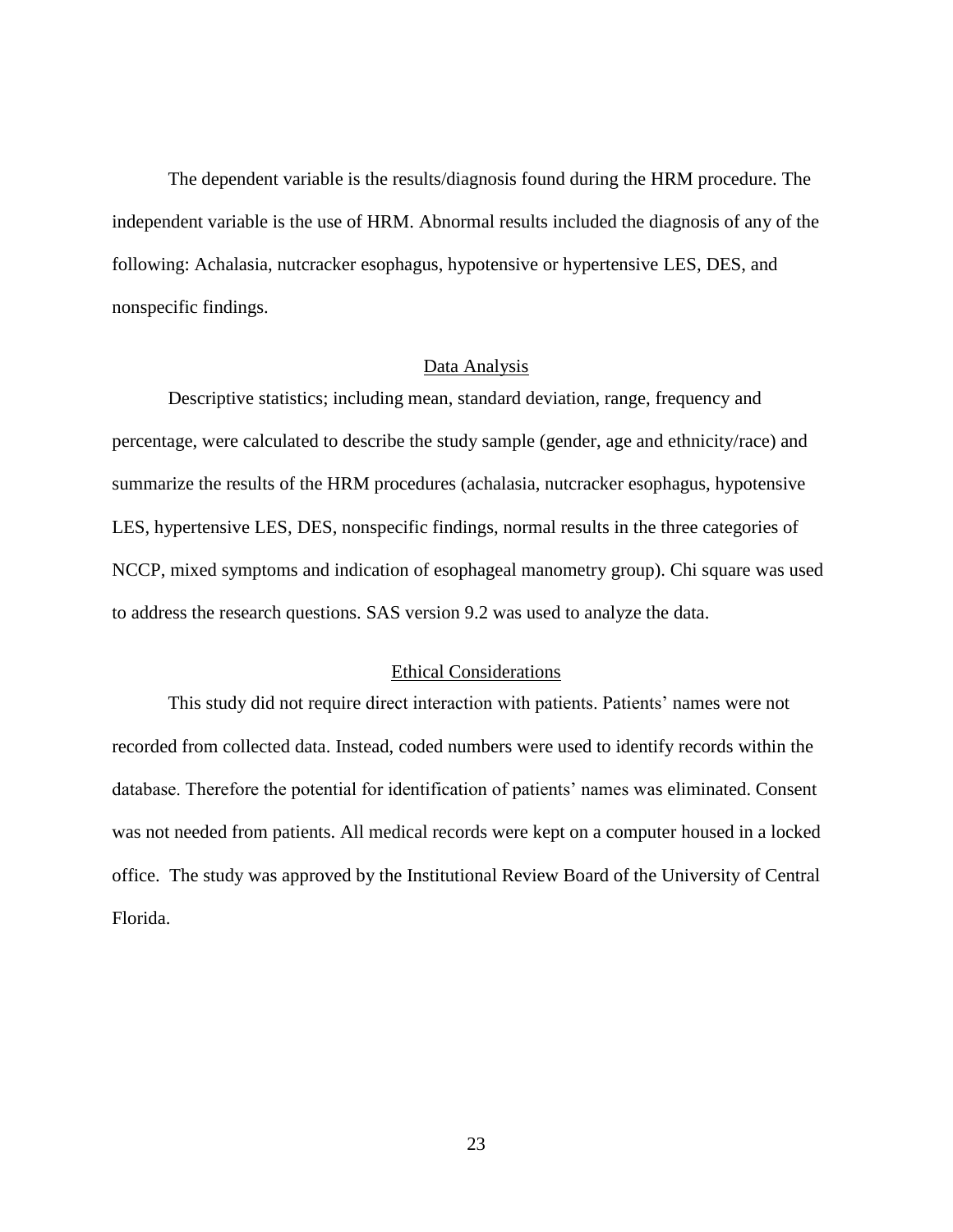### **CHAPTER FOUR: FINDINGS**

### Introduction

<span id="page-34-1"></span><span id="page-34-0"></span>The purpose of this study was to (a) analyze manometric findings obtained with HRM in patients with chest pain in whom cardiac causes were excluded and endoscopic evaluation was unremarkable, (b) assess the importance of method and protocol in establishing a diagnosis of esophageal dysmotility, and (c) establish a more defined role for esophageal manometry in the NCCP diagnostic protocol. The dependent variable is the results/diagnosis of the HRM. The independent variable is the use of HRM. The demographic variables included age, gender, ethnicity/race and health insurance status.

Frequency measures were used to answer the first research question: (1) For patients with NCCP who are referred for HRM, what percentage is found to have previously undiagnosed esophageal motility disorders? Chi-square with Fisher's exact test was used to answer question number two: (2) Are there significant differences in HRM findings in patients with NCCP versus patients who meet current AGA criteria for the use of esophageal manometry? All data analyses were performed with the use of SAS version 9.2.

### **Demographics**

<span id="page-34-2"></span>Over 3 years (January 2009 to January 2012), a total of two hundred nineteen patients were studied by HRM at the Center for Advanced Gastroenterology office in Maitland, Florida. One hundred sixty eight (77%) patients underwent HRM and fell under the AGA recommendations for esophageal manometry. Fifty one (23%) patients with negative cardiac evaluation underwent HRM to evaluate their chest pain. Before manometry, all patients underwent endoscopy and obstructive lesions were excluded.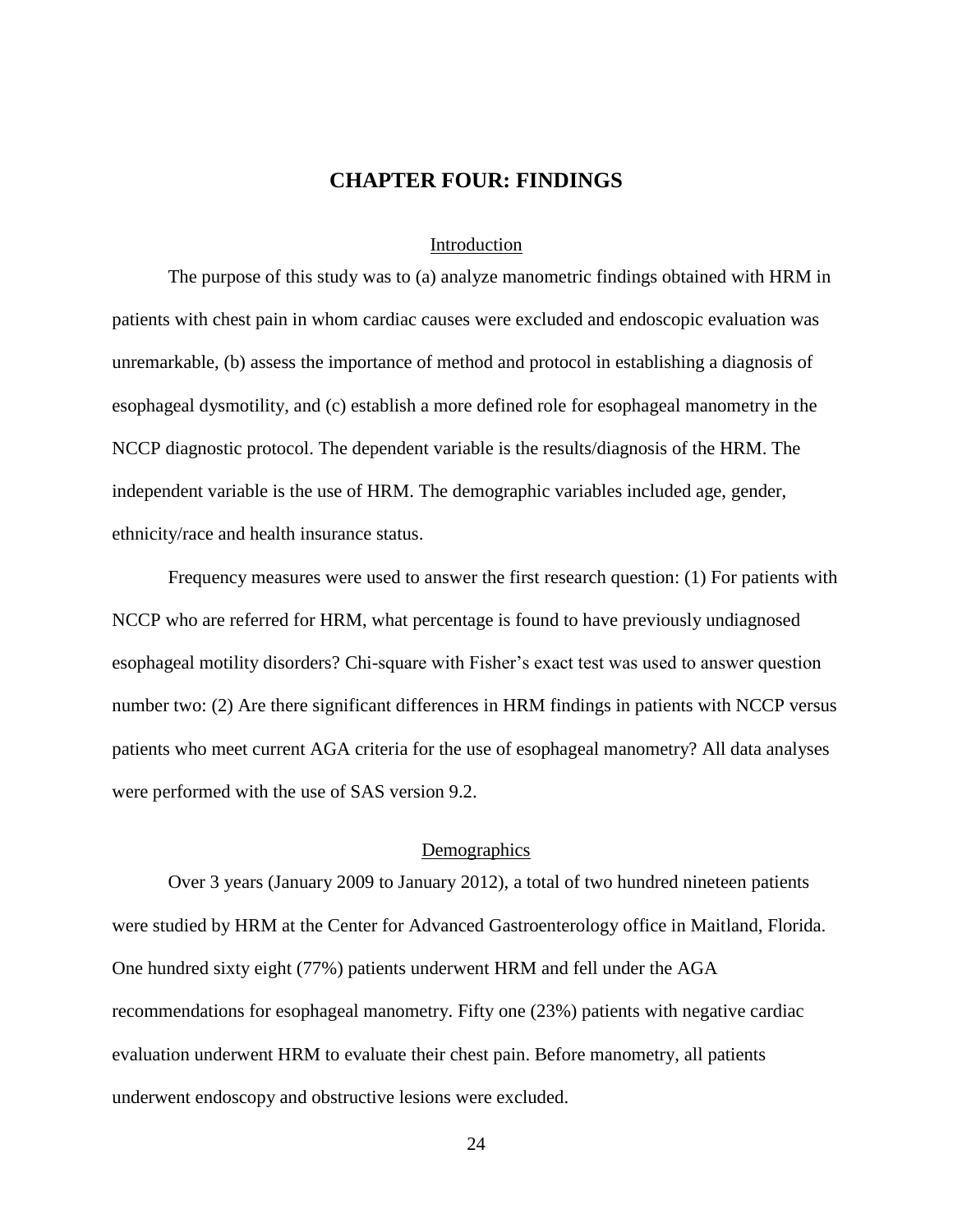Complete demographic data for the sample are shown in Table 5. The majority of participants were female (74%), white (61%) and insured (99%) with a mean age of  $57 \pm 15$ .

|                | Variable         | Frequency (n) | Percent $(\% )$ |
|----------------|------------------|---------------|-----------------|
|                |                  |               |                 |
| Gender         | Female           | 163           | 74              |
|                | Male             | 56            | 26              |
| Age            | 18-29            | 8             | $\overline{4}$  |
|                | 30-39            | 20            | 9               |
|                | 40-49            | 35            | 16              |
|                | 50-59            | 54            | 25              |
|                | 60-69            | 46            | 21              |
|                | 70-79            | 41            | 19              |
|                | 80-89            | 15            | $\overline{7}$  |
| Ethnicity/Race | African American | 46            | 21              |
|                | Asian            | 6             | $\overline{3}$  |
|                | Hispanic         | 33            | 15              |
|                | Indian           | $\mathbf{1}$  | 0.5             |
|                | White            | 133           | 61              |
| Insurance      | N <sub>o</sub>   | 3             | 1               |
|                | Yes              | 216           | 99              |

<span id="page-35-0"></span>Table 5: Demographic Data: Frequency and Percent

*Note*. The percentage was rounded to the nearest number

Percentages do not sum to a 100 due to rounding

Figures 3, 4 and 5 are graphical representations of the sample's demographic data:

gender, age, and ethnicity/race.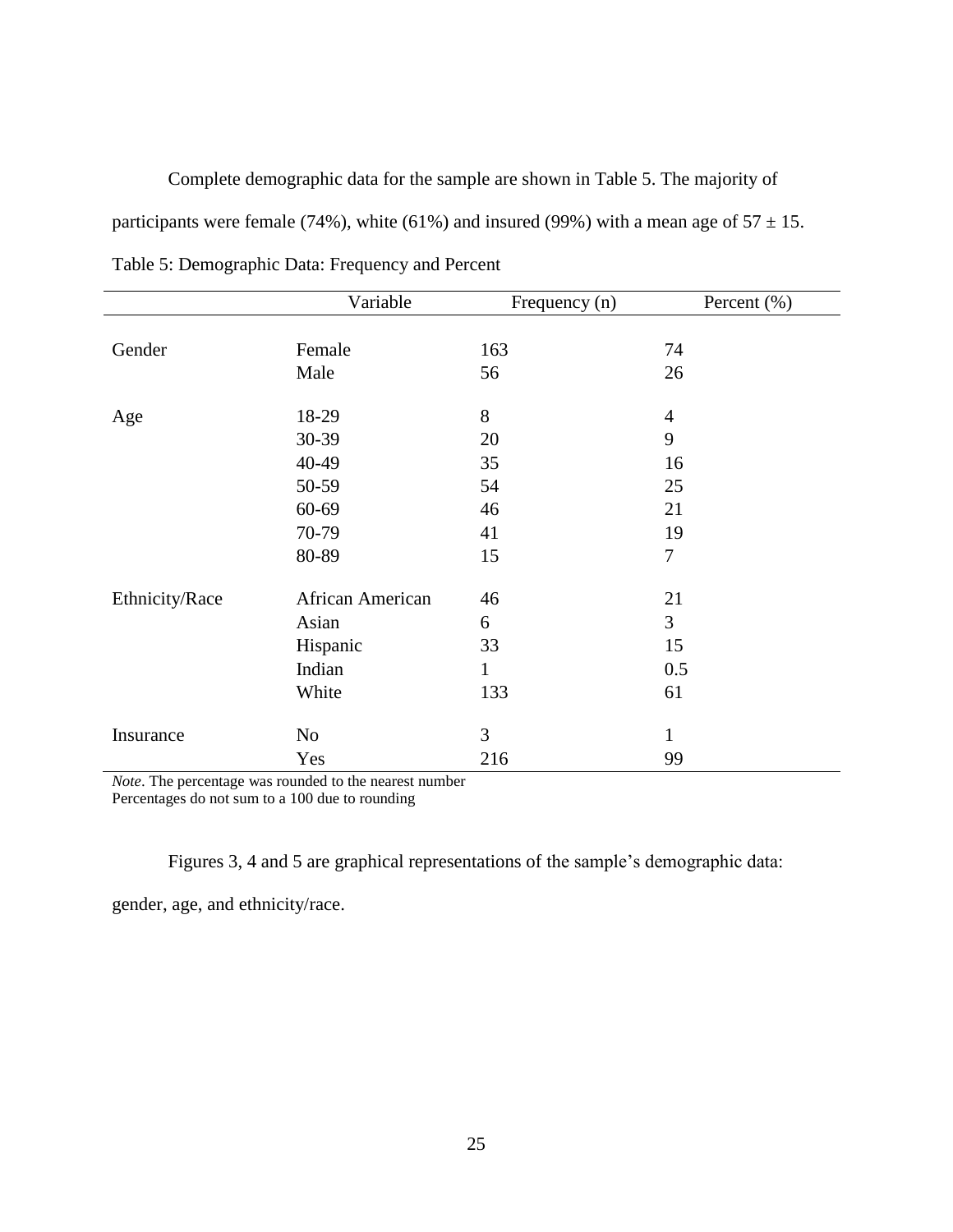

<span id="page-36-0"></span>



<span id="page-36-1"></span>Figure 4. Age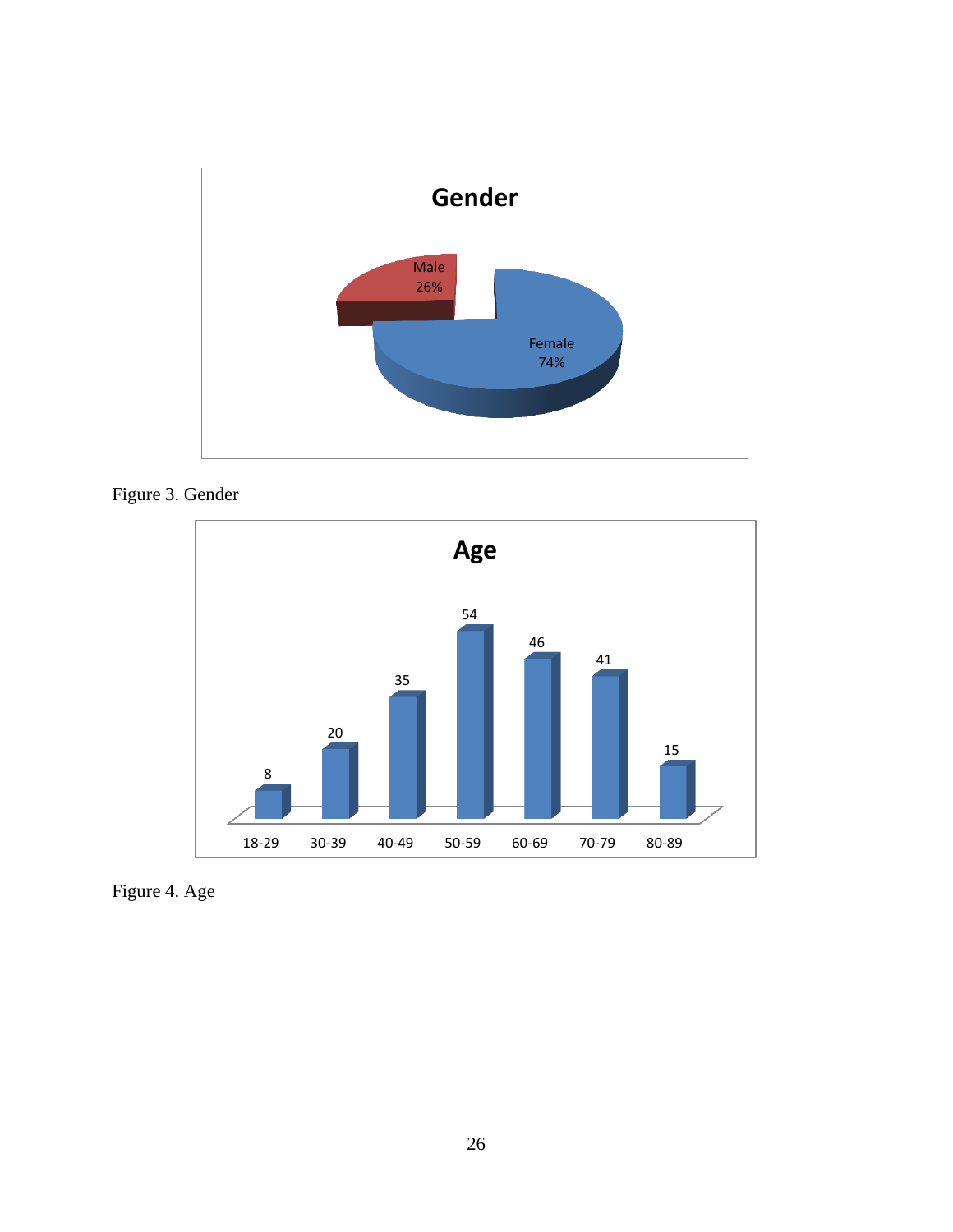

<span id="page-37-1"></span>Figure 5. Ethnicity/Race

### Research Questions

<span id="page-37-0"></span>*Question one: For patients with NCCP who are referred for HRM, what percentage is found to have previously undiagnosed esophageal motility disorders?*

The results of the HRM were divided into nine categories (achalasia, DES, hypertensive LES, hypotensive LES, ineffective esophageal motility, nonspecific findings, nutcracker, scleroderma, and normal). DES was the most prevalent abnormal finding in the NCCP group. Esophageal manometry was abnormal in 67% of NCCP patients. Abnormalities included: achalasia 6%, nutcracker esophagus 6%, DES 47%, hypotensive LES 20%, hypertensive LES 3%, scleroderma 3%, ineffective esophageal spasms 9%, and nonspecific findings 6%. Figures 6 and 7 provide graphical representation of HRM results in the NCCP group.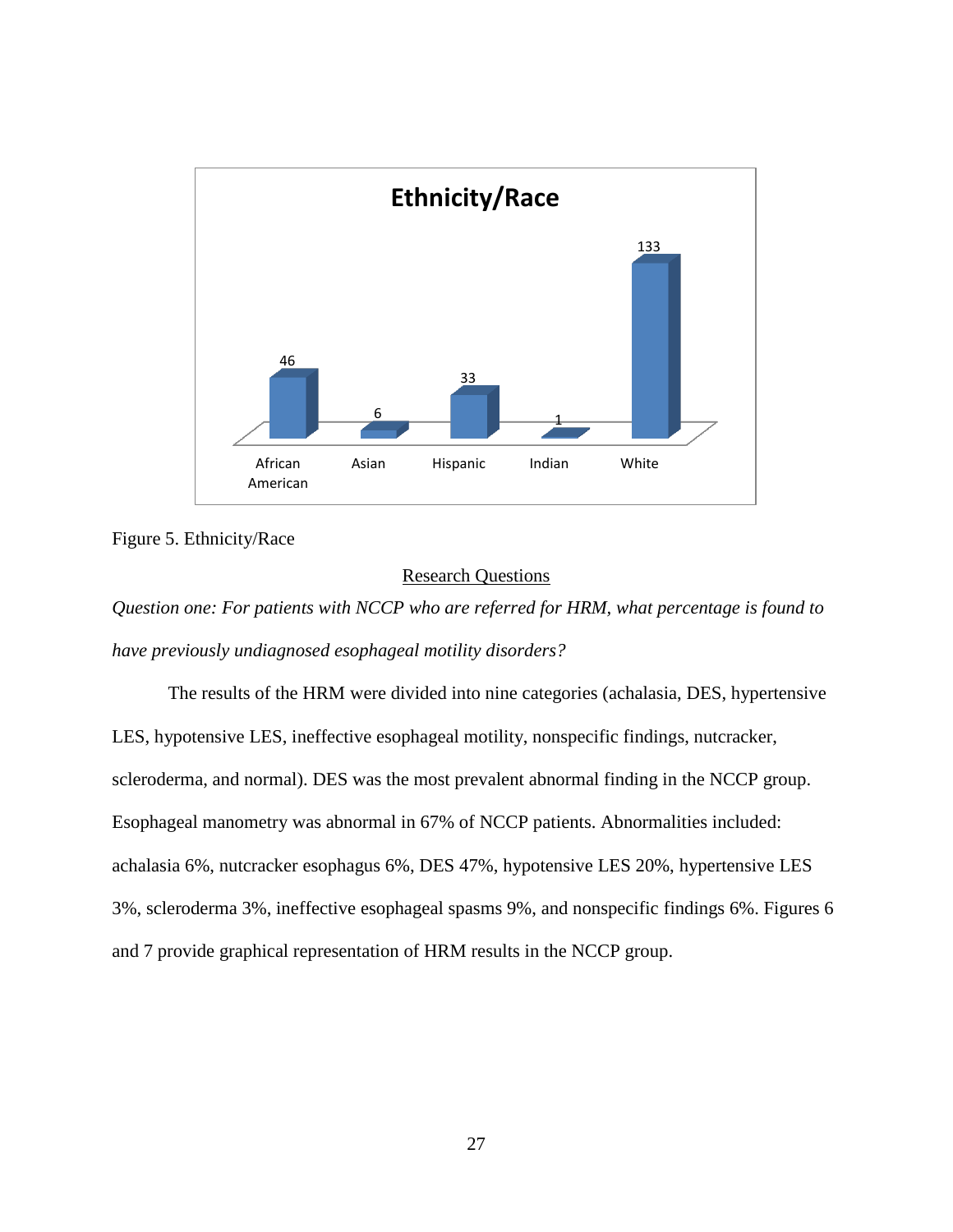

<span id="page-38-0"></span>Figure 6: The Percentage of Normal and Abnormal HRM Findings in NCCP Group



<span id="page-38-1"></span>Figure 7: The Percentage of Abnormal HRM Findings in NCCP Group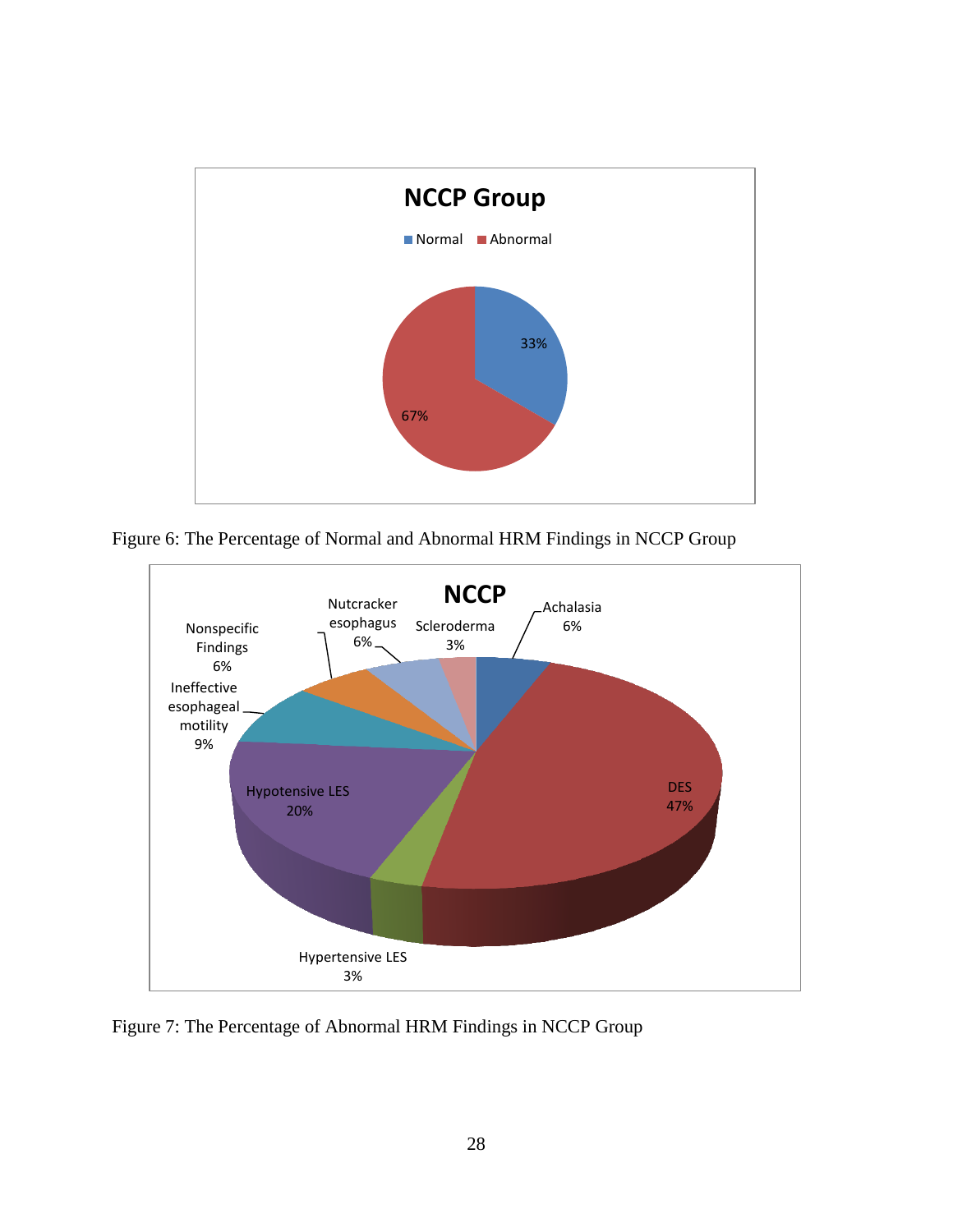*Question two: Are there significant differences in HRM findings in patients with NCCP versus patients who meet current AGA criteria for the use of esophageal manometry?*

### Results of HRM in the AGA group

<span id="page-39-0"></span>Manometric abnormality was identified in 69% of patients in the AGA group. Abnormalities included: achalasia 16%, nutcracker esophagus 13%, DES 27%, hypotensive LES 15%, hypertensive LES 4%, scleroderma 3%, ineffective esophageal spasms 6%, and nonspecific findings 16%. Figures 8 and 9 provide graphical representations of HRM results in the AGA group.



<span id="page-39-1"></span>Figure 8: The Percentage of Normal and Abnormal HRM Findings in AGA Group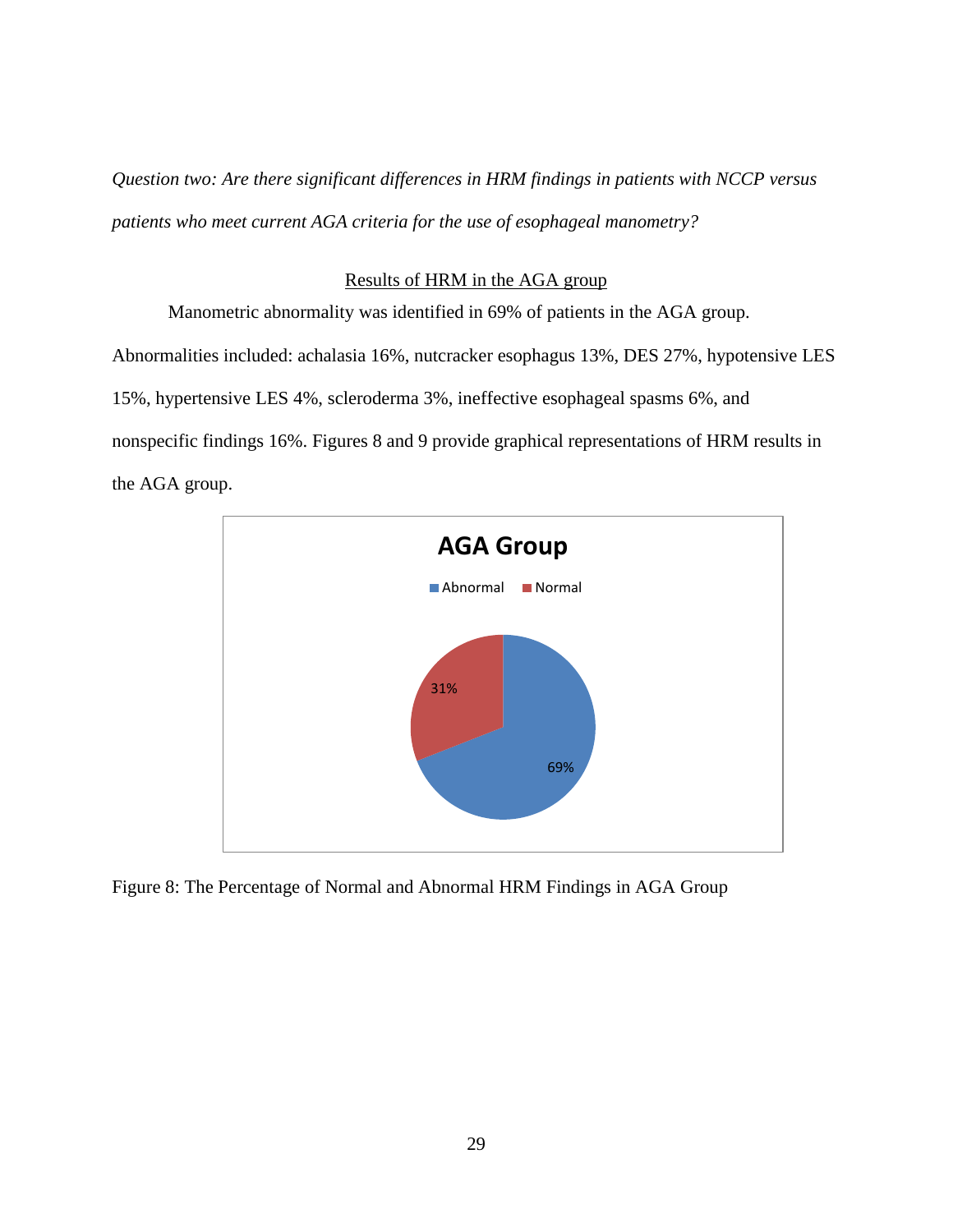

<span id="page-40-0"></span>Figure 9: The Percentage of Abnormal HRM Findings in AGA Group

Table 6 compares the findings of HRM in both NCCP group and AGA group. It provides data about the frequency and percent of each diagnosis / finding on HRM.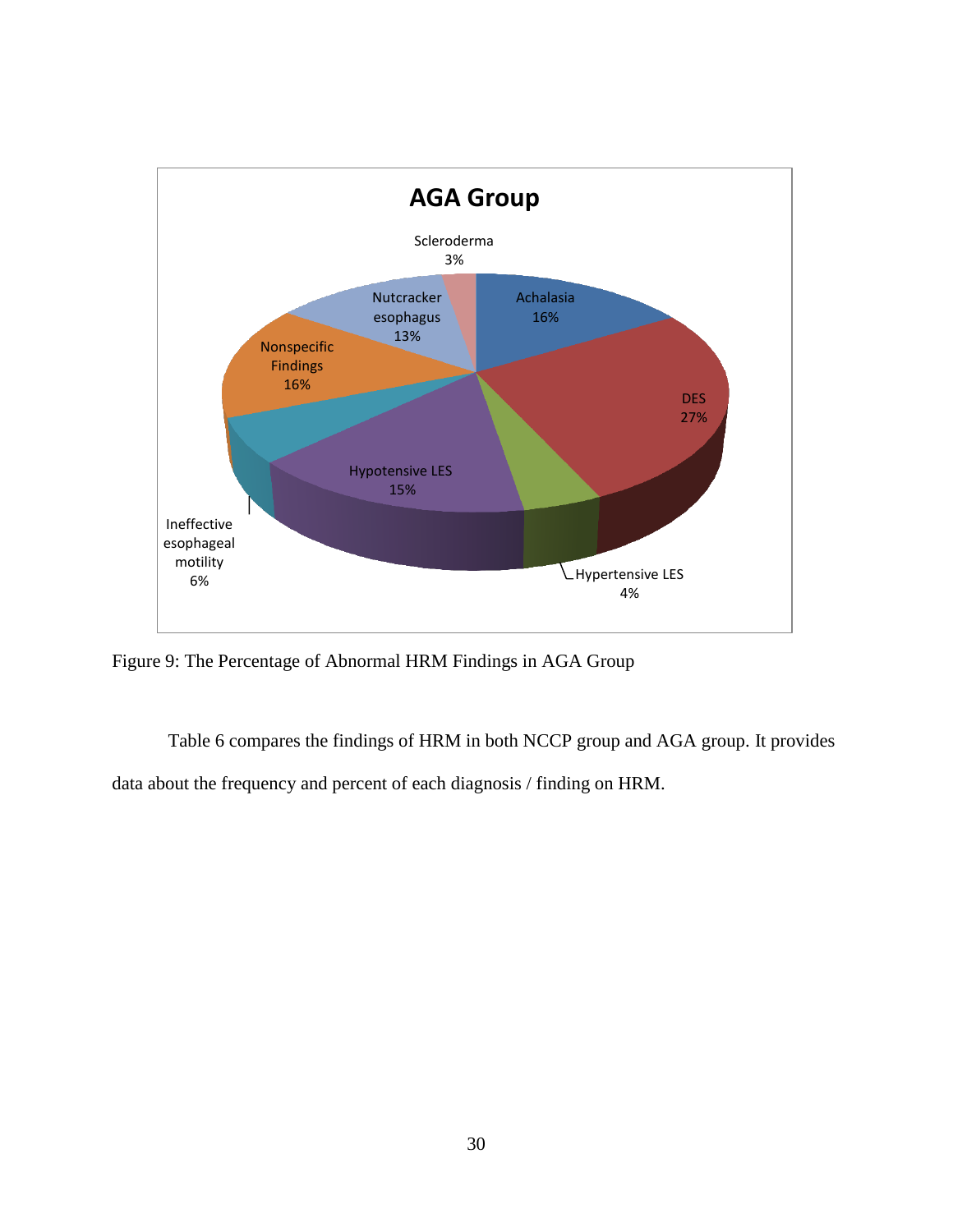| Diagnosis / Finding             |      | <b>AGA Group</b> | <b>NCCP Group</b> | Total          |
|---------------------------------|------|------------------|-------------------|----------------|
|                                 |      |                  |                   |                |
| Achalasia                       | (n)  | 19               | $\overline{2}$    | 21             |
|                                 | (%)  | 9                | 1                 | 10             |
| <b>DES</b>                      | (n)  | 31               | 16                | 47             |
|                                 | (% ) | 14               | 7                 | 21             |
| <b>Hypertensive LES</b>         | (n)  | 5                | 1                 | 6              |
|                                 | (% ) | $\overline{2}$   | 0.5               | 3              |
| <b>Hypotensive LES</b>          | (n)  | 18               | 7                 | 25             |
|                                 | (% ) | 8                | 3                 | 11             |
| Ineffective esophageal motility | (n)  | 7                | 3                 | 10             |
|                                 | (% ) | 3                | 1                 | 5              |
| Nonspecific Findings            | (n)  | 18               | $\overline{2}$    | 20             |
|                                 | (% ) | 8                | 1                 | 9              |
| Nutcracker esophagus            | (n)  | 15               | $\overline{2}$    | 17             |
|                                 | (% ) | 7                | 1                 | 8              |
| Scleroderma                     | (n)  | 3                | 1                 | $\overline{4}$ |
|                                 | (% ) | 1                | $\overline{0}$    | $\overline{2}$ |
| Normal                          | (n)  | 52               | 17                | 69             |
|                                 | (% ) | 24               | 8                 | 32             |
| Total                           |      | 168              | 51                | 219            |
| <b>Total Percentage</b>         |      | 77               | 23                | 100            |

<span id="page-41-0"></span>Table 6: Results of High Esophageal Manometry

*Note*. The percentage was rounded to the nearest number Percentages do not sum to a 100 due to rounding (n) Frequency

(%) Percentage

Figure 10 provides a graphical comparison of the HRM results between NCCP group and

AGA group.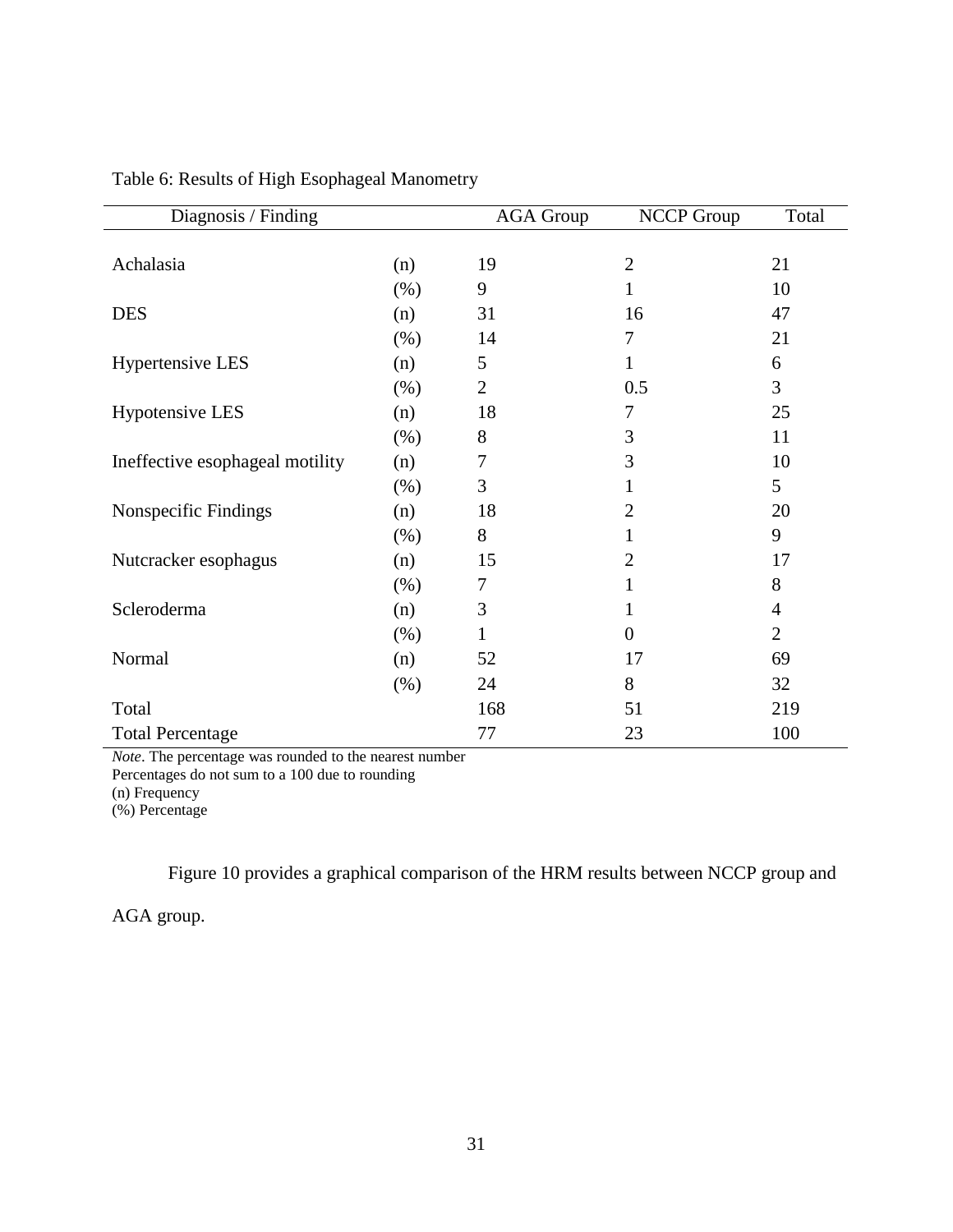

<span id="page-42-0"></span>Figure 10: Results of High Resolution Manometry

The results of the HRM were grouped into two categories: (1) Abnormal findings (achalasia, DES, hypertensive LES, hypotensive LES, ineffective esophageal motility, nonspecific findings, nutcracker, and scleroderma), and (2) normal findings. In the AGA group, 116 patients (69%) had abnormal findings compared to 52 patients (31%) with normal study. In the NCCP group, 34 patients (67%) had abnormal findings compared to 17 patients (33%) who had normal study. Table 7 summarizes these findings.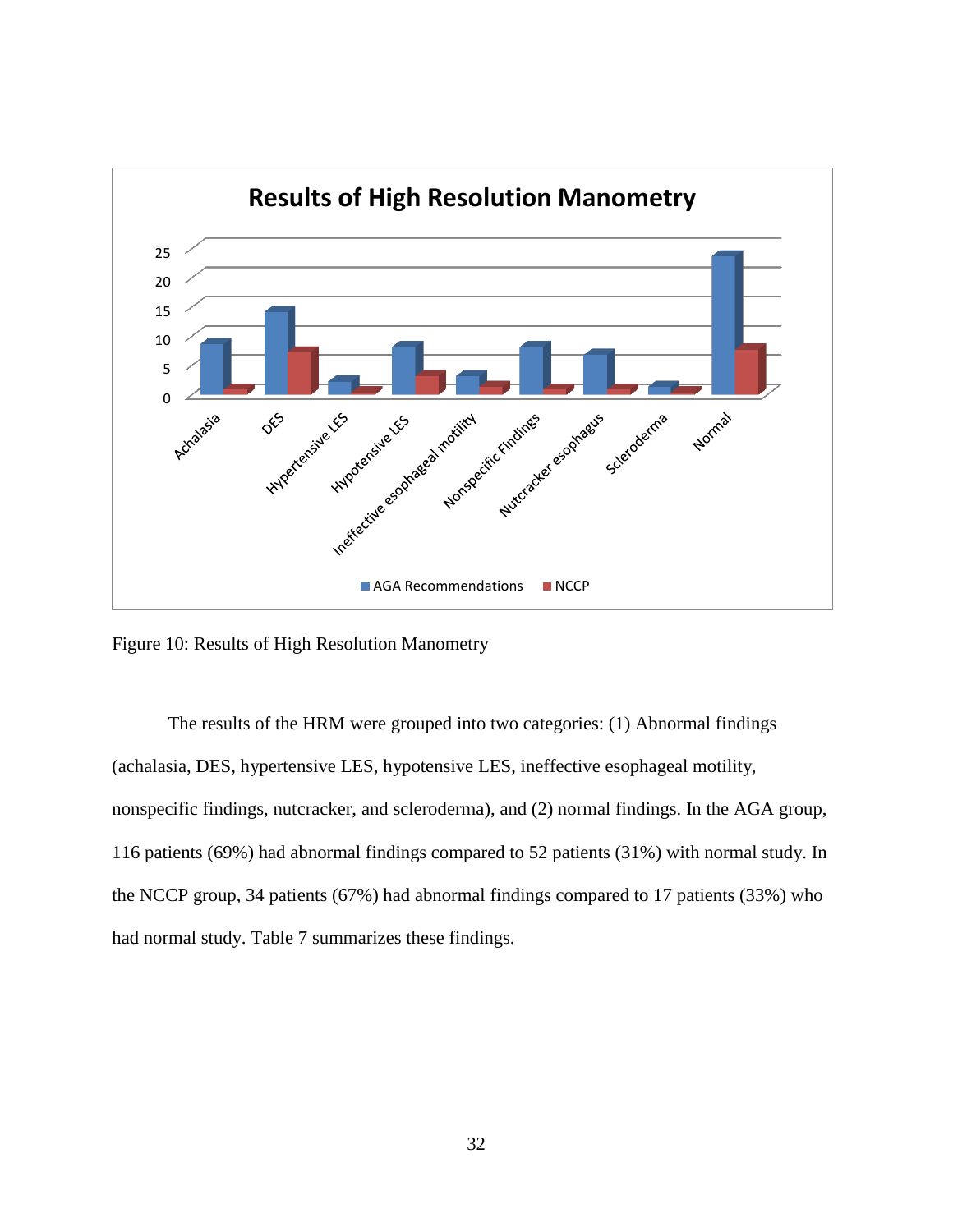|                      |           | <b>AGA</b> | <b>NCCP</b> | Total |  |
|----------------------|-----------|------------|-------------|-------|--|
|                      |           |            |             |       |  |
| Abnormal             | Frequency | 116        | 34          | 150   |  |
|                      | Percent   | 53         | 15          | 68    |  |
| Normal               | Frequency | 52         | 17          | 69    |  |
|                      | Percent   | 24         | 8           | 32    |  |
| Total                |           | 168        | 51          | 219   |  |
| <b>Total Percent</b> |           | 77         | 23          | 100   |  |

<span id="page-43-0"></span>Table 7: Normal and Abnormal results of HRM in NCCP Group and AGA Group

*Note*. The percentage was rounded to the nearest number

To compare normal and abnormal HRM findings between the NCCP group and AGA group, Chi-Square analysis was performed. The results were not statistically significant ( $p =$ 0.10). In addition, the association between each diagnosis found on HRM (achalasia, DES, hypertensive LES, hypotensive LES, ineffective esophageal motility, nonspecific findings, nutcracker esophagus, scleroderma and normal results) between the two groups were individually tested by Chi-Square. Furthermore, the Fisher's Exact Test was used to assess categories with less than 5. Table 8 illustrates the results of both Chi-Square and Fisher's Exact test results for each category. Diffuse esophageal spasms was the only category that was statistically significant ( $p = 0.05$ ).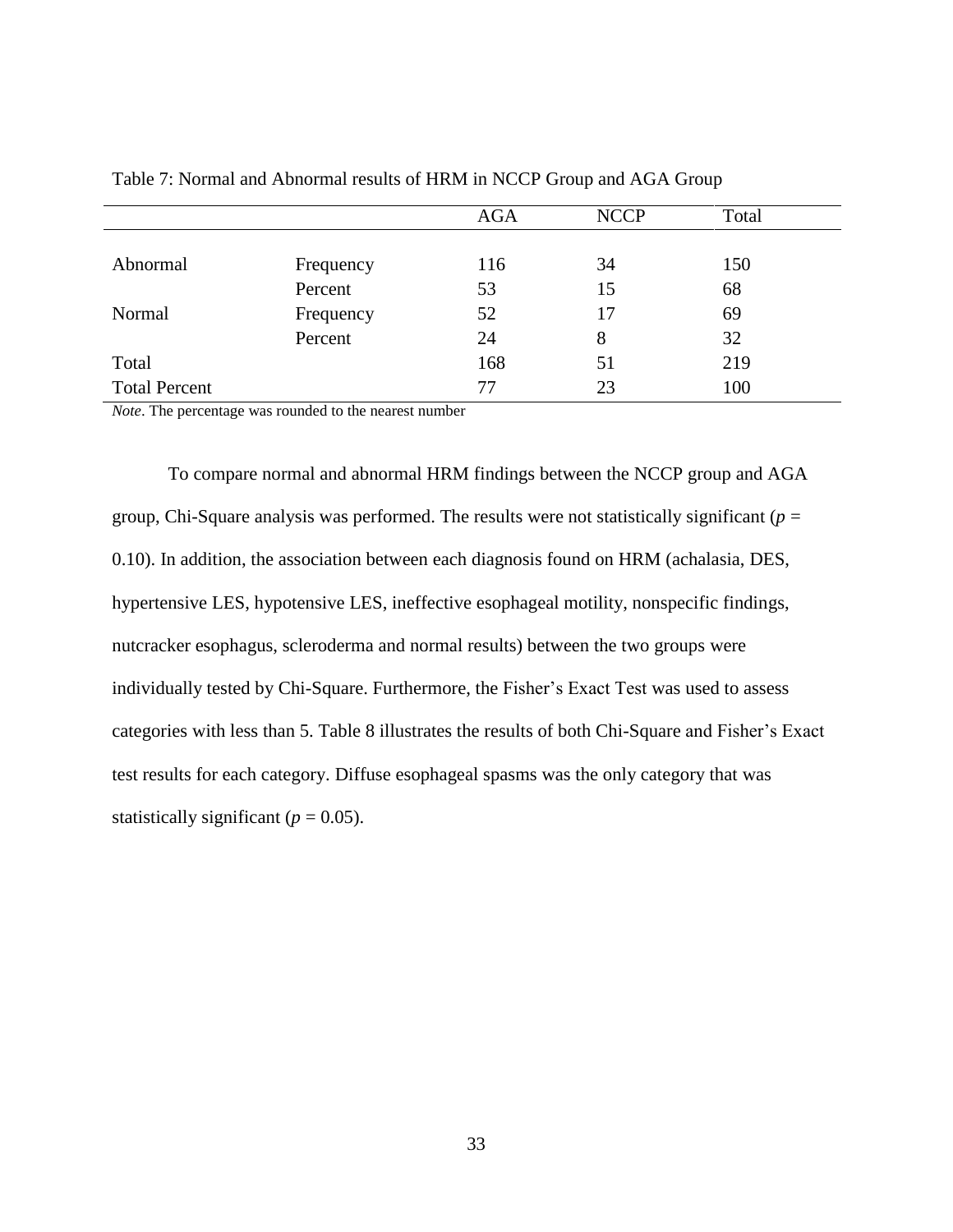|                                 | Fisher's Exact Test | Chi-Square |
|---------------------------------|---------------------|------------|
|                                 |                     |            |
| Achalasia                       | 0.17                |            |
| <b>DES</b>                      |                     | 0.05       |
| <b>Hypertensive LES</b>         | 0.17                |            |
| <b>Hypotensive LES</b>          |                     | 0.55       |
| Ineffective esophageal motility | 0.70                |            |
| Nonspecific Findings            | 0.17                |            |
| Nutcracker esophagus            | 0.37                |            |
| Scleroderma                     | 1.00                |            |
| Normal                          |                     | 0.75       |

<span id="page-44-0"></span>Table 8: Chi-Square and Fisher's Exact Test Results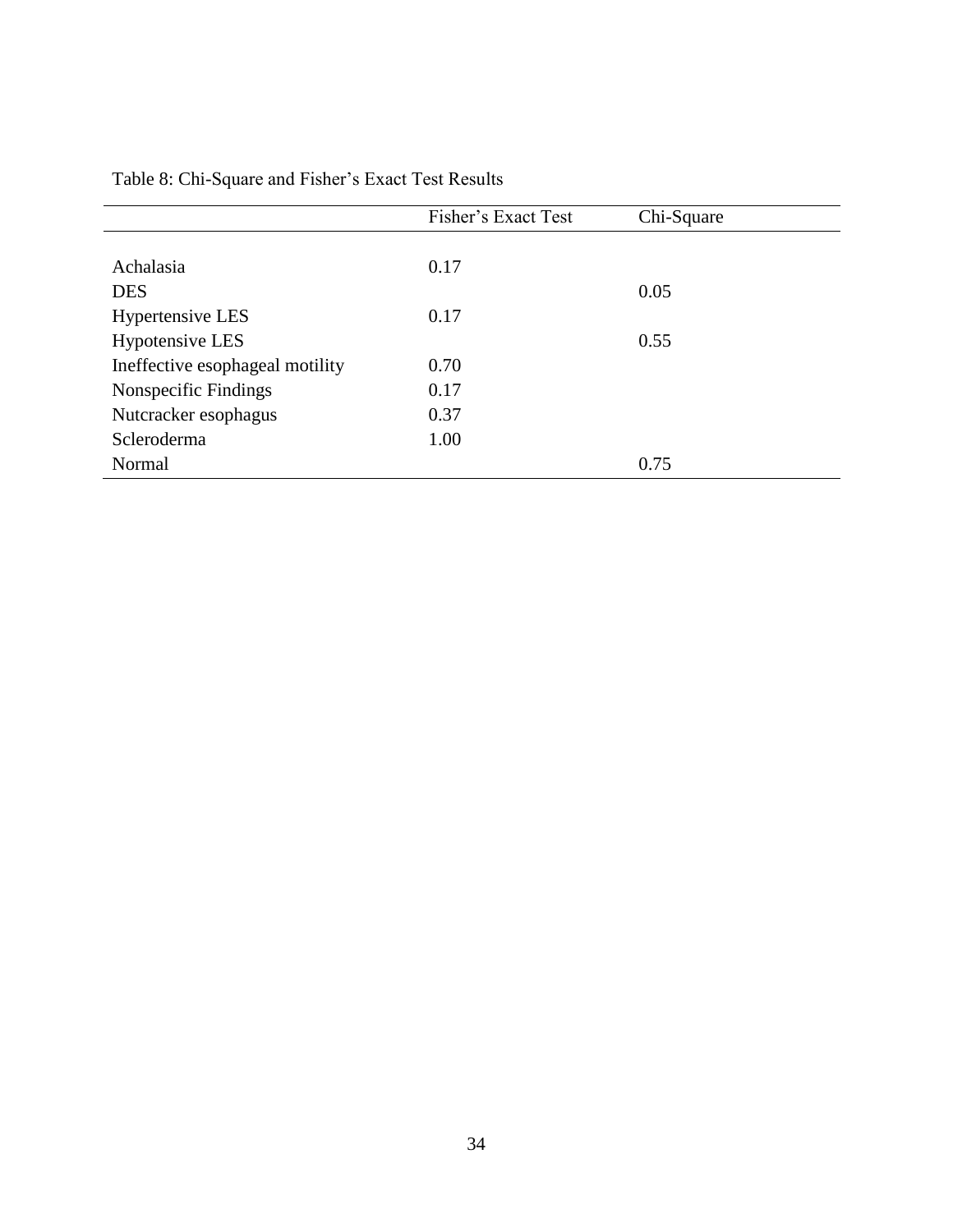### **CHAPTER FIVE: DISCUSSION**

<span id="page-45-0"></span>Detecting an esophageal motor disease allows healthcare providers to assure patients of the benign nature of their condition and provide appropriate treatment. It can also help prevent excessive hospital and physician visits as well as the costly and potentially risky testing which often results.

*The first aim of this study was to analyze manometric findings obtained with HRM in patients with chest pain in whom cardiac causes were excluded and endoscopic evaluation was unremarkable.* 

The findings of this study suggest HRM could play a role in the diagnostic workup in patients with NCCP. Findings in 51 patients with NCCP were compared with findings in 168 patients who met AGA criteria for esophageal manometry. Structural causes were carefully excluded by reviewing endoscopy results from each patient. Esophageal manometry was abnormal in 67% of NCCP patients. Abnormalities included: achalasia 6%, nutcracker esophagus 6%, DES 47%, hypotensive LES 20%, hypertensive LES 3%, scleroderma 3%, ineffective esophageal spasms 9%, and nonspecific findings 6%.

Lemme et al. (2000) showed the majority of patients in their study had nonspecific motility disorders (25%) and hypotensive LES (16%). Katz, Dalton, Richter, Wu, and Castell (1987) found nutcracker as the most common abnormality (48%) followed by nonspecific motor disorder (36%). This study showed the majority of patients to have DES (47%), followed by hypotensive LES (20%). This finding is not consistent with the findings from previous literature. A possible explanation is that this study used HRM, which is more sensitive and specific for diagnosing motor disorders compared to these studies, which used conventional manometry. In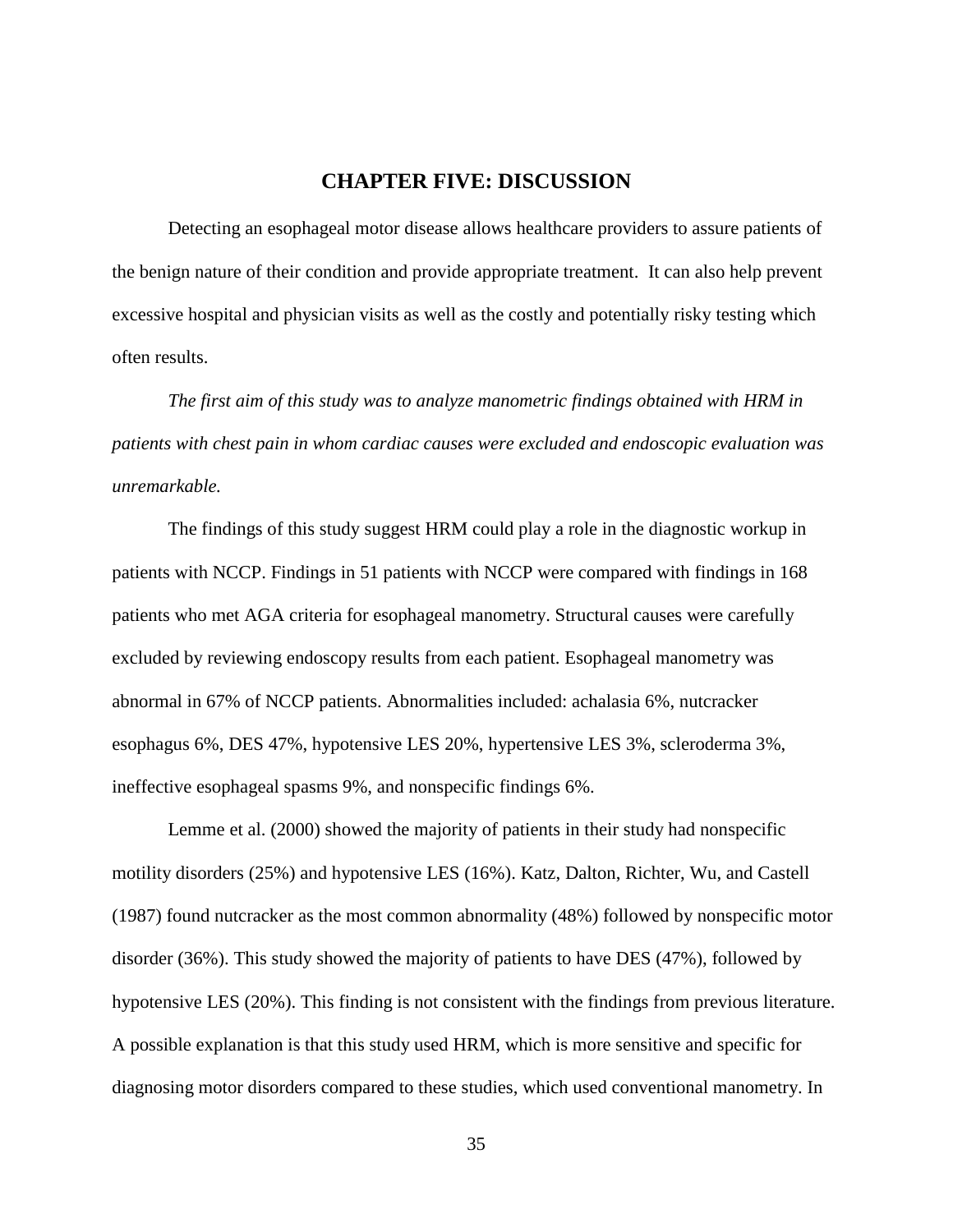addition, the high percentage of nonspecific findings on previous studies could be a misdiagnosis of DES. This is because HRM is more likely to detect DES or other esophageal motor dysfunction compared to conventional manometry.

*The second aim of the study was to assess the importance of method and protocol in establishing a diagnosis of esophageal dysmotility.* 

Esophageal manometry continues to be of high clinical utility in management of patients with dysphagia after exclusion of mechanical causes. As a result, the main indication for esophageal manometry according to the AGA is dysphagia. However, this study found esophageal manometry to be useful and suggested that perhaps it should play a more prominent role in the evaluation of patients with NCCP. Patients in both groups (AGA and NCCP) had manometric findings that were similar independent of the indication of the esophageal manometry.

*The third aim of the study was to establish a more defined role for esophageal manometry in the NCCP diagnostic protocol.* 

Evaluation of chest pain is the most controversial application of esophageal manometry (Mehendiratta et al., 2008). The literature review that was published by the AGA mentioned that "most patients with chest pain are found to have nonspecific disorders such as those associated with exaggerated contractions in the esophageal body (nutcracker esophagus, hypertensive LES) or those associated with hypotensive LES" (Pandolfino & Kahrilas, 2005 b, p. 219). Therefore, AGA guidelines do not recommend the use of esophageal manometry for initial evaluation of chest pain (even after cardiac and endoscopic workup) as a result of "low specificity of the findings and the low likelihood of detecting a clinically significant motility disorder" (Pandolfino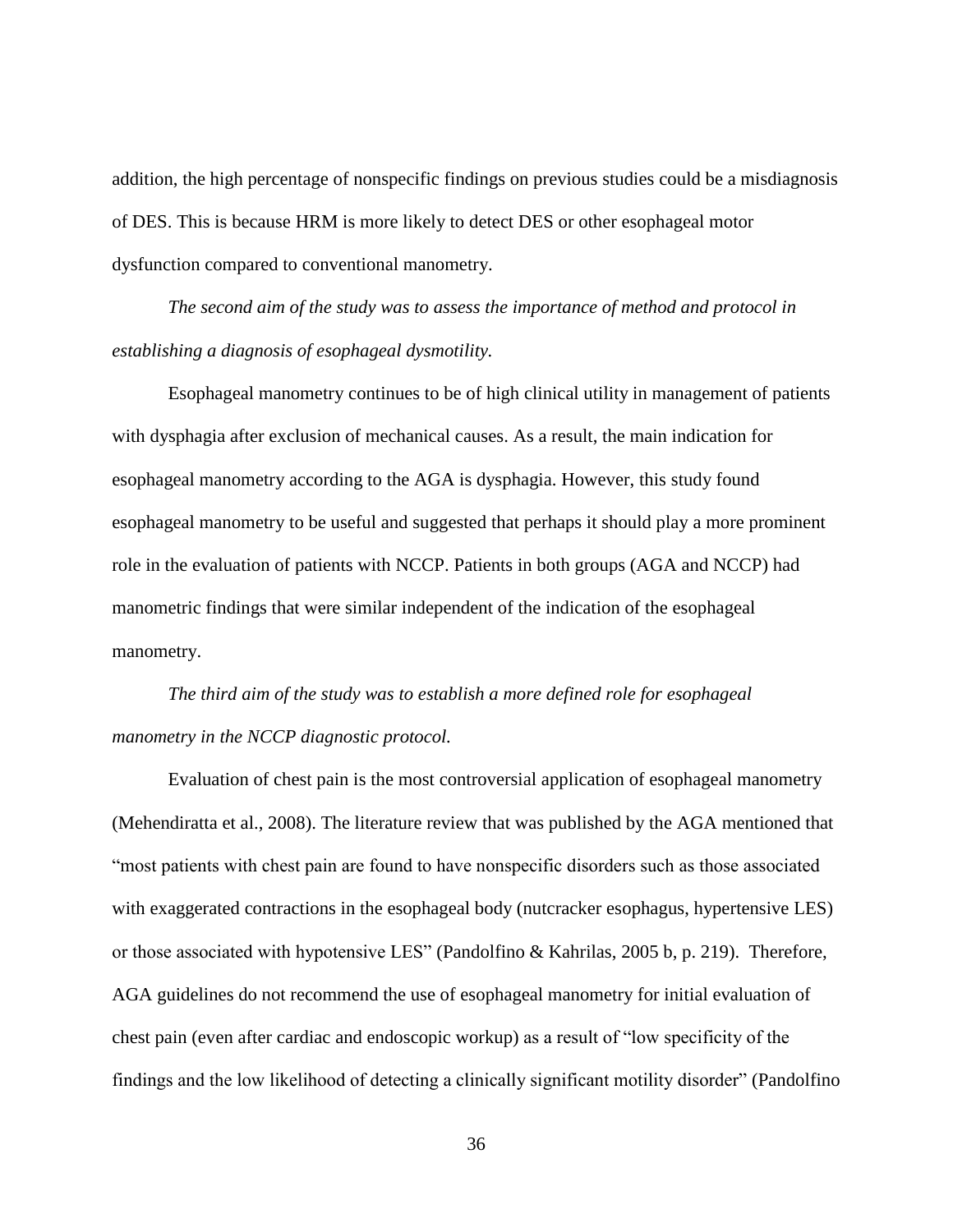& Kahrilas, 2005 b, p. 219). Their argument is based on prior studies that reported low incidence of motility disorders (e.g. DES) in patients with NCCP.

Dalton, Castell, Hewson, Wu, & Richter (1991) found that DES is an uncommon motility disorder that is found in less than 5% of patients with chest pain. Consequently, the recommendation was to ignore this diagnosis and to focus on other causes for unexplained chest pain. American Gastroenterological Association recommendations for esophageal manometry were based on studies conducted over 20 years ago that employed "conventional" and "pull through" procedures which are less sensitive than HRM. However, this study provided a crosssection of patients with NCCP. Diffuse esophageal spasms was the most common manometric abnormality seen in 16 (47 %) patients. This could be explained by the use of HRM which is more specific and sensitive for diagnosing motor disorders of the esophagus as compared to conventional manometry. Based on the results of this study, the AGA might need to reassess their recommendation for the use of high resolution manometry.

Findings of this study suggest esophageal manometry could play a more pivotal role in the evaluation of NCCP. Esophageal manometry was made a part of the NCCP workup algorithm and its use would be optimized if healthcare providers were educated on the data supporting it as a diagnostic tool.

Chest pain is an ongoing problem and will continue to be an elusive issue if proper diagnosis is not made for NCCP patients. Many have been seeking medical help as a result of chest pain with repeated cardiac workup and recurrent admission to hospitals. The underuse of HRM has clearly led some patients to remain undiagnosed and thus, suffer needlessly. In turn, this places a significant burden on an already financially strained healthcare system. This study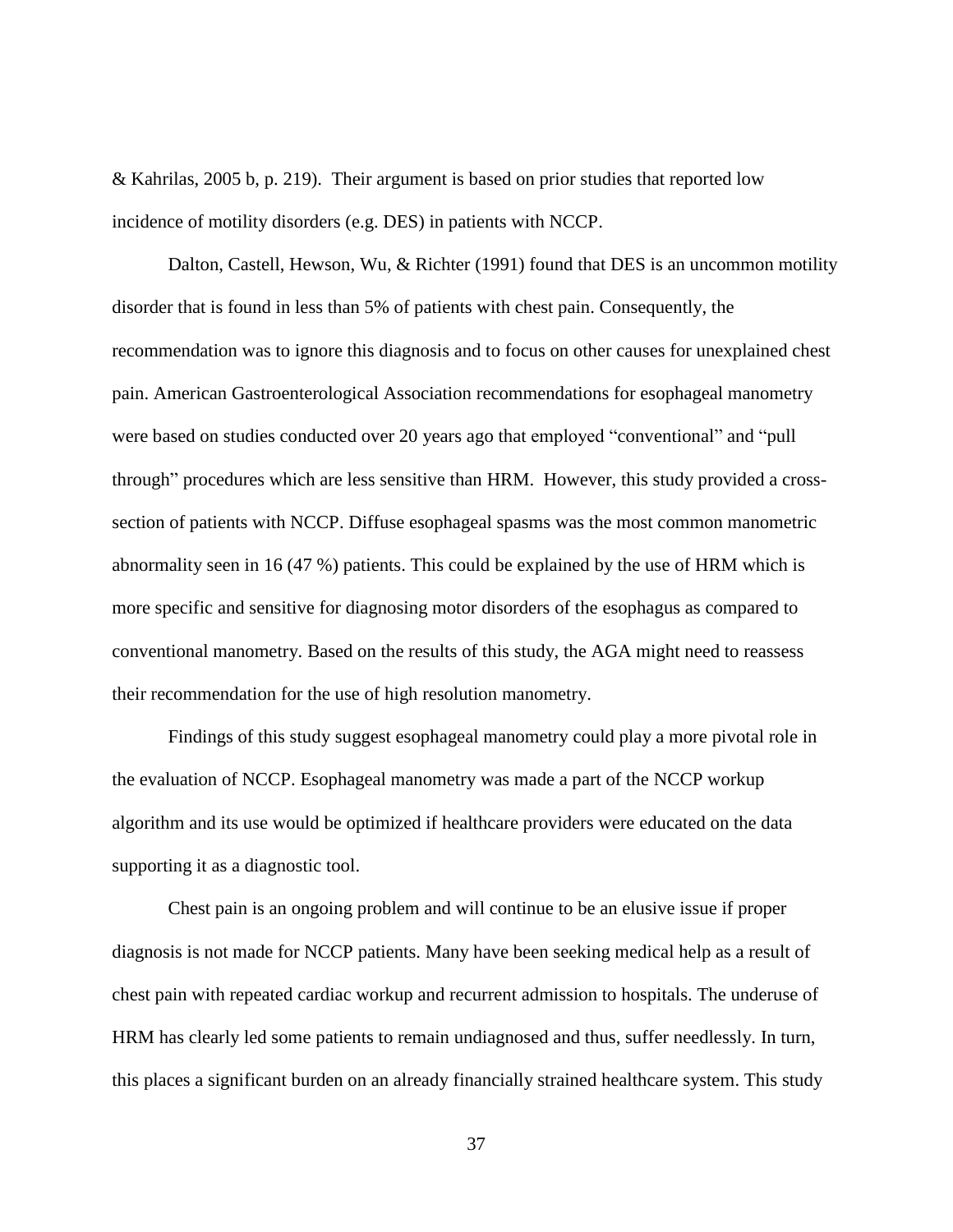demonstrates that a brief 30 minute, minimally invasive, and affordable (\$200-300) study could provide a diagnosis for many patients who continue to suffer the stress of physical pain and diagnosis uncertainty. One cannot quantify the possibly improved quality of live and peace of mind associated with such a diagnosis and the assurance of a benign course.

#### Study Strengths

<span id="page-48-0"></span>This is potentially the first study to use HRM to look at the percentage of normal and abnormal findings in patients with NCCP. It is also the first to evaluate the differences in HRM findings in patients with NCCP versus those with an AGA indication for the clinical use of esophageal manometry. In addition, all previous studies reviewed assessed conventional manometry. Moreover, most of the studies that were included in the literature review were conducted outside the United States while this one was domestic.

### Limitations

<span id="page-48-1"></span>The limitation of the study relates to the issues that result with any retrospective chart review; data collected are limited to the information on medical charts and electronic medical records. Another limitation of the study is the sample size. The sample is limited to only patients from Central Florida and from one clinical practice. In addition, most of the NCCP patients were females. However, this finding seems to be compatible with the results from previous studies. These limitations could threaten the generalizability of the findings from the study.

### Future Research

<span id="page-48-2"></span>The present study provides a basis for further research studies. This study could be replicated in the future using data from multiple centers across the country, which would allow a bigger sample size and more generalizability. In addition, a new study to follow patients after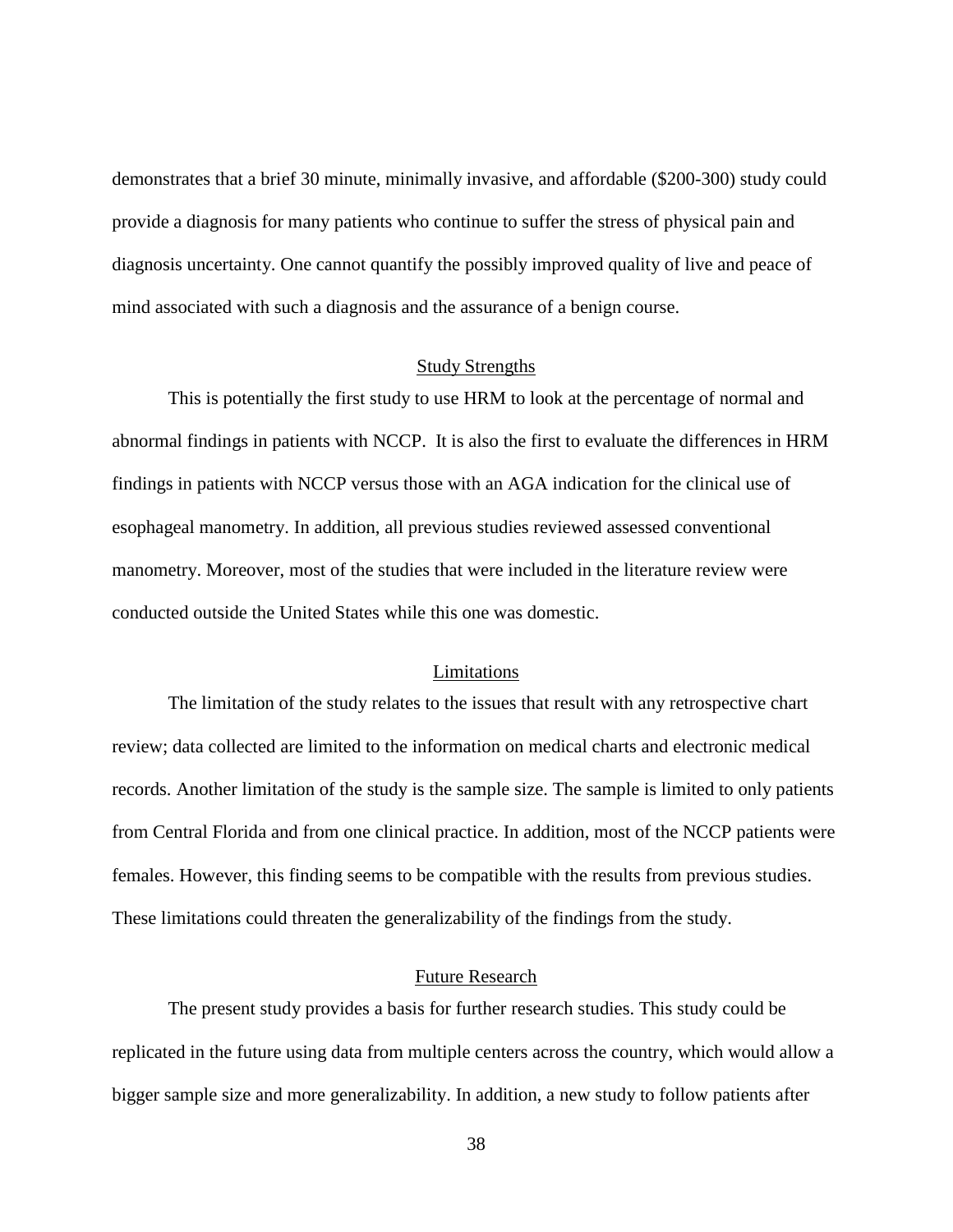diagnosis and treatment based on HRM is recommended to evaluate the impact of this procedure in patients' perception of chest pain, recurrence of emergency department visits, hospital admissions, and healthcare providers' office visits would be essential.

### Conclusion

<span id="page-49-0"></span>The proportion of patients suffering from chest pain in the United States is high. Nearly, all patients with NCCP experience a decreased functionality and quality of life regardless of the cause of the pain, partly from fear of myocardial infarction. There are many causes of chest pain and it is difficult to identify the cause based simply on patients' descriptions and described characteristics of pain (Lenfant, 2010).

In summary, this study is the first to evaluate the use of HRM in patients with NCCP. Based on the results of the present data, the usefulness of HRM in assessing patients with NCCP is strengthened. As a result, patients with NCCP might benefit from HRM studies. In addition, the AGA might need to reassess their criteria for the use of esophageal manometry as a tool in the evaluation of NCCP.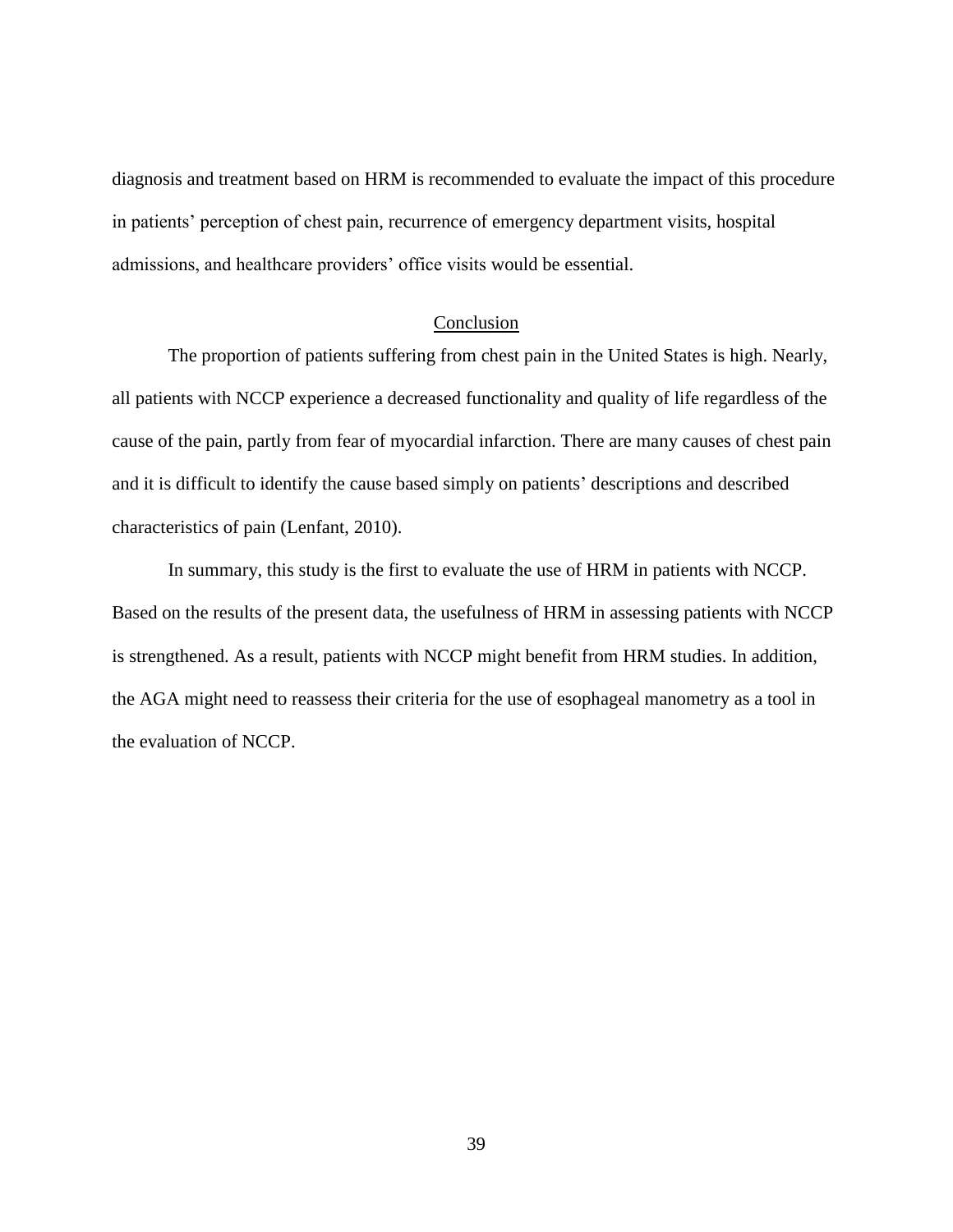# <span id="page-50-0"></span>**APPENDIX A: BENEFITS OF HIGH RESOLUTION MANOMETRY**

## **COMPARED TO CONVENTIONAL MANOMETRY**

| Conventional manometry                                       | High-resolution manometry                                   |
|--------------------------------------------------------------|-------------------------------------------------------------|
| Need to move catheter for LES in most<br>systems             | Catheter stays in one position                              |
| Water-perfused systems are<br>multicomponent and cumbersome  | Solid state and direct interface with<br>stand-alone system |
| Low fidelity                                                 | High fidelity                                               |
| Waveforms only                                               | Color contour                                               |
| LES measurements complex: some use                           | No need for pull-through technique,                         |
| sleeves, others need station pull-                           | and if desired can create an electronic                     |
| through technique                                            | sleeve for LES determination                                |
| Hard to find hiatal hernias<br>$\bullet$                     | Hiatal hernias are immediately visible                      |
| Water-perfused catheters are stiff and<br>more uncomfortable | Soft and comfortable                                        |
| Multiple maneuvers mean a longer test                        | Procedure is quicker since no position                      |
| duration                                                     | changes are needed                                          |
| Large gaps between pressure channels                         | Array of 36 channels straddle the entire                    |
| (most are 5 cm apart); may miss<br>findings                  | esophagus; sees the entire organ                            |

### *Benefits of high resolution manometry compared to conventional manometry*

*Note*. From *Color Atlas of High Resolution Manometry* (p. 12), by J. Conklin, M. Pimentel and E. Soffer, 2009, New York: Springer . Copyright 2009 by Springer. Reprinted with permission.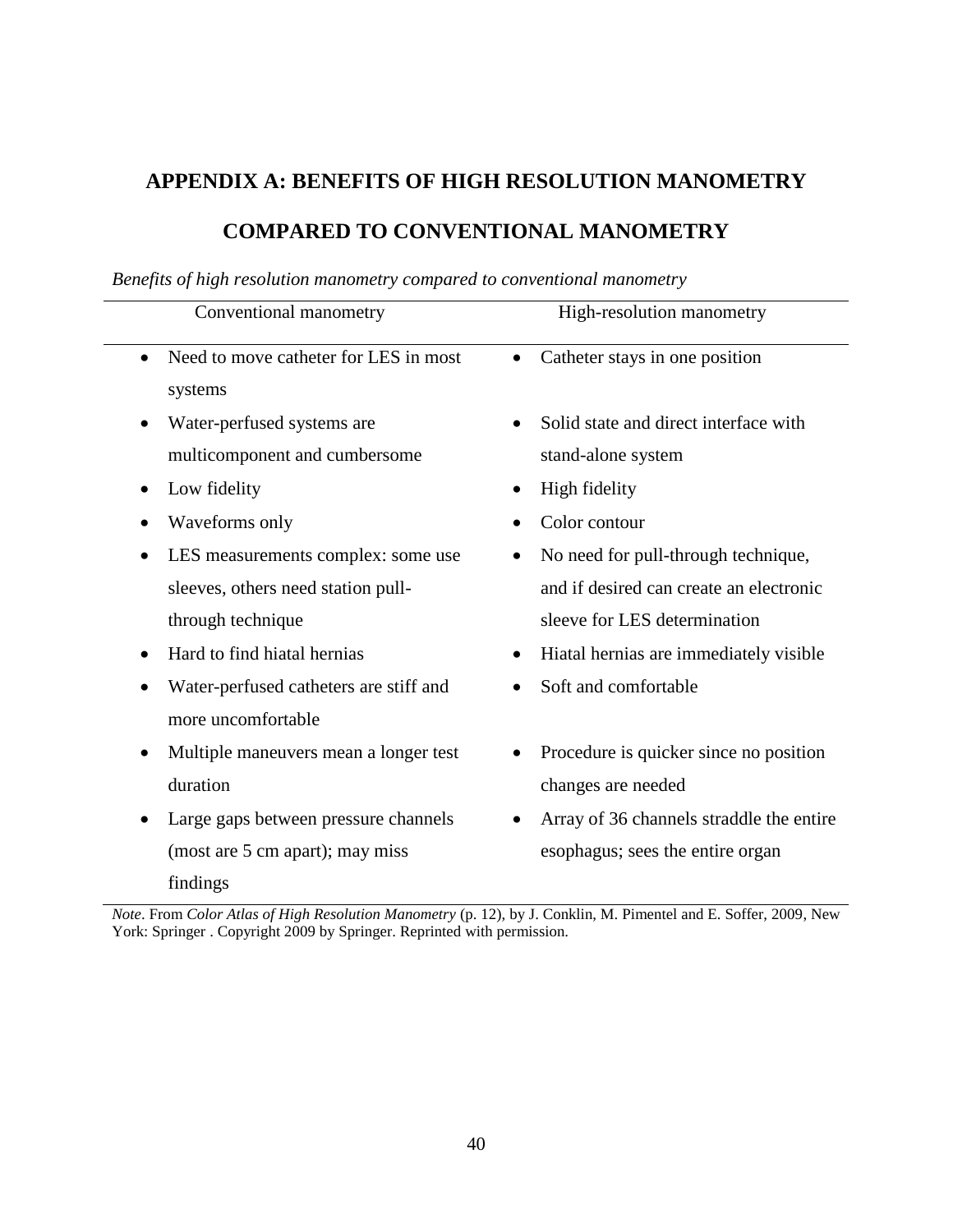## **APPENDIX B: ELSEVIER LICENSE**

<span id="page-51-0"></span>This is a License Agreement between Iman Hilal ("You") and Elsevier ("Elsevier"). The license consists of your order details, the terms and conditions provided by Elsevier, and the payment terms and conditions.

| <b>License Number</b>                        | 3010510902313                                                                                                   |
|----------------------------------------------|-----------------------------------------------------------------------------------------------------------------|
| License date                                 | Oct 15, 2012                                                                                                    |
| Licensed content publisher                   | Elsevier                                                                                                        |
| Licensed content publication                 | Gastroenterology                                                                                                |
| Licensed content title                       | American Gastroenterological Association<br>medical position statement: Clinical use of<br>esophageal manometry |
| Licensed content author                      | John E. Pandolfino, Peter J. Kahrilas                                                                           |
| Licensed content date                        | January 2005                                                                                                    |
| Licensed content volume number               | 128                                                                                                             |
| Licensed content issue number                | $\mathbf{1}$                                                                                                    |
| Number of pages                              | $\overline{2}$                                                                                                  |
| Type of Use                                  | reuse in a thesis/dissertation                                                                                  |
| Portion                                      | figures/tables/illustrations                                                                                    |
| Number of figures/tables/illustrations       | $\mathbf{1}$                                                                                                    |
| Format                                       | both print and electronic                                                                                       |
| Are you the author of this Elsevier article? | N <sub>o</sub>                                                                                                  |
| Will you be translating?                     | N <sub>0</sub>                                                                                                  |
| Order reference number                       | None                                                                                                            |
| Title of your thesis/dissertation            | NONCARDIAC CHEST PAIN: THE USE OF<br>HIGH RESOLUTION MANOMETRY AS A<br>DIAGNOSTIC TOOL                          |
| Expected completion date                     | Oct 2012                                                                                                        |
| Estimated size (number of pages)             | 50                                                                                                              |
| Elsevier VAT number                          | GB 494 6272 12                                                                                                  |
| Permissions price                            | $0.00$ USD                                                                                                      |
| <b>VAT/Local Sales Tax</b>                   | $0.0$ USD $/$ $0.0$ GBP                                                                                         |
| Total                                        | $0.00$ USD                                                                                                      |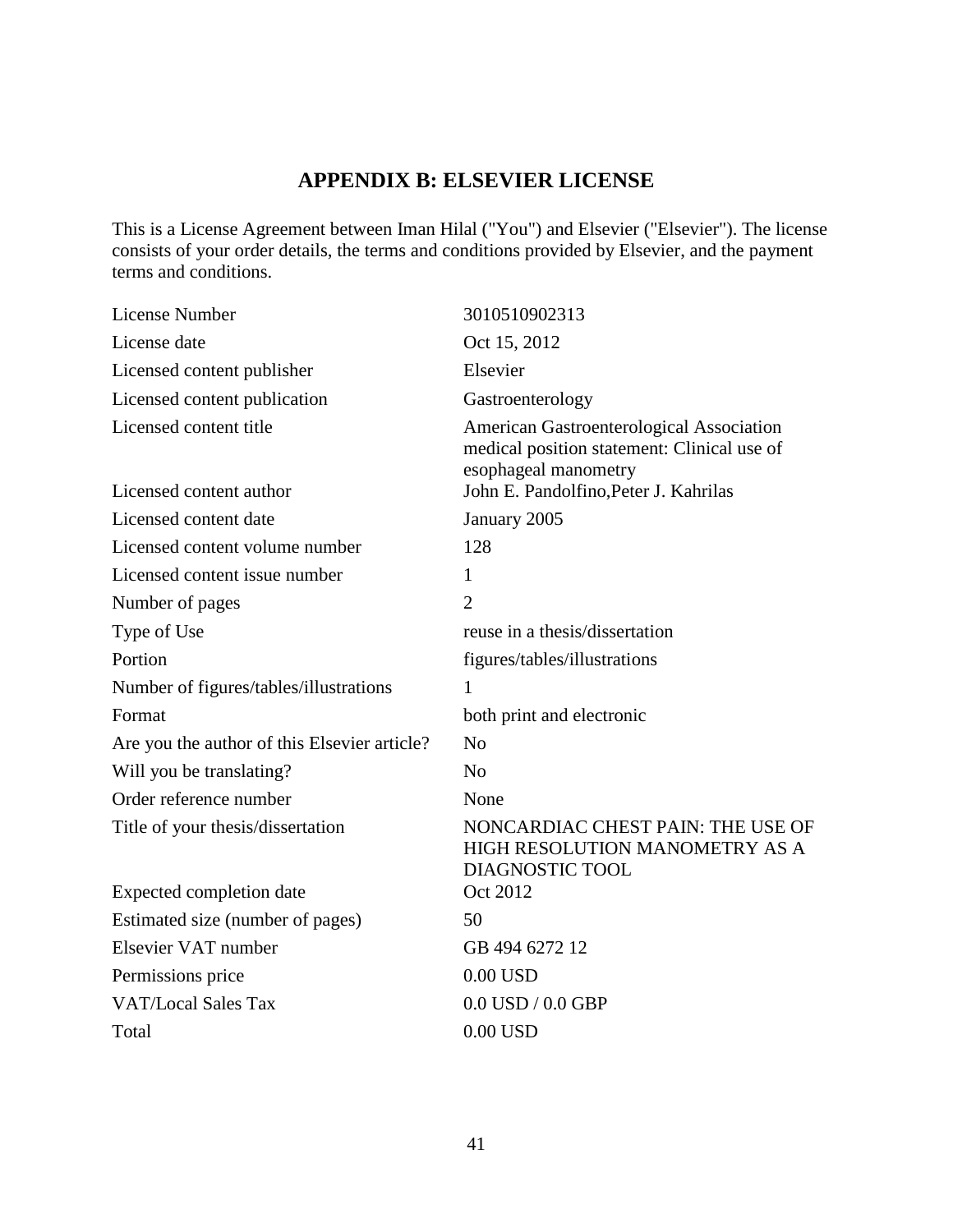### **APPENDIX C: JOHN WILEY AND SONS LICENSE**

<span id="page-52-0"></span>This is a License Agreement between Iman Hilal ("You") and John Wiley and Sons ("John Wiley and Sons"). The license consists of your order details, the terms and conditions provided by John Wiley and Sons, and the payment terms and conditions.

| License Number               | 3010740160269                                                      |
|------------------------------|--------------------------------------------------------------------|
| License date                 | Oct 16, 2012                                                       |
| Licensed content publisher   | John Wiley and Sons                                                |
| Licensed content publication | Diseases of the Esophagus                                          |
| Book title                   | None                                                               |
| Licensed content author      | E. M. Oliveira Lemme, Moraes-<br>Filho, Domingues, Firman, Pantoja |
| Licensed content date        | Dec 24, 2001                                                       |
| Start page                   | 117                                                                |
| End page                     | 121                                                                |
| Type of use                  | Dissertation/Thesis                                                |
| Requestor type               | University/Academic                                                |
| Format                       | Print and electronic                                               |
| Portion                      | Text extract                                                       |
| Number of extracts           | 1                                                                  |
| Will you be translating?     | N <sub>0</sub>                                                     |
| Order reference number       | None                                                               |
| Total                        | $0.00$ USD                                                         |
|                              |                                                                    |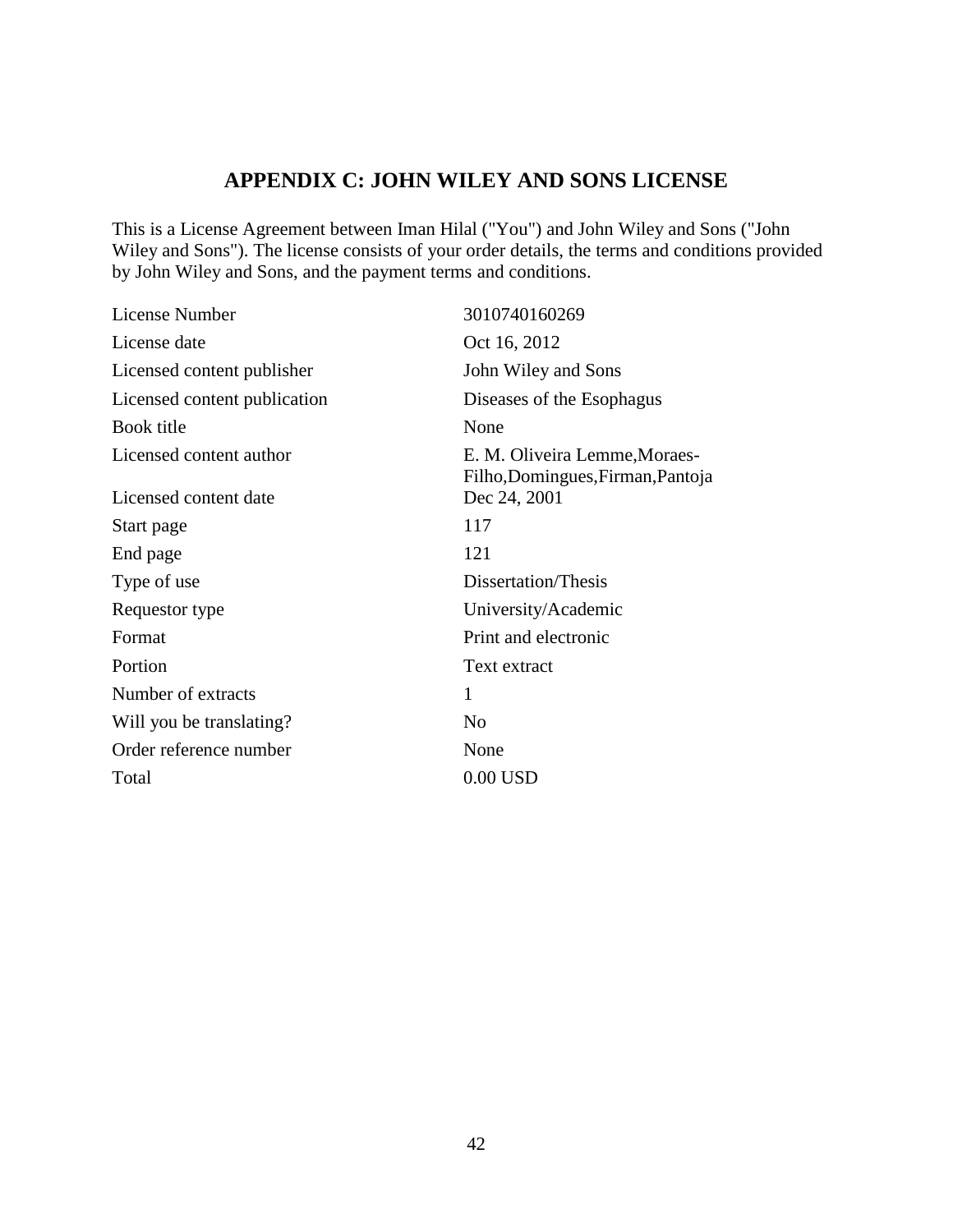### **APPENDIX D: NATURE PUBLISHING GROUP LICENSE**

<span id="page-53-0"></span>This is a License Agreement between Iman Hilal ("You") and Nature Publishing Group ("Nature Publishing Group"). The license consists of your order details, the terms and conditions provided by Nature Publishing Group, and the payment terms and conditions.

| License Number                         | 3010730988076                                                                                 |
|----------------------------------------|-----------------------------------------------------------------------------------------------|
| License date                           | Oct 16, 2012                                                                                  |
| Licensed content publisher             | <b>Nature Publishing Group</b>                                                                |
| Licensed content publication           | The American Journal of Gastroenterology                                                      |
| Licensed content title                 | A critical approach to noncardiac chest pain:<br>pathophysiology, diagnosis, and treatment    |
| Licensed content author                | John Fang, David Bjorkman and                                                                 |
| Licensed content date                  | Apr 1, 2001                                                                                   |
| Type of Use                            | reuse in a thesis/dissertation                                                                |
| Volume number                          | 96                                                                                            |
| Issue number                           | $\overline{4}$                                                                                |
| Requestor type                         | academic/educational                                                                          |
| Format                                 | print and electronic                                                                          |
| Portion                                | figures/tables/illustrations                                                                  |
| Number of figures/tables/illustrations | 1                                                                                             |
| Figures                                | Figure 2. Algorithm for the approach to<br>unexplained chest pain                             |
| Author of this NPG article             | no                                                                                            |
| Your reference number                  | None                                                                                          |
| Title of your thesis / dissertation    | NONCARDIAC CHEST PAIN: THE USE OF<br>HIGH RESOLUTION MANOMETRY AS A<br><b>DIAGNOSTIC TOOL</b> |
| Expected completion date               | Oct 2012                                                                                      |
| Estimated size (number of pages)       | 50                                                                                            |
| Total                                  | $0.00$ USD                                                                                    |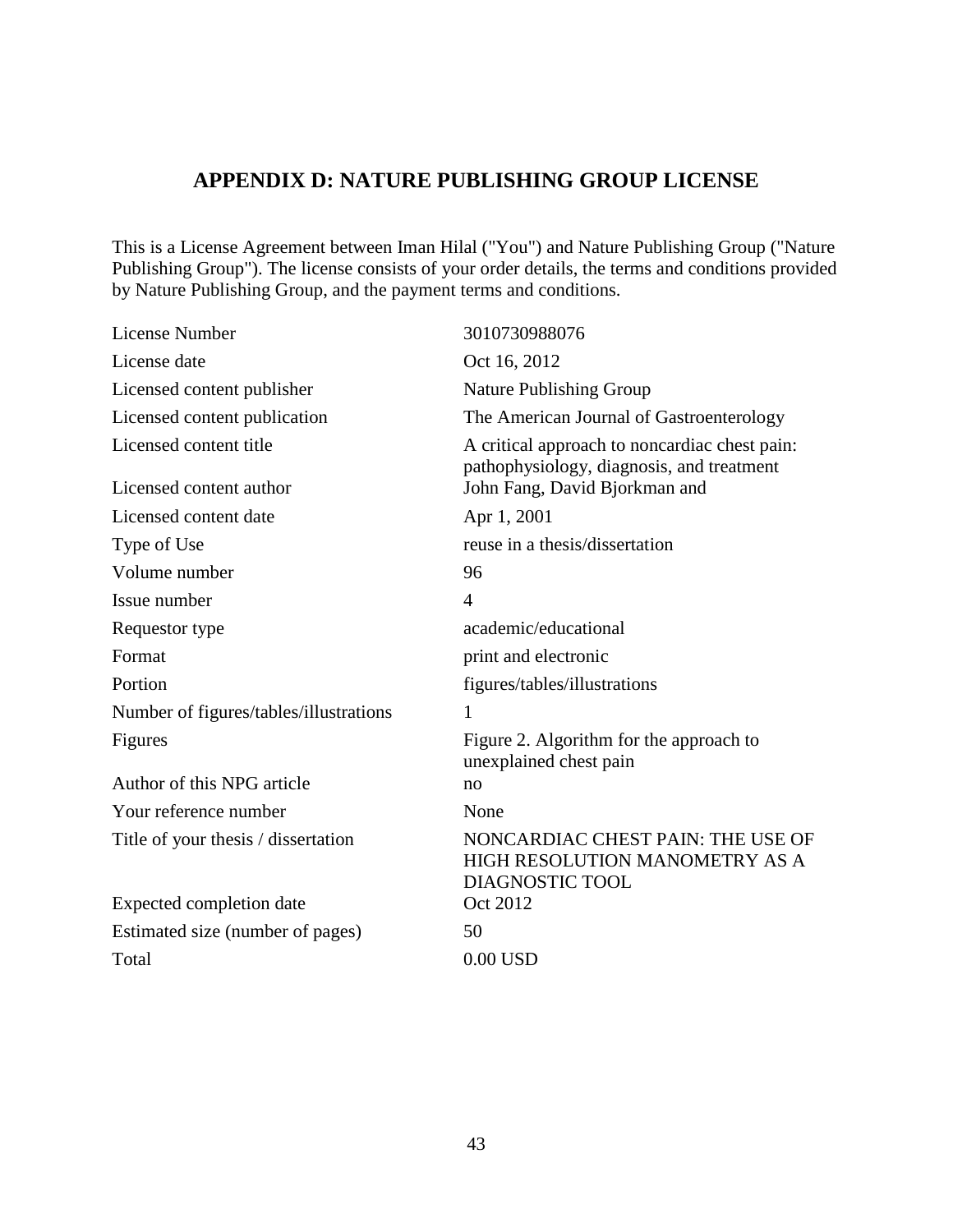## **APPENDIX E: SPRINGER LICENSE I**

<span id="page-54-0"></span>This is a License Agreement between Iman Hilal ("You") and Springer ("Springer"). The license consists of your order details, the terms and conditions provided by Springer, and the payment terms and conditions.

| 3010551027510                                                                          |
|----------------------------------------------------------------------------------------|
| Oct 15, 2012                                                                           |
| Springer                                                                               |
| Springer eBook                                                                         |
| Gastric/Small Bowel Manometry                                                          |
| Jeffrey Conklin                                                                        |
| Apr 9, 2009                                                                            |
| Thesis/Dissertation                                                                    |
| Figures                                                                                |
| N <sub>0</sub>                                                                         |
| NONCARDIAC CHEST PAIN: THE USE OF<br>HIGH RESOLUTION MANOMETRY AS A<br>DIAGNOSTIC TOOL |
| Oct 2012                                                                               |
| 50                                                                                     |
| $0.00$ USD                                                                             |
|                                                                                        |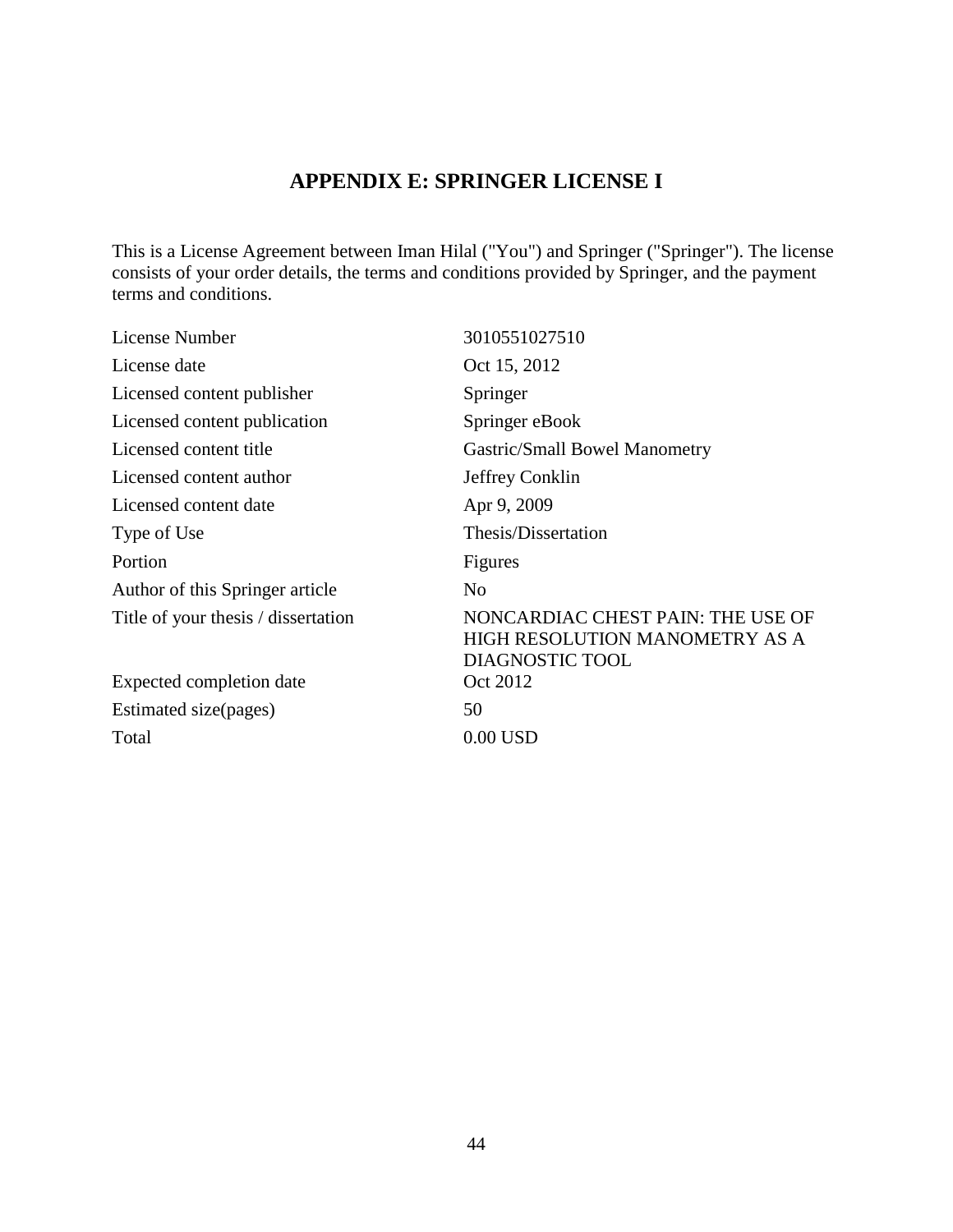## **APPENDIX F: SPRINGER LICENSE II**

<span id="page-55-0"></span>This is a License Agreement between Iman Hilal ("You") and Springer ("Springer"). The license consists of your order details, the terms and conditions provided by Springer, and the payment terms and conditions.

| License Number                      | 3011030432442                                                                          |
|-------------------------------------|----------------------------------------------------------------------------------------|
| License date                        | Oct 16, 2012                                                                           |
| Licensed content publisher          | Springer                                                                               |
| Licensed content publication        | Digestive Diseases and Sciences                                                        |
| Licensed content title              | Clinical Utility of Selective Esophageal                                               |
| Licensed content author             | Manometry in a Tertiary Care Setting<br>Vaibhav Mehendiratta                           |
| Licensed content date               | Jan 1, 2008                                                                            |
| Volume number                       | 54                                                                                     |
| Issue number                        | 7                                                                                      |
| Type of Use                         | Thesis/Dissertation                                                                    |
| Portion                             | Full text                                                                              |
| Number of copies                    | 1                                                                                      |
| Author of this Springer article     | N <sub>o</sub>                                                                         |
| Title of your thesis / dissertation | NONCARDIAC CHEST PAIN: THE USE OF<br>HIGH RESOLUTION MANOMETRY AS A<br>DIAGNOSTIC TOOL |
| Expected completion date            | Oct 2012                                                                               |
| Estimated size(pages)               | 50                                                                                     |
| Total                               | $0.00$ USD                                                                             |
|                                     |                                                                                        |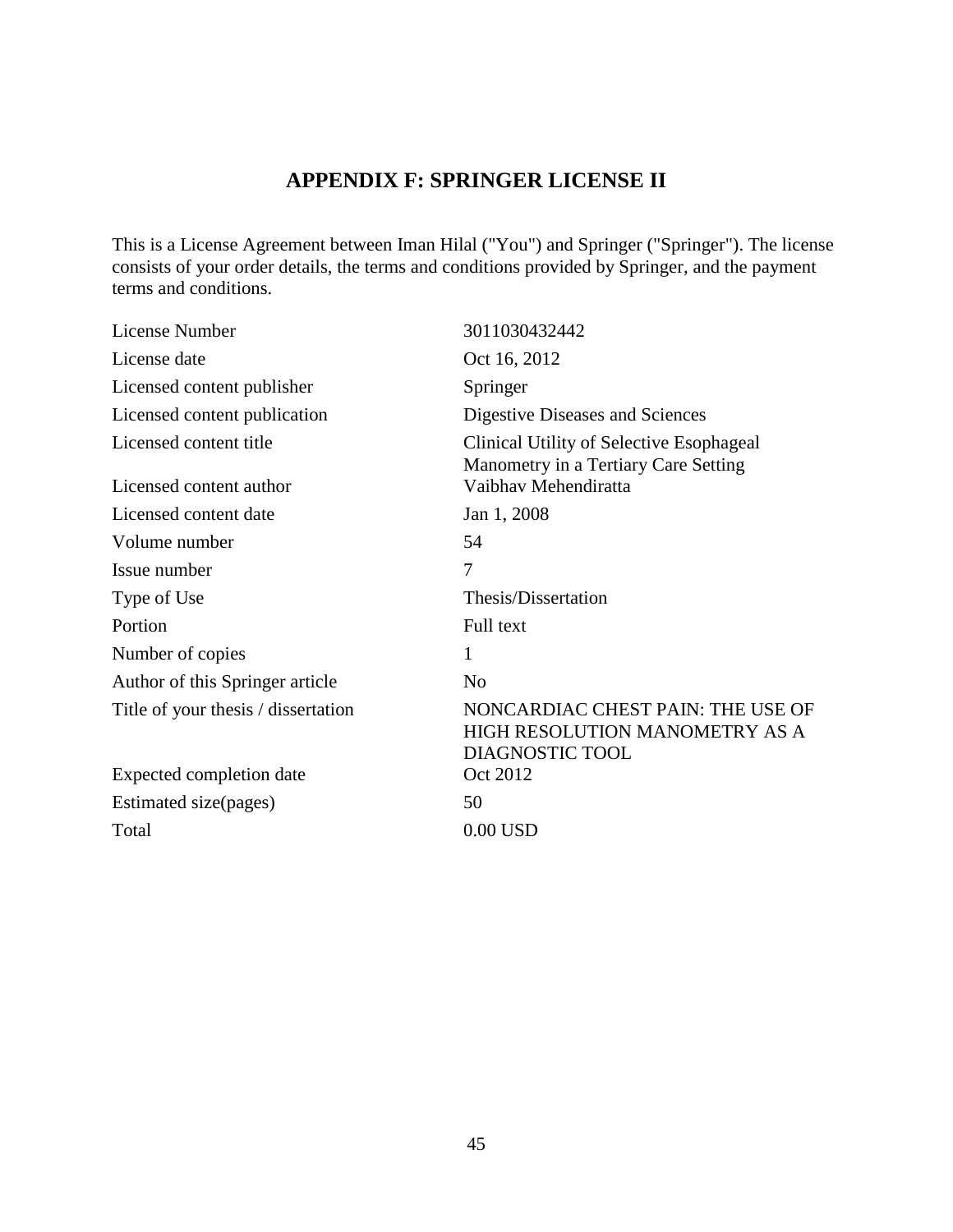### **REFERENCES**

- <span id="page-56-0"></span>Arora, A., & Katzka, D. (2011). How do I handle the patient with noncardiac chest pain? *Clinical Gastroenterology and Hepatology, 9* (4), 295-304.
- Bansal, A., & Kahrilas, P. J. (2010). Has high-resolution manometry changed the approach to esophageal motility disorders? *Current Opinion in Gastroenterology, 26*(4), 344-351. Retrieved from [http://ezproxy.lib.ucf.edu/login?URL=http://search.ebscohost.com/login.aspx?direct=true&d](http://ezproxy.lib.ucf.edu/login?URL=http://search.ebscohost.com/login.aspx?direct=true&db=cmedm&AN=20502325&site=ehost-live) [b=cmedm&AN=20502325&site=ehost-live](http://ezproxy.lib.ucf.edu/login?URL=http://search.ebscohost.com/login.aspx?direct=true&db=cmedm&AN=20502325&site=ehost-live)
- Bennett, J. (2001). ABC of the upper gastrointestinal tract. oesophagus: Atypical chest pain and motility disorders. *BMJ (Clinical Research Ed.), 323*(7316), 791-794. Retrieved from [http://ezproxy.lib.ucf.edu/login?URL=http://search.ebscohost.com/login.aspx?direct=true&d](http://ezproxy.lib.ucf.edu/login?URL=http://search.ebscohost.com/login.aspx?direct=true&db=cmedm&AN=11588085&site=ehost-live) [b=cmedm&AN=11588085&site=ehost-live](http://ezproxy.lib.ucf.edu/login?URL=http://search.ebscohost.com/login.aspx?direct=true&db=cmedm&AN=11588085&site=ehost-live)
- Bredenoord, A. J., & Smout, A. J. P. M. (2008). High-resolution manometry. *Digestive and Liver Disease: Official Journal of the Italian Society of Gastroenterology and the Italian Association for the Study of the Liver, 40*(3), 174-181. Retrieved from [http://ezproxy.lib.ucf.edu/login?URL=http://search.ebscohost.com/login.aspx?direct=true&d](http://ezproxy.lib.ucf.edu/login?URL=http://search.ebscohost.com/login.aspx?direct=true&db=cmedm&AN=18155652&site=ehost-live) [b=cmedm&AN=18155652&site=ehost-live](http://ezproxy.lib.ucf.edu/login?URL=http://search.ebscohost.com/login.aspx?direct=true&db=cmedm&AN=18155652&site=ehost-live)
- Bredenoord, A. J., & Smout, A. J. (2007). High-resolution manometry of the esophagus: More than a colorful view on esophageal motility? *Expert Review of Gastroenterology & Hepatology, 1*(1), 61-69. Retrieved from [http://ezproxy.lib.ucf.edu/login?URL=http://search.ebscohost.com/login.aspx?direct=true&d](http://ezproxy.lib.ucf.edu/login?URL=http://search.ebscohost.com/login.aspx?direct=true&db=cmedm&AN=19072435&site=ehost-live) [b=cmedm&AN=19072435&site=ehost-live](http://ezproxy.lib.ucf.edu/login?URL=http://search.ebscohost.com/login.aspx?direct=true&db=cmedm&AN=19072435&site=ehost-live)
- Castell, D., Talley, N., & Travis, A. (2010). Chest pain of esophageal origin. *Uptodate*. Retrieved from<http://www.uptodate.com/contents/chest-pain-of-esophageal-origin>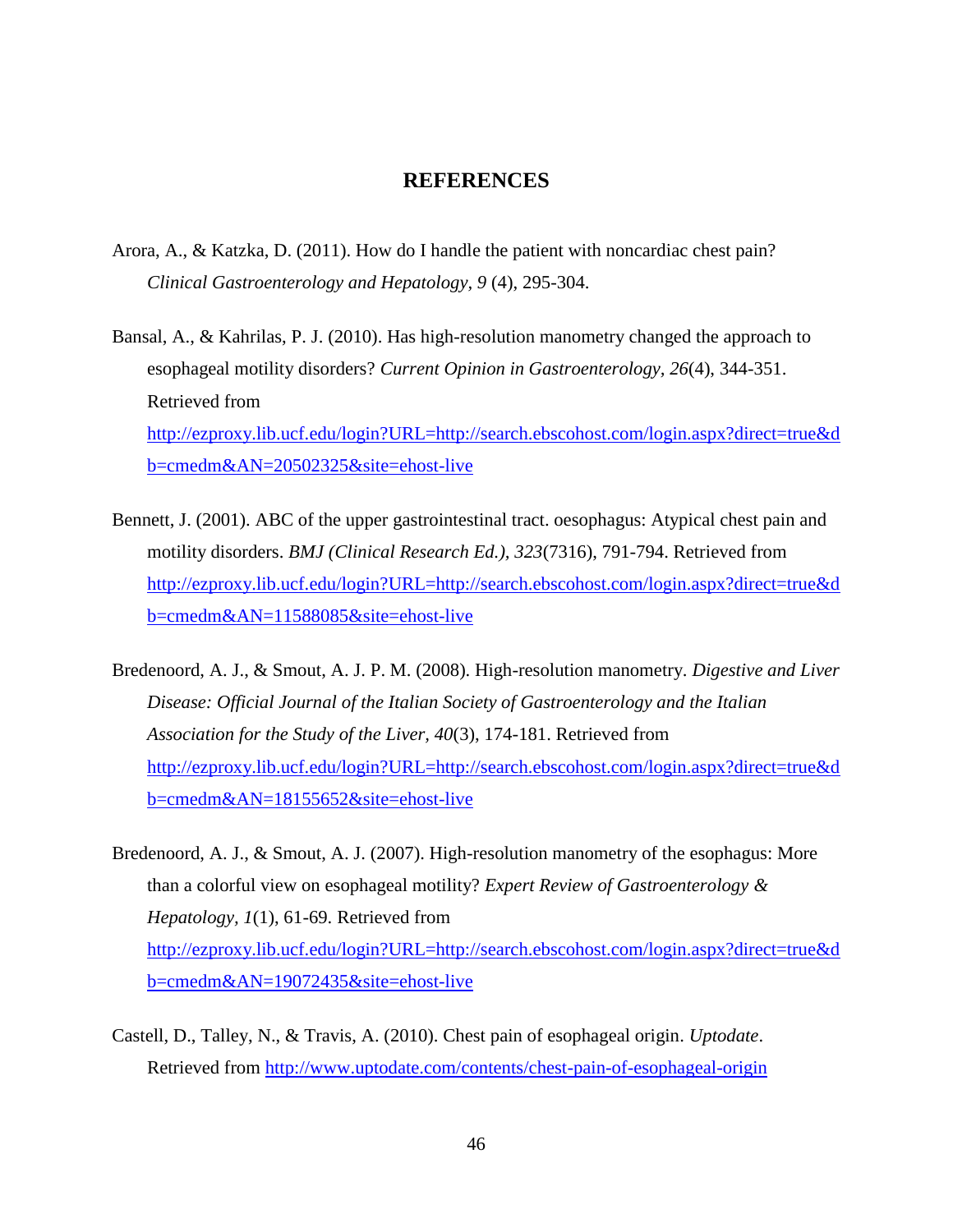- Centers for Diseases Control and Prevention (2010). Emergency department visits for chest pain and abdominal pain: United States, 1999-2008. Retrieved from <http://www.cdc.gov/nchs/data/databriefs/db43.htm>
- Conklin, J. L., Pimentel, M., & Soffer, E. (2009). *Color atlas of high resolution manometry*. New York: Springer
- Crozier, R. E., Glick, M. E., Gibb, S. P., Ellis, F. H., J., & Veerman, J. M. (1991). Acidprovoked esophageal spasm as a cause of noncardiac chest pain. *The American Journal of Gastroenterology, 86*(11), 1576-1580. Retrieved from [http://ezproxy.lib.ucf.edu/login?URL=http://search.ebscohost.com/login.aspx?direct=true&d](http://ezproxy.lib.ucf.edu/login?URL=http://search.ebscohost.com/login.aspx?direct=true&db=cmedm&AN=1951232&site=ehost-live) [b=cmedm&AN=1951232&site=ehost-live](http://ezproxy.lib.ucf.edu/login?URL=http://search.ebscohost.com/login.aspx?direct=true&db=cmedm&AN=1951232&site=ehost-live)
- Dalton, C., Castell, D. Hewson, E., Wu, W., & Richer, J. (1991). Diffuse esophageal spasm: A rare motility disorder not characterized by high contraction amplitude. *Digestive Diseases and Sciences, 36*(8), 1025-1028. Retrieved from <http://sfx.fcla.edu.ezproxy.lib.ucf.edu/ucf/?sid=Entrez:PubMed&id=pmid:1864192>
- Dekel, R., Pearson, T., Wendel, C., De Garmo, P., Fennerty, M. B., & Fass, R. (2003). Assessment of oesophageal motor function in patients with dysphagia or chest pain - the clinical outcomes research initiative experience. *Alimentary Pharmacology & Therapeutics, 18*(11-12), 1083-1089. Retrieved from [http://ezproxy.lib.ucf.edu/login?URL=http://search.ebscohost.com/login.aspx?direct=true&d](http://ezproxy.lib.ucf.edu/login?URL=http://search.ebscohost.com/login.aspx?direct=true&db=cmedm&AN=14653827&site=ehost-live) [b=cmedm&AN=14653827&site=ehost-live](http://ezproxy.lib.ucf.edu/login?URL=http://search.ebscohost.com/login.aspx?direct=true&db=cmedm&AN=14653827&site=ehost-live)
- DiMarino, A. J., J., Allen, M. L., Lynn, R. B., & Zamani, S. (1998). Clinical value of esophageal motility testing. *Digestive Diseases (Basel, Switzerland), 16*(4), 198-204. Retrieved from [http://ezproxy.lib.ucf.edu/login?URL=http://search.ebscohost.com/login.aspx?direct=true&d](http://ezproxy.lib.ucf.edu/login?URL=http://search.ebscohost.com/login.aspx?direct=true&db=cmedm&AN=9732179&site=ehost-live) [b=cmedm&AN=9732179&site=ehost-live](http://ezproxy.lib.ucf.edu/login?URL=http://search.ebscohost.com/login.aspx?direct=true&db=cmedm&AN=9732179&site=ehost-live)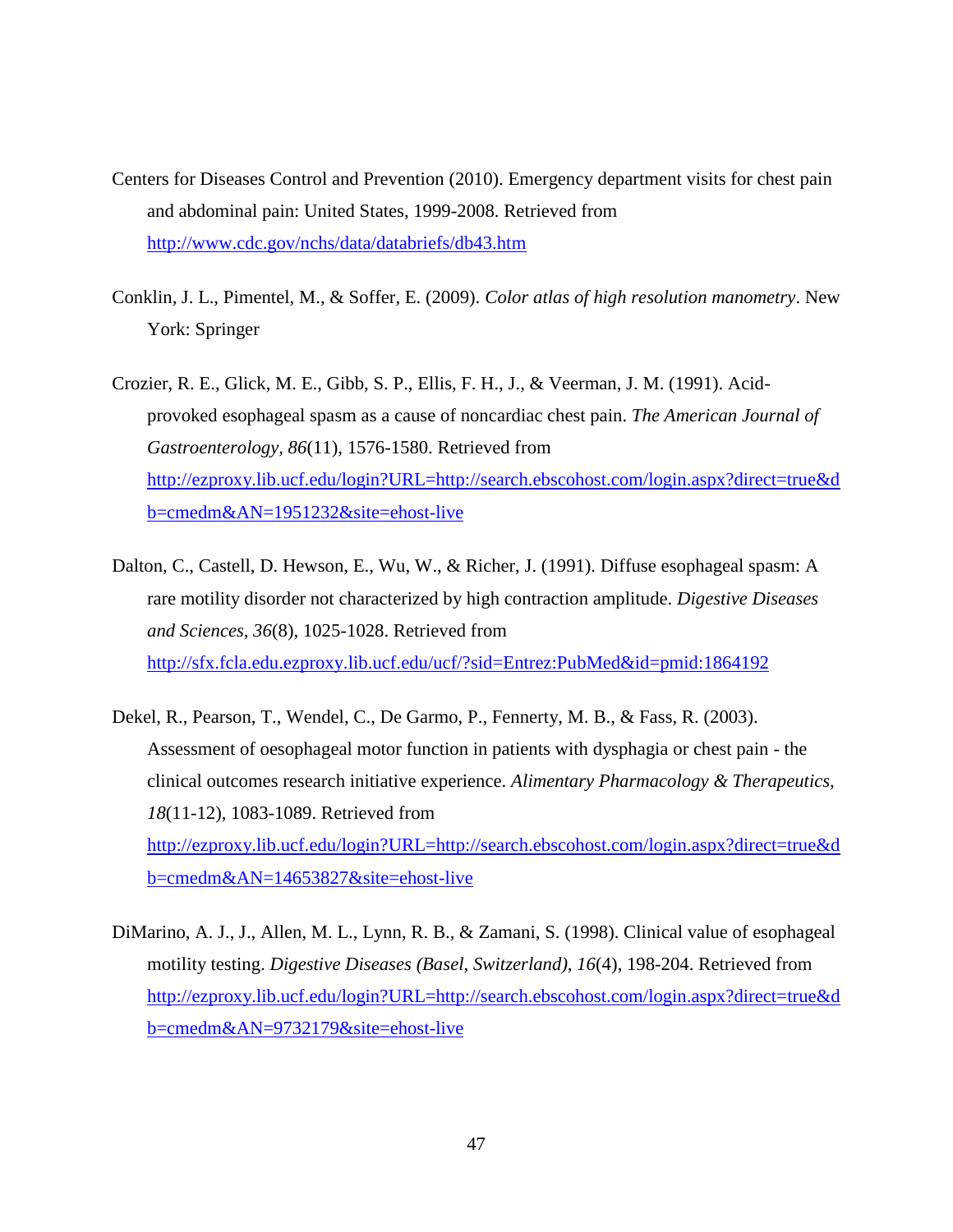- Eslick, G. D., Coulshed, D. S., & Talley, N. J. (2005). Diagnosis and treatment of noncardiac chest pain. *Nature Clinical Practice.Gastroenterology & Hepatology, 2*(10), 463-472. Retrieved from [http://ezproxy.lib.ucf.edu/login?URL=http://search.ebscohost.com/login.aspx?direct=true&d](http://ezproxy.lib.ucf.edu/login?URL=http://search.ebscohost.com/login.aspx?direct=true&db=cmedm&AN=16224478&site=ehost-live) [b=cmedm&AN=16224478&site=ehost-live](http://ezproxy.lib.ucf.edu/login?URL=http://search.ebscohost.com/login.aspx?direct=true&db=cmedm&AN=16224478&site=ehost-live)
- Eslick, G. D., & Fass, R. (2003). Noncardiac chest pain: Evaluation and treatment. *Gastroenterology Clinics of North America, 32*(2), 531-552. Retrieved from [http://ezproxy.lib.ucf.edu/login?URL=http://search.ebscohost.com/login.aspx?direct=true&d](http://ezproxy.lib.ucf.edu/login?URL=http://search.ebscohost.com/login.aspx?direct=true&db=cmedm&AN=12858605&site=ehost-live) [b=cmedm&AN=12858605&site=ehost-live](http://ezproxy.lib.ucf.edu/login?URL=http://search.ebscohost.com/login.aspx?direct=true&db=cmedm&AN=12858605&site=ehost-live)
- Eslick, G. D., & Talley, N. J. (2004). Non-cardiac chest pain: predictors of health care seeking, the types of health care professional consulted, work absenteeism and interruption of daily activities. Alimentary Pharmacology & Therapeutics, 20(8), 909-915.
- Fang, J., & Bjorkman, D. (2001). A critical approach to noncardiac chest pain: Pathophysiology, diagnosis, and treatment. *The American Journal of Gastroenterology, 96*(4), 958-968. Retrieved from [http://ezproxy.lib.ucf.edu/login?URL=http://search.ebscohost.com/login.aspx?direct=true&d](http://ezproxy.lib.ucf.edu/login?URL=http://search.ebscohost.com/login.aspx?direct=true&db=cmedm&AN=11316212&site=ehost-live) [b=cmedm&AN=11316212&site=ehost-live](http://ezproxy.lib.ucf.edu/login?URL=http://search.ebscohost.com/login.aspx?direct=true&db=cmedm&AN=11316212&site=ehost-live)
- Fass, R. (2008). Evaluation and diagnosis of noncardiac chest pain. *Disease-A-Month: DM, 54*(9), 627-641. Retrieved from [http://ezproxy.lib.ucf.edu/login?URL=http://search.ebscohost.com/login.aspx?direct=true&d](http://ezproxy.lib.ucf.edu/login?URL=http://search.ebscohost.com/login.aspx?direct=true&db=cmedm&AN=18725005&site=ehost-live) [b=cmedm&AN=18725005&site=ehost-live](http://ezproxy.lib.ucf.edu/login?URL=http://search.ebscohost.com/login.aspx?direct=true&db=cmedm&AN=18725005&site=ehost-live)
- Fass, R., & Achem, S. R. (2011). Noncardiac chest pain: Epidemiology, natural course and pathogenesis. *Journal of Neurogastroenterology and Motility, 17*(2), 110-123. doi:10.5056/jnm.2010.17.2.110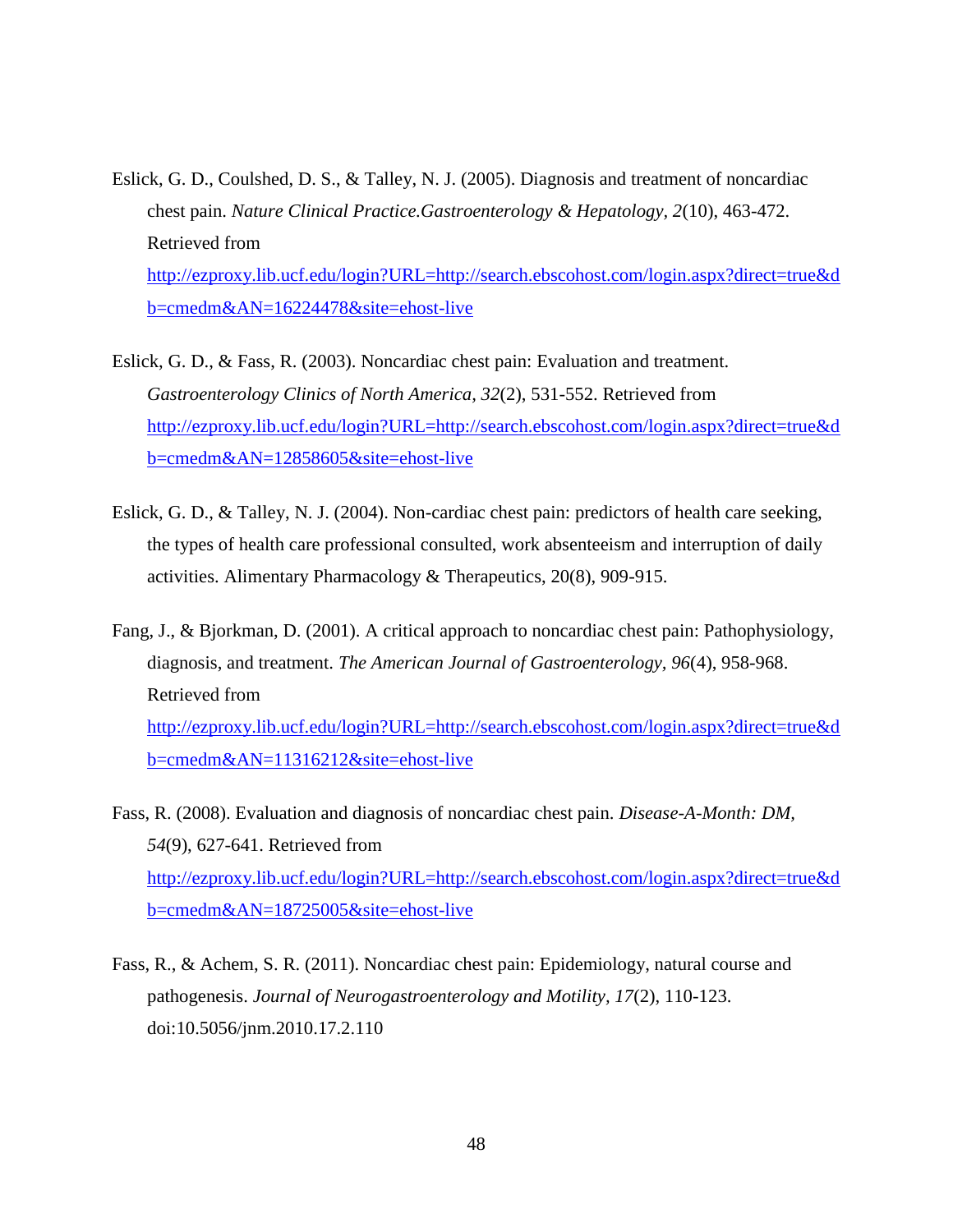- Fass, R., & Dickman, R. (2006). Non-cardiac chest pain: An update. *Neurogastroenterology Motility, 18*, 408-417. Doi: 10.1111/j.1365-2982.2006.00787.x
- Fass, R., & Navarro-Rodriguez, T. (2008). Noncardiac chest pain. *Journal of Clinical Gastroenterology, 42*(5), 636-646. Retrieved from [http://ezproxy.lib.ucf.edu/login?URL=http://search.ebscohost.com/login.aspx?direct=true&d](http://ezproxy.lib.ucf.edu/login?URL=http://search.ebscohost.com/login.aspx?direct=true&db=cmedm&AN=18364579&site=ehost-live) [b=cmedm&AN=18364579&site=ehost-live](http://ezproxy.lib.ucf.edu/login?URL=http://search.ebscohost.com/login.aspx?direct=true&db=cmedm&AN=18364579&site=ehost-live)
- Fox, M., & Forgacs, I. (2006). Unexplained (non-cardiac) chest pain. *Clinical Medicine (London, England), 6*(5), 445-449. Retrieved from [http://ezproxy.lib.ucf.edu/login?URL=http://search.ebscohost.com/login.aspx?direct=true&d](http://ezproxy.lib.ucf.edu/login?URL=http://search.ebscohost.com/login.aspx?direct=true&db=cmedm&AN=17080889&site=ehost-live) [b=cmedm&AN=17080889&site=ehost-live](http://ezproxy.lib.ucf.edu/login?URL=http://search.ebscohost.com/login.aspx?direct=true&db=cmedm&AN=17080889&site=ehost-live)
- Gambitta, P., Indriolo, A., Grosso, C., Pirone, Z., Colombo, P., & Arcidiacono, R. (1999). Role of oesophageal manometry in clinical practice. *Diseases of the Esophagus: Official Journal of the International Society for Diseases of the Esophagus / I.S.D.E, 12*(1), 41-46. Retrieved from

[http://ezproxy.lib.ucf.edu/login?URL=http://search.ebscohost.com/login.aspx?direct=true&d](http://ezproxy.lib.ucf.edu/login?URL=http://search.ebscohost.com/login.aspx?direct=true&db=cmedm&AN=10941860&site=ehost-live) [b=cmedm&AN=10941860&site=ehost-live](http://ezproxy.lib.ucf.edu/login?URL=http://search.ebscohost.com/login.aspx?direct=true&db=cmedm&AN=10941860&site=ehost-live)

- Greenberger, N. J., Blumberg, R. S., & Burakoff, R. (2009). *Current diagnosis & treatment: Gastroenterology, hepatology, & endoscopy*. New York: McGraw-Hill Medical.
- Heatley, M., Rose, K., & Weston, C. (2005). The heart and the oesophagus: Intimate relations. *Postgraduate Medical Journal, 81*(958), 515-518. Retrieved from [http://ezproxy.lib.ucf.edu/login?URL=http://search.ebscohost.com/login.aspx?direct=true&d](http://ezproxy.lib.ucf.edu/login?URL=http://search.ebscohost.com/login.aspx?direct=true&db=cmedm&AN=16085743&site=ehost-live) [b=cmedm&AN=16085743&site=ehost-live](http://ezproxy.lib.ucf.edu/login?URL=http://search.ebscohost.com/login.aspx?direct=true&db=cmedm&AN=16085743&site=ehost-live)
- Hirano, I., & Pandolfino, J. (2007). New technologies for the evaluation of esophageal motility disorders: Impedance, high-resolution manometry, and intraluminal ultrasound. *Gastroenterology Clinics of North America, 36*(3), 531. Retrieved from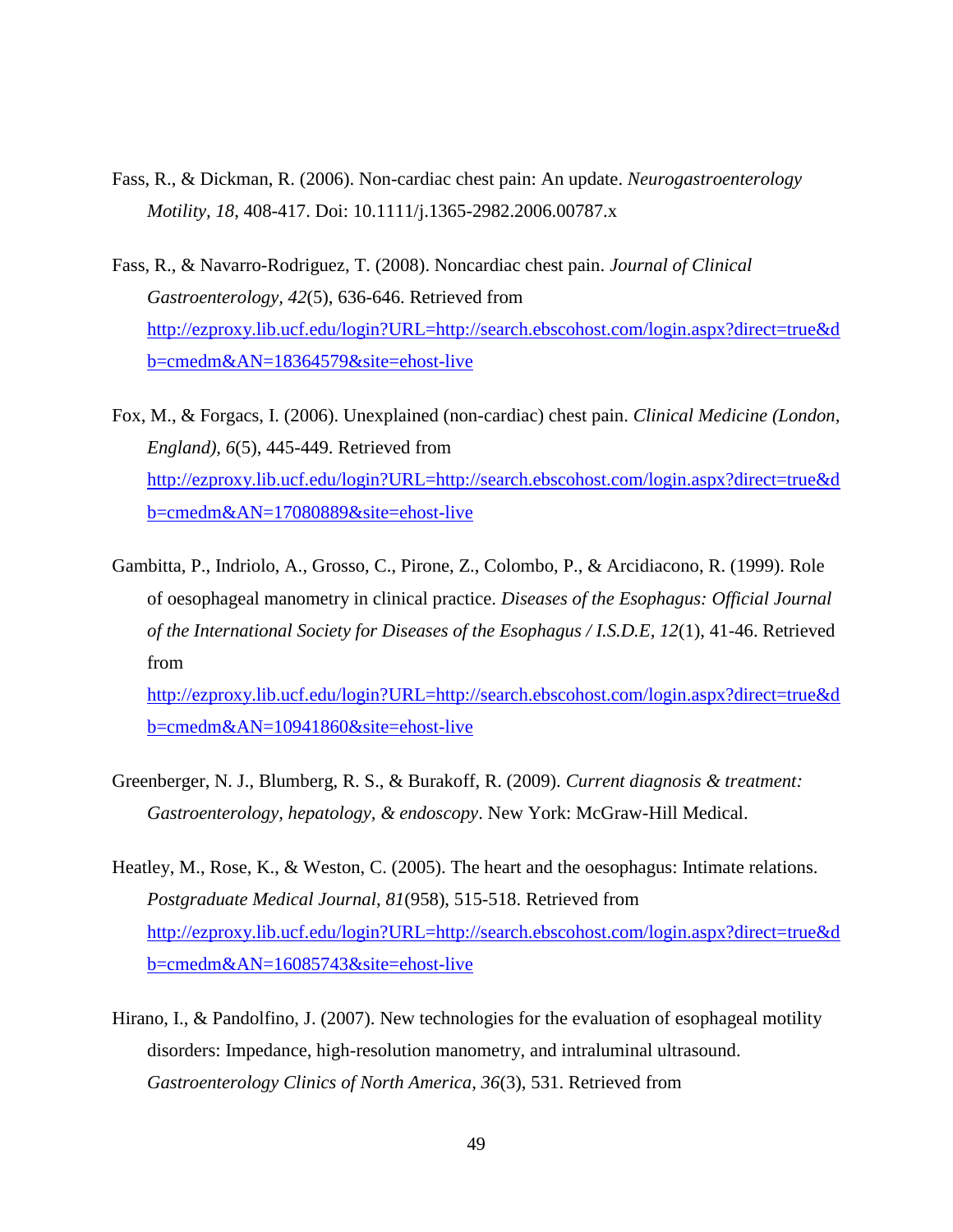[http://ezproxy.lib.ucf.edu/login?URL=http://search.ebscohost.com/login.aspx?direct=true&d](http://ezproxy.lib.ucf.edu/login?URL=http://search.ebscohost.com/login.aspx?direct=true&db=cmedm&AN=17950437&site=ehost-live) [b=cmedm&AN=17950437&site=ehost-live](http://ezproxy.lib.ucf.edu/login?URL=http://search.ebscohost.com/login.aspx?direct=true&db=cmedm&AN=17950437&site=ehost-live)

- Kachintorn, U. (2005). How do we define non-cardiac chest pain? *Journal of Gastroenterology and Hepatology, 20 Suppl*, S2-S5. Retrieved from [http://ezproxy.lib.ucf.edu/login?URL=http://search.ebscohost.com/login.aspx?direct=true&d](http://ezproxy.lib.ucf.edu/login?URL=http://search.ebscohost.com/login.aspx?direct=true&db=cmedm&AN=16359344&site=ehost-live) [b=cmedm&AN=16359344&site=ehost-live](http://ezproxy.lib.ucf.edu/login?URL=http://search.ebscohost.com/login.aspx?direct=true&db=cmedm&AN=16359344&site=ehost-live)
- Katz, P.O., Dalton, C.B, Richter, J.E., Wu, W.C, & Castell, D.O. (1987). Esophageal testing of patients with noncardiac chest pain or dysphagia: Results of Three Years' Experience with 1161 Patients. *Annals of Internal Medicine, 106* (4):593-597
- Katz, P. O., Menin, R. A., & Gideon, R. M. (2008). Utility and standards in esophageal manometry. *Journal of Clinical Gastroenterology, 42*(5), 620-626. Retrieved from [http://ezproxy.lib.ucf.edu/login?URL=http://search.ebscohost.com/login.aspx?direct=true&d](http://ezproxy.lib.ucf.edu/login?URL=http://search.ebscohost.com/login.aspx?direct=true&db=cmedm&AN=18364580&site=ehost-live) [b=cmedm&AN=18364580&site=ehost-live](http://ezproxy.lib.ucf.edu/login?URL=http://search.ebscohost.com/login.aspx?direct=true&db=cmedm&AN=18364580&site=ehost-live)
- Lacima, G., Grande, L., Pera, M., Francino, A., & Ros, E. (2003). Utility of ambulatory 24-hour esophageal pH and motility monitoring in noncardiac chest pain: Report of 90 patients and review of the literature. *Digestive Diseases and Sciences, 48*(5), 952-961. Retrieved from [http://ezproxy.lib.ucf.edu/login?URL=http://search.ebscohost.com/login.aspx?direct=true&d](http://ezproxy.lib.ucf.edu/login?URL=http://search.ebscohost.com/login.aspx?direct=true&db=cmedm&AN=12772796&site=ehost-live) [b=cmedm&AN=12772796&site=ehost-live](http://ezproxy.lib.ucf.edu/login?URL=http://search.ebscohost.com/login.aspx?direct=true&db=cmedm&AN=12772796&site=ehost-live)

Leise, M. D., Locke, G. R., Dierkhising, R. A., Zinsmeister, A. R., Reeder, G. S., & Talley, N. J. (2010). Patients dismissed from the hospital with a diagnosis of noncardiac chest pain: Cardiac outcomes and health care utilization. *Mayo Clinic Proceedings.Mayo Clinic, 85*(4), 323-330. Retrieved from [http://ezproxy.lib.ucf.edu/login?URL=http://search.ebscohost.com/login.aspx?direct=true&d](http://ezproxy.lib.ucf.edu/login?URL=http://search.ebscohost.com/login.aspx?direct=true&db=cmedm&AN=20194143&site=ehost-live) [b=cmedm&AN=20194143&site=ehost-live](http://ezproxy.lib.ucf.edu/login?URL=http://search.ebscohost.com/login.aspx?direct=true&db=cmedm&AN=20194143&site=ehost-live)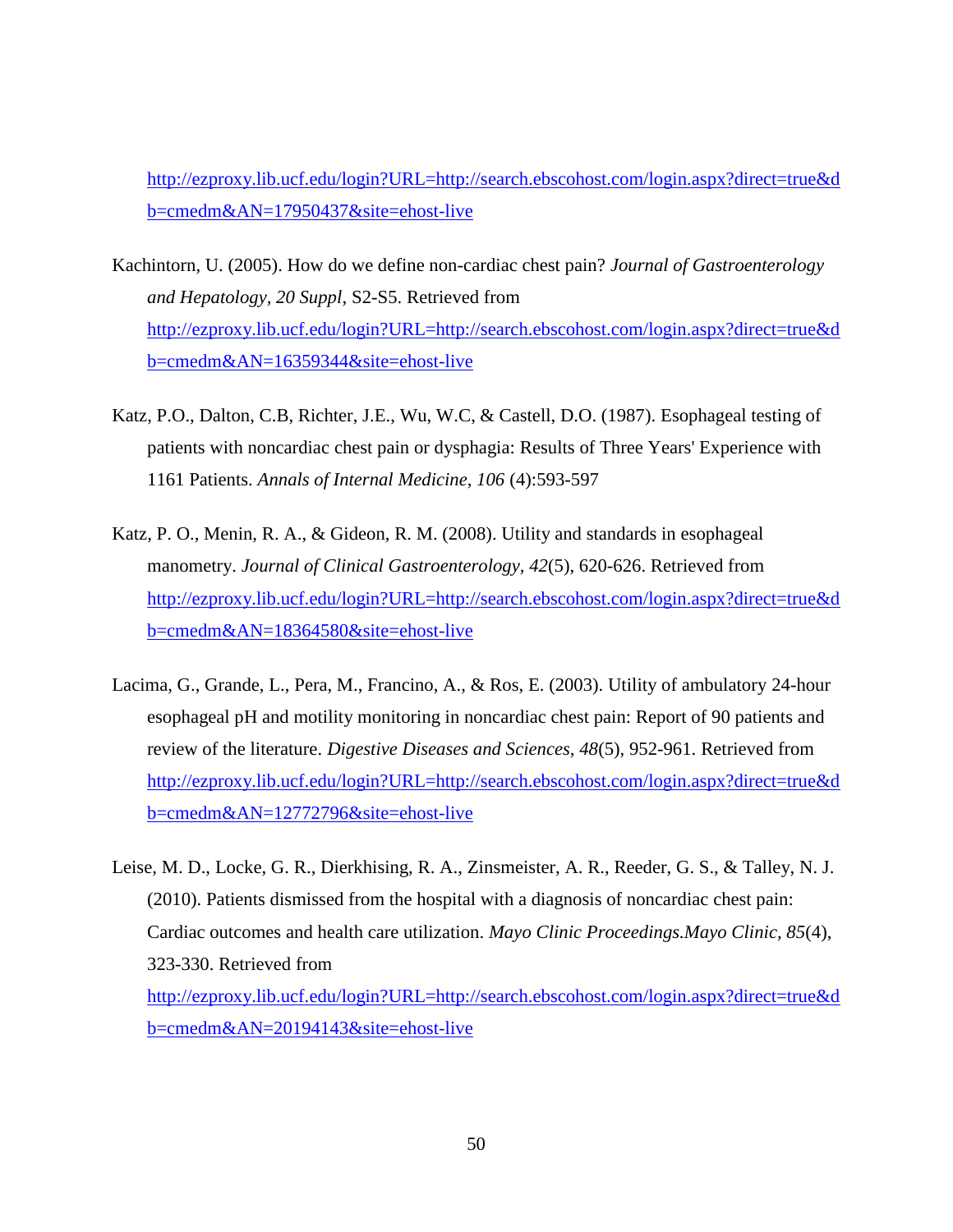- Lazarescu, A. (2008). New diagnostic techniques for esophageal disorders. *Canadian Journal of Gastroenterology*, 22(11), 903-908. Retrieved from [http://ezproxy.lib.ucf.edu/login?URL=http://search.ebscohost.com/login.aspx?direct=true&d](http://ezproxy.lib.ucf.edu/login?URL=http://search.ebscohost.com/login.aspx?direct=true&db=cmedm&AN=19018334&site=ehost-live) [b=cmedm&AN=19018334&site=ehost-live](http://ezproxy.lib.ucf.edu/login?URL=http://search.ebscohost.com/login.aspx?direct=true&db=cmedm&AN=19018334&site=ehost-live)
- Lembo, A., Tally, N., & Travis, A. (2009). Motility testing: When does it help? *Uptodate.* Retrieved from *<http://www.uptodate.com/contents/motility-testing-when-does-it-help>*
- Lemme, E. M., Moraes-Filho, J., Domingues, G., Firman, C. G., & Pantoja, J. A. (2000). Manometric findings of esophageal motor disorders in 240 brazilian patients with noncardiac chest pain. *Diseases of the Esophagus: Official Journal of the International Society for Diseases of the Esophagus / I.S.D.E, 13*(2), 117-121. Retrieved from [http://ezproxy.lib.ucf.edu/login?URL=http://search.ebscohost.com/login.aspx?direct=true&d](http://ezproxy.lib.ucf.edu/login?URL=http://search.ebscohost.com/login.aspx?direct=true&db=cmedm&AN=14601901&site=ehost-live) [b=cmedm&AN=14601901&site=ehost-live](http://ezproxy.lib.ucf.edu/login?URL=http://search.ebscohost.com/login.aspx?direct=true&db=cmedm&AN=14601901&site=ehost-live)
- Lenfant, C. (2010). Chest pain of cardiac and noncardiac origin. *Metabolism: Clinical and Experimental, 59 Suppl 1*, S41-S46. Retrieved from [http://ezproxy.lib.ucf.edu/login?URL=http://search.ebscohost.com/login.aspx?direct=true&d](http://ezproxy.lib.ucf.edu/login?URL=http://search.ebscohost.com/login.aspx?direct=true&db=cmedm&AN=20837193&site=ehost-live) [b=cmedm&AN=20837193&site=ehost-live](http://ezproxy.lib.ucf.edu/login?URL=http://search.ebscohost.com/login.aspx?direct=true&db=cmedm&AN=20837193&site=ehost-live)
- Mehendiratta, V., DiMarino, A. J., & Cohen, S. (2009). Clinical utility of selective esophageal manometry in a tertiary care setting. *Digestive Diseases and Sciences, 54*(7), 1481-1486. Retrieved from [http://ezproxy.lib.ucf.edu/login?URL=http://search.ebscohost.com/login.aspx?direct=true&d](http://ezproxy.lib.ucf.edu/login?URL=http://search.ebscohost.com/login.aspx?direct=true&db=cmedm&AN=18975077&site=ehost-live) [b=cmedm&AN=18975077&site=ehost-live](http://ezproxy.lib.ucf.edu/login?URL=http://search.ebscohost.com/login.aspx?direct=true&db=cmedm&AN=18975077&site=ehost-live)
- Minocha, A. & Joseph, A. (1995). Pathophysiology and management of noncardiac chest pain. *Journal of The Kentucky Medical Association, 93*(5):196-201.
- Pandolfino, J. E., & Kahrilas, P. J. (2005a). American gastroenterological association medical position statement: Clinical use of esophageal manometry. *Gastroenterology,128* (1), 207-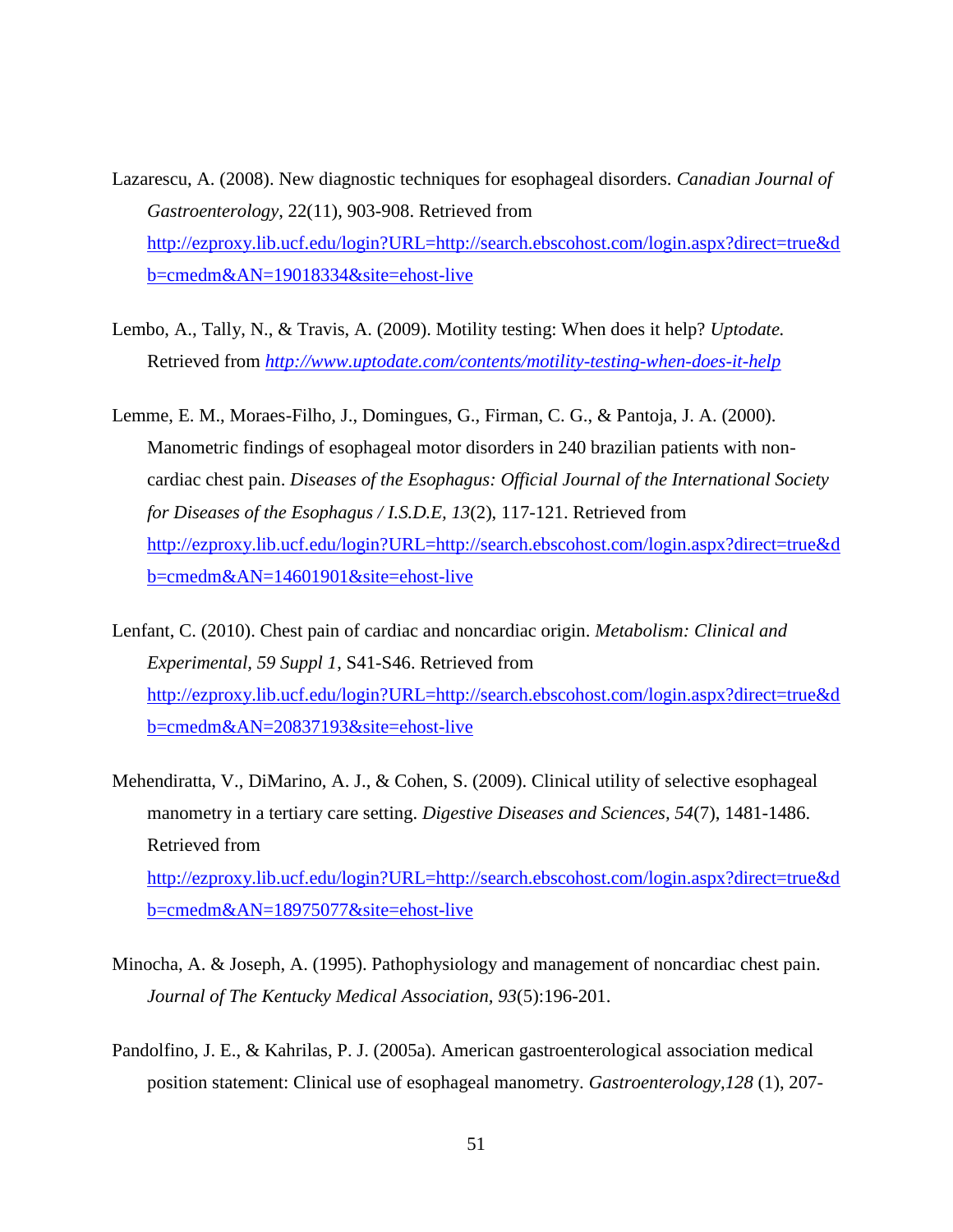208. Retrieved from [http://download.journals.elsevierhealth.com/pdfs/journals/0016-](http://download.journals.elsevierhealth.com/pdfs/journals/0016-5085/PIIS0016508504020037.pdf) [5085/PIIS0016508504020037.pdf](http://download.journals.elsevierhealth.com/pdfs/journals/0016-5085/PIIS0016508504020037.pdf)

- Pandolfino, J. E., & Kahrilas, P. J. (2005b). American gastroenterology association technical review on the clinical use of esophageal manometry. *Gastroenterology,128* (1), 209-224. doi:10.1053/j.gastro.2004.11.008
- Park, M. I. (2010). Recent concept in interpreting high-resolution manometry. *Journal of Neurogastroenterology and Motility, 16*(1), 90-93. Retrieved from [http://ezproxy.lib.ucf.edu/login?URL=http://search.ebscohost.com/login.aspx?direct=true&d](http://ezproxy.lib.ucf.edu/login?URL=http://search.ebscohost.com/login.aspx?direct=true&db=cmedm&AN=20535332&site=ehost-live) [b=cmedm&AN=20535332&site=ehost-live](http://ezproxy.lib.ucf.edu/login?URL=http://search.ebscohost.com/login.aspx?direct=true&db=cmedm&AN=20535332&site=ehost-live)
- Parkman, H., McCallum, R., & Rao, S. (2011). *GI motility testing: A laboratory and office handbook*. New Jersey: SLACK Incorporated
- Richter, J.E. (1992). Overview of diagnostic testing for chest pain of unknown origin. *The American Journal of Medicine, 92*(Suppl 5A)
- Richter, J. E., Barish, C. F., & Castell, D. O. (1986). Abnormal sensory perception in patients with esophageal chest pain. *Gastroenterology, 91*(4), 845-852. Retrieved from [http://ezproxy.lib.ucf.edu/login?URL=http://search.ebscohost.com/login.aspx?direct=true&d](http://ezproxy.lib.ucf.edu/login?URL=http://search.ebscohost.com/login.aspx?direct=true&db=cmedm&AN=3743962&site=ehost-live) [b=cmedm&AN=3743962&site=ehost-live](http://ezproxy.lib.ucf.edu/login?URL=http://search.ebscohost.com/login.aspx?direct=true&db=cmedm&AN=3743962&site=ehost-live)
- Roman, S., Pandolfino, J., & Mion, F. (2009). High-resolution manometry: A new gold standard to diagnose esophageal dysmotility? *Gastroentérologie Clinique Et Biologique, 33*(12), 1061-1067. Retrieved from [http://ezproxy.lib.ucf.edu/login?URL=http://search.ebscohost.com/login.aspx?direct=true&d](http://ezproxy.lib.ucf.edu/login?URL=http://search.ebscohost.com/login.aspx?direct=true&db=cmedm&AN=19896310&site=ehost-live) [b=cmedm&AN=19896310&site=ehost-live](http://ezproxy.lib.ucf.edu/login?URL=http://search.ebscohost.com/login.aspx?direct=true&db=cmedm&AN=19896310&site=ehost-live)
- Sheps, D. S., Creed, F., & Clouse, R. E. (2004). Chest pain in patients with cardiac and noncardiac disease. *Psychosomatic Medicine, 66*(6), 861-867. Retrieved from